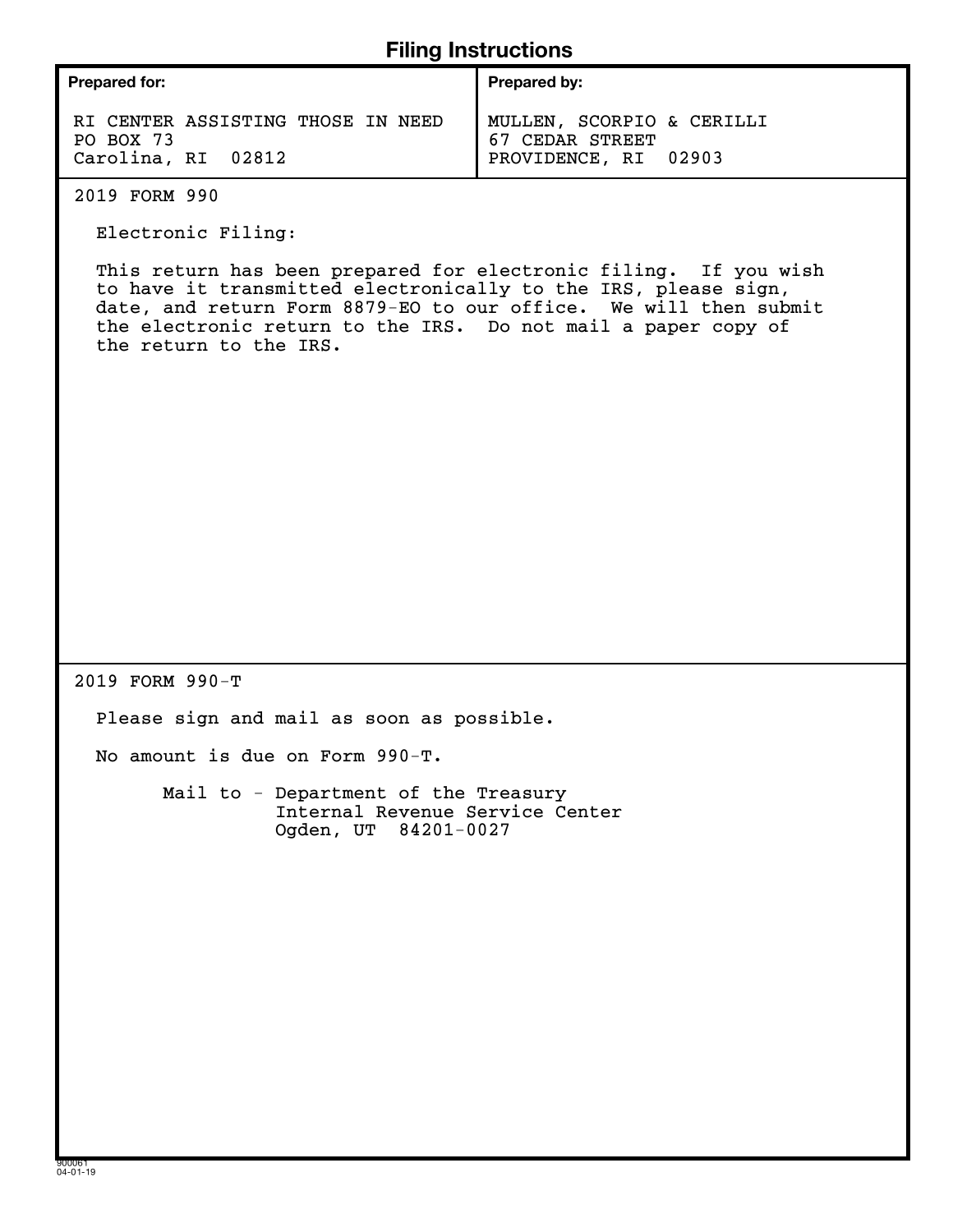| 990<br>Form                                            |
|--------------------------------------------------------|
| (Rev. January 2020)                                    |
| Department of the Treasury<br>Internal Revenue Service |

# **your Beart of Organization Exempt From Income Tax Properties and Solution Solutions Properties and Solutions Properties and Solutions Properties and Solutions Properties and Solutions Properties and Solutions**

OMB No. 1545-0047

|                                                                             | -----          |
|-----------------------------------------------------------------------------|----------------|
| Do not enter social security numbers on this form as it may be made public. | Open to Public |
| ► Go to www.irs.gov/Form990 for instructions and the latest information.    | Inspection     |

|                                |                             | A For the 2019 calendar year, or tax year beginning                                                                                                                   | and ending     |                                                     |                                                           |
|--------------------------------|-----------------------------|-----------------------------------------------------------------------------------------------------------------------------------------------------------------------|----------------|-----------------------------------------------------|-----------------------------------------------------------|
| в                              | Check if<br>applicable:     | <b>C</b> Name of organization                                                                                                                                         |                | D Employer identification number                    |                                                           |
|                                | Address<br> change          | RI CENTER ASSISTING THOSE IN NEED                                                                                                                                     |                |                                                     |                                                           |
|                                | Name<br>change              | Doing business as                                                                                                                                                     | $20 - 4070706$ |                                                     |                                                           |
|                                | Initial<br>]return          | Number and street (or P.O. box if mail is not delivered to street address)                                                                                            | Room/suite     | E Telephone number                                  |                                                           |
|                                | Final<br>return/            | PO BOX 73                                                                                                                                                             |                | $401 - 364 - 9412$                                  |                                                           |
|                                | termin-<br>ated             | City or town, state or province, country, and ZIP or foreign postal code                                                                                              |                | G Gross receipts \$                                 | 845,001.                                                  |
|                                | Amended<br>return           | CAROLINA, RI<br>02812                                                                                                                                                 |                | $H(a)$ is this a group return                       |                                                           |
|                                | Applica-<br>tion<br>pending | F Name and address of principal officer: WILLIAM DEGNAN                                                                                                               |                | for subordinates?                                   | $\exists$ Yes $\boxed{\text{X}}$ No                       |
|                                |                             | SAME AS C ABOVE                                                                                                                                                       |                | $H(b)$ Are all subordinates included? $\Box$ Yes    | No                                                        |
|                                |                             | Tax-exempt status: $X \over 301(c)(3)$<br>$501(c)$ (<br>$\sqrt{\frac{1}{1}}$ (insert no.)<br>$4947(a)(1)$ or                                                          | 527            |                                                     | If "No," attach a list. (see instructions)                |
|                                |                             | J Website: WWW.RHODEISLANDCAN.ORG                                                                                                                                     |                | $H(c)$ Group exemption number $\blacktriangleright$ |                                                           |
|                                |                             | <b>K</b> Form of organization: $\boxed{\mathbf{X}}$ Corporation<br>Other $\blacktriangleright$<br>Trust<br>Association                                                |                |                                                     | L Year of formation: $2007$ M State of legal domicile: RT |
|                                | Part I                      | Summary                                                                                                                                                               |                |                                                     |                                                           |
|                                | 1                           | Briefly describe the organization's mission or most significant activities: TO PROVIDE WITH DIGNITY,<br>EMERGENCY FOOD AND OUTREACH TO THOUSANDS OF AT-RISK NEIGHBORS |                |                                                     | ΙN                                                        |
| Governance                     |                             | Check this box $\blacktriangleright$ $\Box$ if the organization discontinued its operations or disposed of more than 25% of its net assets.                           |                |                                                     |                                                           |
|                                | $\mathbf{2}$<br>3           | Number of voting members of the governing body (Part VI, line 1a)                                                                                                     |                | 3                                                   | 10                                                        |
|                                | 4                           |                                                                                                                                                                       |                | $\overline{\mathbf{4}}$                             | $\overline{10}$                                           |
|                                | 5                           |                                                                                                                                                                       | 5              | 6                                                   |                                                           |
|                                |                             |                                                                                                                                                                       | $\overline{6}$ | $\overline{0}$                                      |                                                           |
| Activities &                   |                             |                                                                                                                                                                       | 7a             | $-795.$                                             |                                                           |
|                                |                             |                                                                                                                                                                       |                | 7 <sub>b</sub>                                      | $-372.$                                                   |
|                                |                             |                                                                                                                                                                       |                | <b>Prior Year</b>                                   | <b>Current Year</b>                                       |
|                                | 8                           | Contributions and grants (Part VIII, line 1h)                                                                                                                         |                | 812, 261.                                           | 757, 160.                                                 |
| Revenue                        | 9                           | Program service revenue (Part VIII, line 2g)                                                                                                                          |                | 59, 233.                                            | 72,930.                                                   |
|                                | 10                          |                                                                                                                                                                       |                | 3.                                                  | Ο.                                                        |
|                                | 11                          | Other revenue (Part VIII, column (A), lines 5, 6d, 8c, 9c, 10c, and 11e)                                                                                              |                | 23,443.                                             | $-8,416.$                                                 |
|                                | 12                          | Total revenue - add lines 8 through 11 (must equal Part VIII, column (A), line 12)                                                                                    |                | 894,940.                                            | 821,674.                                                  |
|                                | 13                          | Grants and similar amounts paid (Part IX, column (A), lines 1-3)                                                                                                      |                | 594, 216.                                           | 536, 424.                                                 |
|                                | 14                          |                                                                                                                                                                       |                | 0.                                                  | Ο.                                                        |
|                                | 15                          | Salaries, other compensation, employee benefits (Part IX, column (A), lines 5-10)                                                                                     |                | 73,727.                                             | 80,519.                                                   |
| Expenses                       |                             |                                                                                                                                                                       |                | О.                                                  | 0.                                                        |
|                                |                             |                                                                                                                                                                       |                |                                                     |                                                           |
|                                |                             |                                                                                                                                                                       |                | 201, 273.                                           | 157,750.                                                  |
|                                | 18                          | Total expenses. Add lines 13-17 (must equal Part IX, column (A), line 25)                                                                                             |                | 869,216.                                            | 774,693.                                                  |
|                                | 19                          |                                                                                                                                                                       |                | 25,724.                                             | 46,981.                                                   |
| Net Assets or<br>Fund Balances |                             |                                                                                                                                                                       |                | <b>Beginning of Current Year</b><br>576,951.        | <b>End of Year</b>                                        |
|                                | 20                          | Total assets (Part X, line 16)                                                                                                                                        | 110,990.       | 610,595.<br>97,653.                                 |                                                           |
|                                | 21                          | Total liabilities (Part X, line 26)                                                                                                                                   |                | 465,961.                                            | 512,942.                                                  |
|                                | 22<br>Part II               | <b>Signature Block</b>                                                                                                                                                |                |                                                     |                                                           |
|                                |                             |                                                                                                                                                                       |                |                                                     |                                                           |

Under penalties of perjury, I declare that I have examined this return, including accompanying schedules and statements, and to the best of my knowledge and belief, it is true, correct, and complete. Declaration of preparer (other than officer) is based on all information of which preparer has any knowledge.

| Sign<br>Here | Signature of officer<br><b>TREASURER</b><br>WILLIAM DEGNAN,<br>Type or print name and title                  |                                                         | Date                                                                                              |  |  |  |  |
|--------------|--------------------------------------------------------------------------------------------------------------|---------------------------------------------------------|---------------------------------------------------------------------------------------------------|--|--|--|--|
| Paid         | Print/Type preparer's name<br>SCORPIO<br>ANTHONY W.                                                          | Preparer's signature<br>SCORPIO<br><b>ANTHONY</b><br>w. | Date<br>PTIN<br>Check<br>P01360145<br>$\left[1\,2\,$ /07/20 $\right]$ <sup>17</sup> self-employed |  |  |  |  |
| Preparer     | SCORPIO<br><b>MULLEN</b><br>Firm's name $\blacksquare$                                                       | CERILLI<br>&.                                           | Firm's EIN $\sqrt{05-0392605}$                                                                    |  |  |  |  |
| Use Only     | <b>CEDAR STREET</b><br>67<br>Firm's address<br>PROVIDENCE, RI 02903                                          |                                                         | Phone no. (401) 751-3860                                                                          |  |  |  |  |
|              |                                                                                                              |                                                         |                                                                                                   |  |  |  |  |
|              | May the IRS discuss this return with the preparer shown above? (see instructions)                            |                                                         | x.<br>Yes<br>No                                                                                   |  |  |  |  |
|              | Form 990 (2019)<br>LHA For Paperwork Reduction Act Notice, see the separate instructions.<br>932001 01-20-20 |                                                         |                                                                                                   |  |  |  |  |

SEE SCHEDULE O FOR ORGANIZATION MISSION STATEMENT CONTINUATION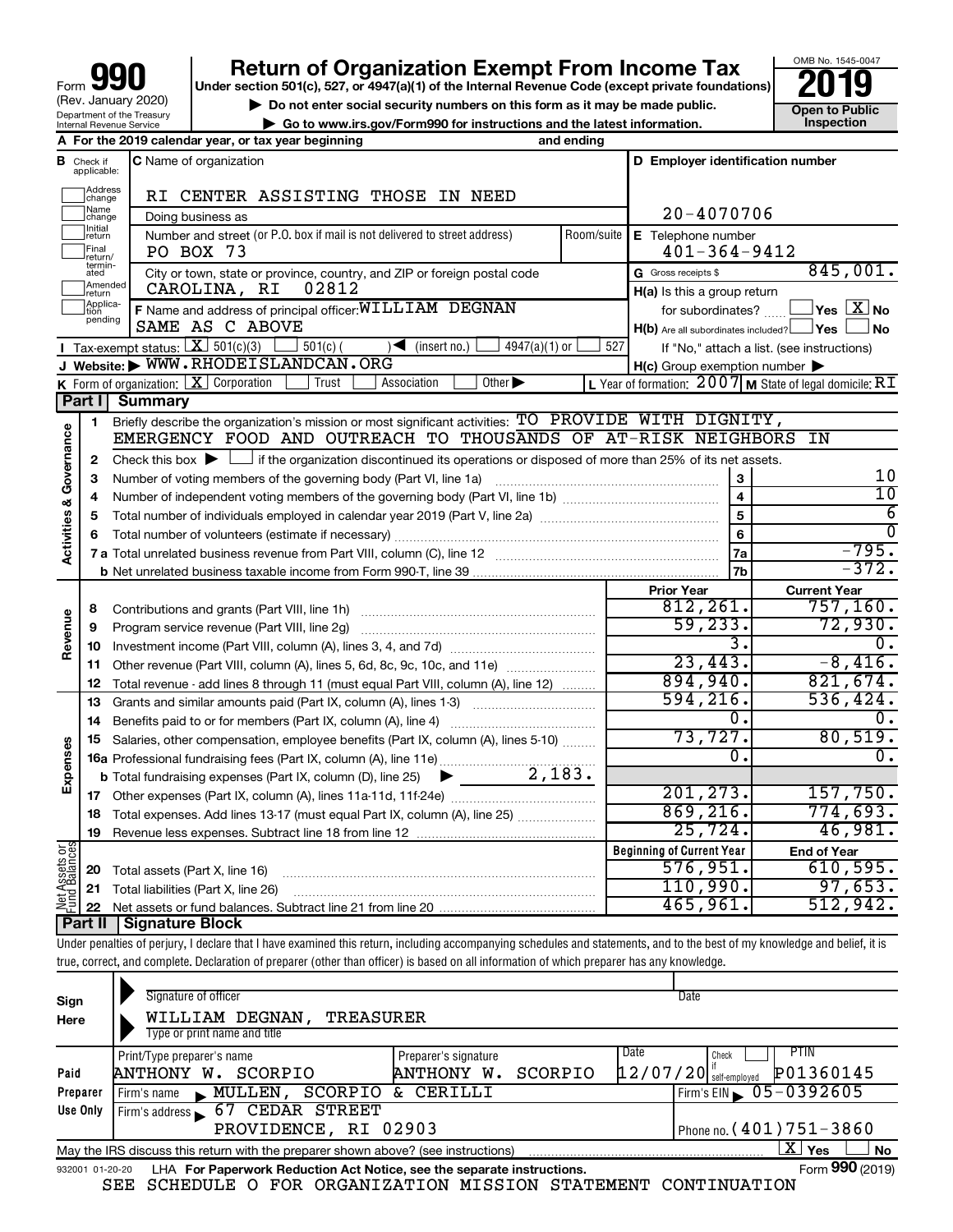|              | $20 - 4070706$<br>RI CENTER ASSISTING THOSE IN NEED<br>Form 990 (2019)<br>Page 2                                                                                                        |
|--------------|-----------------------------------------------------------------------------------------------------------------------------------------------------------------------------------------|
|              | <b>Part III   Statement of Program Service Accomplishments</b>                                                                                                                          |
| 1            | Briefly describe the organization's mission:                                                                                                                                            |
|              | TO PROVIDE WITH DIGNITY, EMERGENCY FOOD AND OUTREACH TO THOUSANDS OF                                                                                                                    |
|              | AT-RISK NEIGHBORS IN SOUTHERN RHODE ISLAND AND SURROUNDING                                                                                                                              |
|              | COMMUNITIES.                                                                                                                                                                            |
| $\mathbf{2}$ | Did the organization undertake any significant program services during the year which were not listed on the                                                                            |
|              | $\sqrt{}$ Yes $\sqrt{X}$ No<br>prior Form 990 or 990-EZ?                                                                                                                                |
|              | If "Yes," describe these new services on Schedule O.                                                                                                                                    |
| 3            | $\exists$ Yes $\boxed{\text{X}}$ No<br>Did the organization cease conducting, or make significant changes in how it conducts, any program services?                                     |
| 4            | If "Yes," describe these changes on Schedule O.<br>Describe the organization's program service accomplishments for each of its three largest program services, as measured by expenses. |
|              | Section 501(c)(3) and 501(c)(4) organizations are required to report the amount of grants and allocations to others, the total expenses, and                                            |
|              | revenue, if any, for each program service reported.                                                                                                                                     |
| 4a           | $\overline{536,424.}$ (Revenue \$<br>72,930.<br>$734$ , $624$ $\cdot$ including grants of \$<br>) (Expenses \$<br>(Code:                                                                |
|              | THE RHODE ISLAND CENTER ASSISTING THOSE IN NEED PROVIDES EMERGENCY<br>FOOD, CLOTHING, TEMPORARY HOUSING, UTILITY ASSISTANCE AND OTHER VITAL                                             |
|              | SUPPORTS TO AT RISK INDIVIDUALS AND FAMILIES THROUGHOUT THE STATE,                                                                                                                      |
|              | PRIMARILY IN WASHINGTON COUNTY. THE ORGANIZATION CURRENTLY SERVED                                                                                                                       |
|              | 17,295 PEOPLE DURING 2019.                                                                                                                                                              |
|              |                                                                                                                                                                                         |
|              |                                                                                                                                                                                         |
|              |                                                                                                                                                                                         |
|              |                                                                                                                                                                                         |
|              |                                                                                                                                                                                         |
|              |                                                                                                                                                                                         |
| 4b           | $\overbrace{\text{Code:}}$ (Expenses \$                                                                                                                                                 |
|              |                                                                                                                                                                                         |
|              |                                                                                                                                                                                         |
|              |                                                                                                                                                                                         |
|              |                                                                                                                                                                                         |
|              |                                                                                                                                                                                         |
|              |                                                                                                                                                                                         |
|              |                                                                                                                                                                                         |
|              |                                                                                                                                                                                         |
|              |                                                                                                                                                                                         |
| 4с           | $\left(\text{Code:}\right)$ $\left(\text{Expenses $}\right)$<br>including grants of \$<br>) (Revenue \$                                                                                 |
|              |                                                                                                                                                                                         |
|              |                                                                                                                                                                                         |
|              |                                                                                                                                                                                         |
|              |                                                                                                                                                                                         |
|              |                                                                                                                                                                                         |
|              |                                                                                                                                                                                         |
|              |                                                                                                                                                                                         |
|              |                                                                                                                                                                                         |
|              |                                                                                                                                                                                         |
|              |                                                                                                                                                                                         |
|              |                                                                                                                                                                                         |
|              | Other program services (Describe on Schedule O.)                                                                                                                                        |
| 4d           | (Expenses \$<br>Revenue \$<br>including grants of \$                                                                                                                                    |
| 4e           | 734,624.<br>Total program service expenses                                                                                                                                              |
|              | Form 990 (2019)<br>932002 01-20-20                                                                                                                                                      |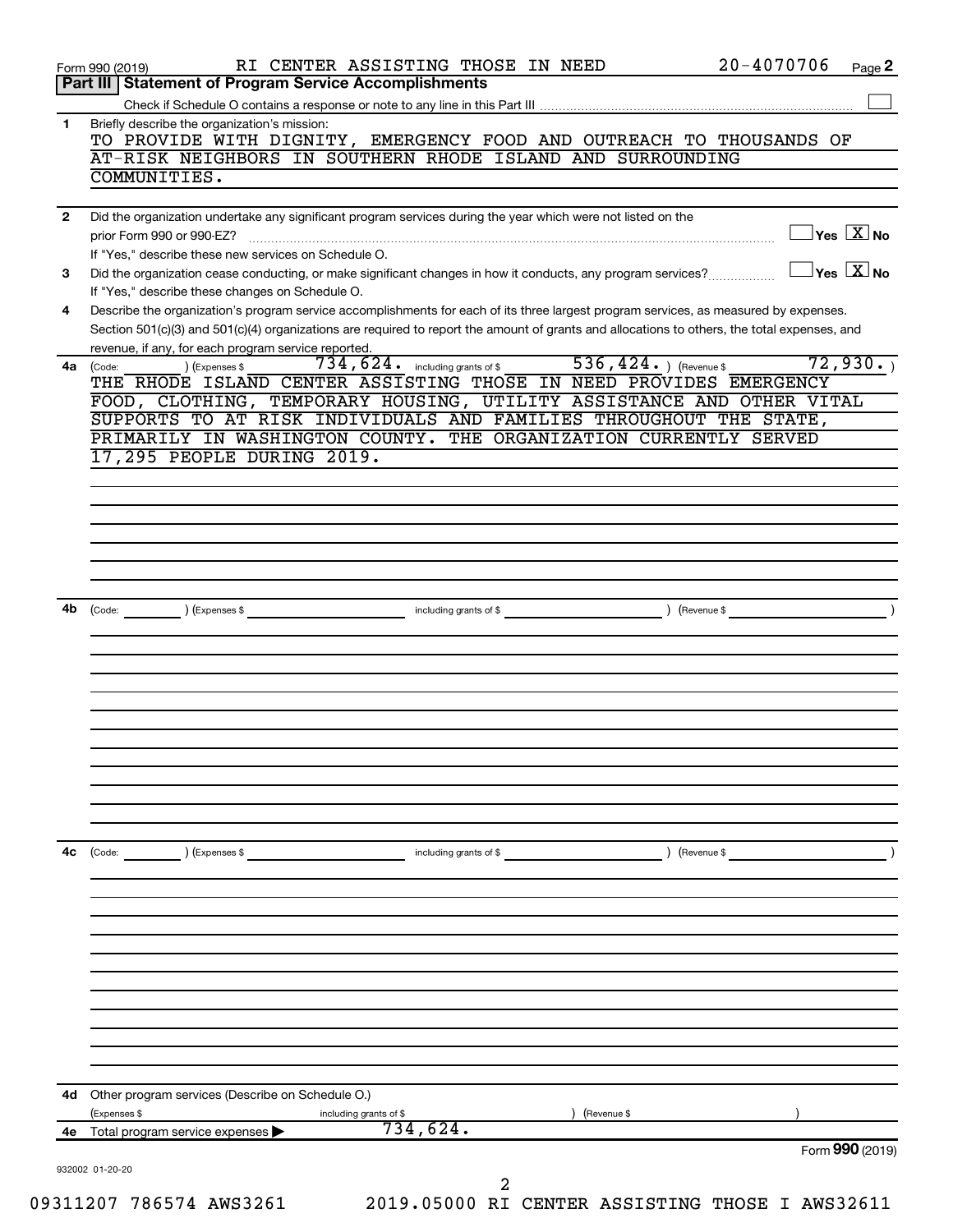|  | Form 990 (2019) |  |
|--|-----------------|--|
|  |                 |  |

**Part IV Checklist of Required Schedules**

|     |                                                                                                                                                                                                                                                                |                 | Yes                     | No                         |
|-----|----------------------------------------------------------------------------------------------------------------------------------------------------------------------------------------------------------------------------------------------------------------|-----------------|-------------------------|----------------------------|
| 1   | Is the organization described in section $501(c)(3)$ or $4947(a)(1)$ (other than a private foundation)?                                                                                                                                                        |                 |                         |                            |
|     | If "Yes," complete Schedule A                                                                                                                                                                                                                                  | 1               | х                       |                            |
| 2   |                                                                                                                                                                                                                                                                | $\overline{2}$  | $\overline{\textbf{X}}$ |                            |
| З   | Did the organization engage in direct or indirect political campaign activities on behalf of or in opposition to candidates for                                                                                                                                |                 |                         |                            |
|     | public office? If "Yes," complete Schedule C, Part I                                                                                                                                                                                                           | 3               |                         | x                          |
| 4   | Section 501(c)(3) organizations. Did the organization engage in lobbying activities, or have a section 501(h) election in effect                                                                                                                               |                 |                         |                            |
|     |                                                                                                                                                                                                                                                                | 4               |                         | х                          |
| 5   | Is the organization a section 501(c)(4), 501(c)(5), or 501(c)(6) organization that receives membership dues, assessments, or                                                                                                                                   |                 |                         |                            |
|     |                                                                                                                                                                                                                                                                | 5               |                         | x                          |
| 6   | Did the organization maintain any donor advised funds or any similar funds or accounts for which donors have the right to                                                                                                                                      |                 |                         |                            |
|     | provide advice on the distribution or investment of amounts in such funds or accounts? If "Yes," complete Schedule D, Part I                                                                                                                                   | 6               |                         | x                          |
| 7   | Did the organization receive or hold a conservation easement, including easements to preserve open space,                                                                                                                                                      |                 |                         |                            |
|     | the environment, historic land areas, or historic structures? If "Yes," complete Schedule D, Part II                                                                                                                                                           | $\overline{7}$  |                         | x                          |
| 8   | Did the organization maintain collections of works of art, historical treasures, or other similar assets? If "Yes," complete                                                                                                                                   |                 |                         |                            |
|     | Schedule D, Part III <b>www.community.community.community.community.community.community.com</b>                                                                                                                                                                | 8               |                         | x                          |
| 9   | Did the organization report an amount in Part X, line 21, for escrow or custodial account liability, serve as a custodian for                                                                                                                                  |                 |                         |                            |
|     | amounts not listed in Part X; or provide credit counseling, debt management, credit repair, or debt negotiation services?                                                                                                                                      |                 |                         |                            |
|     |                                                                                                                                                                                                                                                                | 9               |                         | х                          |
| 10  | Did the organization, directly or through a related organization, hold assets in donor-restricted endowments                                                                                                                                                   |                 |                         |                            |
|     |                                                                                                                                                                                                                                                                | 10              |                         | x.                         |
| 11  | If the organization's answer to any of the following questions is "Yes," then complete Schedule D, Parts VI, VII, VIII, IX, or X                                                                                                                               |                 |                         |                            |
|     | as applicable.                                                                                                                                                                                                                                                 |                 |                         |                            |
|     | a Did the organization report an amount for land, buildings, and equipment in Part X, line 10? If "Yes," complete Schedule D,                                                                                                                                  |                 |                         |                            |
|     |                                                                                                                                                                                                                                                                | 11a             | х                       |                            |
|     | <b>b</b> Did the organization report an amount for investments - other securities in Part X, line 12, that is 5% or more of its total                                                                                                                          |                 |                         |                            |
|     |                                                                                                                                                                                                                                                                | 11b             |                         | x                          |
|     | c Did the organization report an amount for investments - program related in Part X, line 13, that is 5% or more of its total                                                                                                                                  |                 |                         |                            |
|     |                                                                                                                                                                                                                                                                | 11c             |                         | x                          |
|     | d Did the organization report an amount for other assets in Part X, line 15, that is 5% or more of its total assets reported in                                                                                                                                |                 |                         |                            |
|     |                                                                                                                                                                                                                                                                | 11d             |                         | x                          |
|     |                                                                                                                                                                                                                                                                | 11e             | X                       |                            |
| f   | Did the organization's separate or consolidated financial statements for the tax year include a footnote that addresses                                                                                                                                        |                 |                         |                            |
|     | the organization's liability for uncertain tax positions under FIN 48 (ASC 740)? If "Yes," complete Schedule D, Part X                                                                                                                                         | 11f             |                         | x                          |
|     | 12a Did the organization obtain separate, independent audited financial statements for the tax year? If "Yes," complete                                                                                                                                        |                 |                         |                            |
|     | Schedule D, Parts XI and XII                                                                                                                                                                                                                                   | 12a             |                         | x                          |
|     | <b>b</b> Was the organization included in consolidated, independent audited financial statements for the tax year?                                                                                                                                             |                 |                         |                            |
|     | If "Yes," and if the organization answered "No" to line 12a, then completing Schedule D, Parts XI and XII is optional                                                                                                                                          | 12 <sub>b</sub> |                         | х                          |
|     |                                                                                                                                                                                                                                                                | 13              |                         | $\overline{\text{x}}$      |
| 13  |                                                                                                                                                                                                                                                                |                 |                         | x                          |
| 14a |                                                                                                                                                                                                                                                                | 14a             |                         |                            |
|     | <b>b</b> Did the organization have aggregate revenues or expenses of more than \$10,000 from grantmaking, fundraising, business,<br>investment, and program service activities outside the United States, or aggregate foreign investments valued at \$100,000 |                 |                         |                            |
|     |                                                                                                                                                                                                                                                                |                 |                         | x                          |
|     | Did the organization report on Part IX, column (A), line 3, more than \$5,000 of grants or other assistance to or for any                                                                                                                                      | 14b             |                         |                            |
| 15  |                                                                                                                                                                                                                                                                |                 |                         | x                          |
|     |                                                                                                                                                                                                                                                                | 15              |                         |                            |
| 16  | Did the organization report on Part IX, column (A), line 3, more than \$5,000 of aggregate grants or other assistance to                                                                                                                                       |                 |                         | x                          |
|     |                                                                                                                                                                                                                                                                | 16              |                         |                            |
| 17  | Did the organization report a total of more than \$15,000 of expenses for professional fundraising services on Part IX,                                                                                                                                        |                 |                         | x                          |
|     |                                                                                                                                                                                                                                                                | 17              |                         |                            |
| 18  | Did the organization report more than \$15,000 total of fundraising event gross income and contributions on Part VIII, lines                                                                                                                                   |                 | x                       |                            |
|     |                                                                                                                                                                                                                                                                | 18              |                         |                            |
| 19  | Did the organization report more than \$15,000 of gross income from gaming activities on Part VIII, line 9a? If "Yes,"                                                                                                                                         |                 |                         |                            |
|     |                                                                                                                                                                                                                                                                | 19              |                         | x<br>$\overline{\text{X}}$ |
|     |                                                                                                                                                                                                                                                                | <b>20a</b>      |                         |                            |
|     |                                                                                                                                                                                                                                                                | 20 <sub>b</sub> |                         |                            |
| 21  | Did the organization report more than \$5,000 of grants or other assistance to any domestic organization or                                                                                                                                                    |                 |                         |                            |
|     | domestic government on Part IX, column (A), line 1? If "Yes," complete Schedule I, Parts I and II                                                                                                                                                              | 21              |                         | x                          |
|     | 932003 01-20-20                                                                                                                                                                                                                                                |                 |                         | Form 990 (2019)            |

09311207 786574 AWS3261 2019.05000 RI CENTER ASSISTING THOSE I AWS32611

3

Form (2019) **990**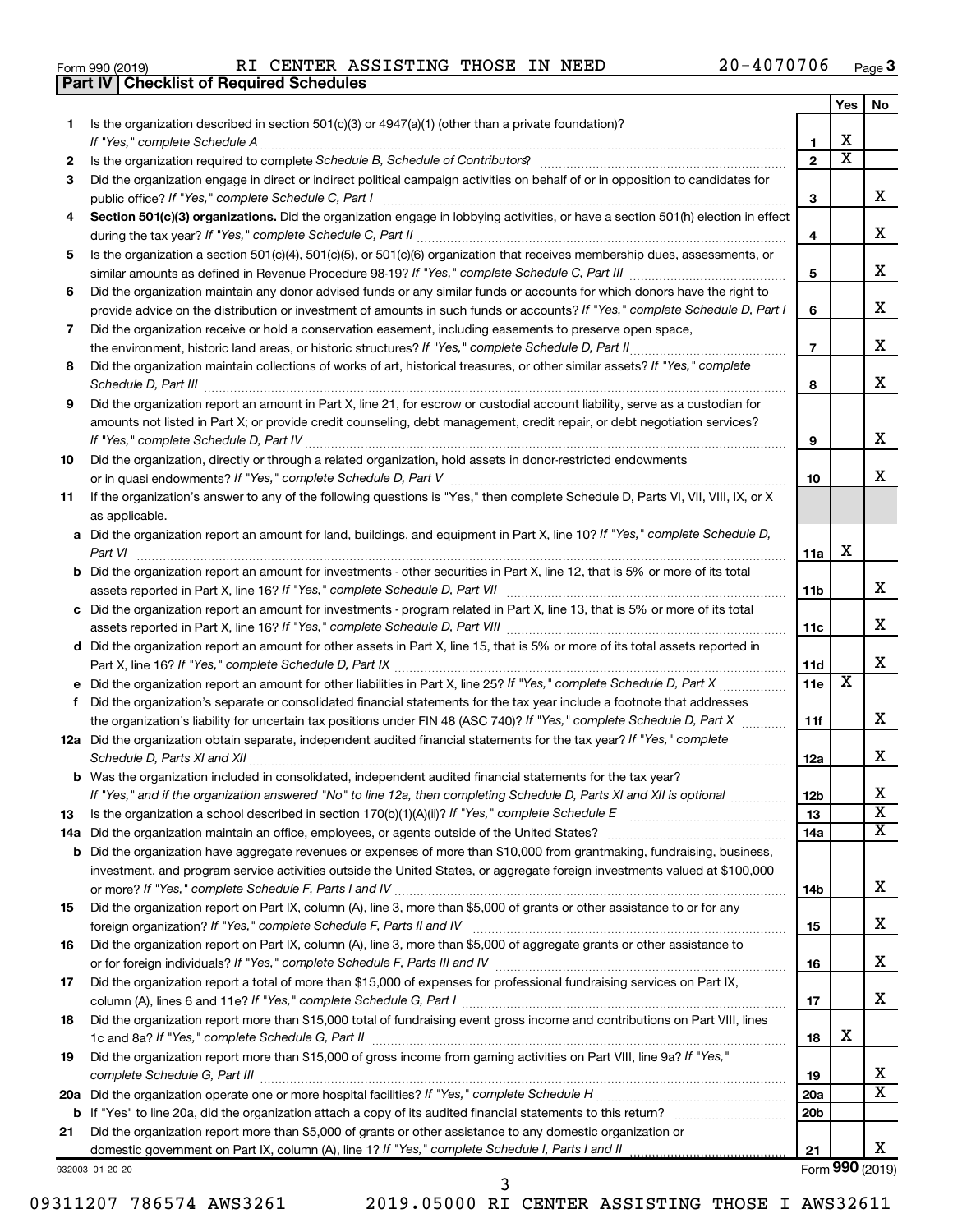|  | Form 990 (2019) |
|--|-----------------|
|  |                 |

*(continued)* **Part IV Checklist of Required Schedules**

|        |                                                                                                                                                                                 |                 | Yes | No                           |
|--------|---------------------------------------------------------------------------------------------------------------------------------------------------------------------------------|-----------------|-----|------------------------------|
| 22     | Did the organization report more than \$5,000 of grants or other assistance to or for domestic individuals on                                                                   | 22              | х   |                              |
| 23     | Did the organization answer "Yes" to Part VII, Section A, line 3, 4, or 5 about compensation of the organization's current                                                      |                 |     |                              |
|        | and former officers, directors, trustees, key employees, and highest compensated employees? If "Yes," complete                                                                  |                 |     |                              |
|        | Schedule J <b>Execute Schedule J Execute Schedule J Execute Schedule J Execute Schedule J</b>                                                                                   | 23              |     | X.                           |
|        | 24a Did the organization have a tax-exempt bond issue with an outstanding principal amount of more than \$100,000 as of the                                                     |                 |     |                              |
|        | last day of the year, that was issued after December 31, 2002? If "Yes," answer lines 24b through 24d and complete                                                              |                 |     |                              |
|        |                                                                                                                                                                                 | 24a             |     | x.                           |
|        |                                                                                                                                                                                 | 24 <sub>b</sub> |     |                              |
|        | c Did the organization maintain an escrow account other than a refunding escrow at any time during the year to defease                                                          |                 |     |                              |
|        |                                                                                                                                                                                 | 24c             |     |                              |
|        |                                                                                                                                                                                 | 24d             |     |                              |
|        | 25a Section 501(c)(3), 501(c)(4), and 501(c)(29) organizations. Did the organization engage in an excess benefit                                                                |                 |     |                              |
|        |                                                                                                                                                                                 | 25a             |     | X.                           |
|        | b Is the organization aware that it engaged in an excess benefit transaction with a disqualified person in a prior year, and                                                    |                 |     |                              |
|        | that the transaction has not been reported on any of the organization's prior Forms 990 or 990-EZ? If "Yes," complete                                                           |                 |     |                              |
|        | Schedule L, Part I                                                                                                                                                              | 25b             |     | x                            |
| 26     | Did the organization report any amount on Part X, line 5 or 22, for receivables from or payables to any current                                                                 |                 |     |                              |
|        | or former officer, director, trustee, key employee, creator or founder, substantial contributor, or 35%                                                                         |                 |     |                              |
|        | controlled entity or family member of any of these persons? If "Yes," complete Schedule L, Part II                                                                              | 26              |     | x.                           |
| 27     | Did the organization provide a grant or other assistance to any current or former officer, director, trustee, key employee,                                                     |                 |     |                              |
|        | creator or founder, substantial contributor or employee thereof, a grant selection committee member, or to a 35% controlled                                                     |                 |     |                              |
|        | entity (including an employee thereof) or family member of any of these persons? If "Yes," complete Schedule L, Part III                                                        | 27              |     | x                            |
| 28     | Was the organization a party to a business transaction with one of the following parties (see Schedule L, Part IV                                                               |                 |     |                              |
|        | instructions, for applicable filing thresholds, conditions, and exceptions):                                                                                                    |                 |     |                              |
| a      | A current or former officer, director, trustee, key employee, creator or founder, or substantial contributor? If                                                                |                 |     |                              |
|        |                                                                                                                                                                                 | 28a             |     | х                            |
|        |                                                                                                                                                                                 | 28 <sub>b</sub> |     | $\overline{\mathtt{x}}$      |
|        | c A 35% controlled entity of one or more individuals and/or organizations described in lines 28a or 28b?If                                                                      |                 |     |                              |
|        |                                                                                                                                                                                 | 28c             |     | x                            |
| 29     |                                                                                                                                                                                 | 29              | X   |                              |
| 30     | Did the organization receive contributions of art, historical treasures, or other similar assets, or qualified conservation                                                     |                 |     |                              |
|        | contributions? If "Yes," complete Schedule M                                                                                                                                    | 30              |     | x                            |
| 31     | Did the organization liquidate, terminate, or dissolve and cease operations? If "Yes," complete Schedule N, Part I                                                              | 31              |     | $\overline{\text{x}}$        |
| 32     | Did the organization sell, exchange, dispose of, or transfer more than 25% of its net assets? If "Yes," complete                                                                |                 |     |                              |
|        | Schedule N, Part II                                                                                                                                                             | 32              |     | x                            |
| 33     | Did the organization own 100% of an entity disregarded as separate from the organization under Regulations                                                                      |                 |     |                              |
|        |                                                                                                                                                                                 | 33              |     | х                            |
| 34     | Was the organization related to any tax-exempt or taxable entity? If "Yes," complete Schedule R, Part II, III, or IV, and                                                       |                 |     |                              |
|        | Part V, line 1                                                                                                                                                                  | 34              |     | х<br>$\overline{\texttt{x}}$ |
|        | 35a Did the organization have a controlled entity within the meaning of section 512(b)(13)?                                                                                     | 35a             |     |                              |
|        | <b>b</b> If "Yes" to line 35a, did the organization receive any payment from or engage in any transaction with a controlled entity                                              |                 |     |                              |
|        |                                                                                                                                                                                 | 35b             |     |                              |
| 36     | Section 501(c)(3) organizations. Did the organization make any transfers to an exempt non-charitable related organization?                                                      |                 |     | х                            |
|        |                                                                                                                                                                                 | 36              |     |                              |
| 37     | Did the organization conduct more than 5% of its activities through an entity that is not a related organization                                                                |                 |     | X.                           |
|        |                                                                                                                                                                                 | 37              |     |                              |
| 38     | Did the organization complete Schedule O and provide explanations in Schedule O for Part VI, lines 11b and 19?<br>Note: All Form 990 filers are required to complete Schedule O | 38              | х   |                              |
| Part V | <b>Statements Regarding Other IRS Filings and Tax Compliance</b>                                                                                                                |                 |     |                              |
|        |                                                                                                                                                                                 |                 |     |                              |
|        |                                                                                                                                                                                 |                 | Yes | No                           |
|        | 1a                                                                                                                                                                              |                 |     |                              |
|        | b Enter the number of Forms W-2G included in line 1a. Enter -0- if not applicable<br>1b                                                                                         |                 |     |                              |
|        | c Did the organization comply with backup withholding rules for reportable payments to vendors and reportable gaming                                                            |                 |     |                              |
|        |                                                                                                                                                                                 | 1c              |     |                              |
|        | 932004 01-20-20                                                                                                                                                                 |                 |     | Form 990 (2019)              |
|        | 4                                                                                                                                                                               |                 |     |                              |

09311207 786574 AWS3261 2019.05000 RI CENTER ASSISTING THOSE I AWS32611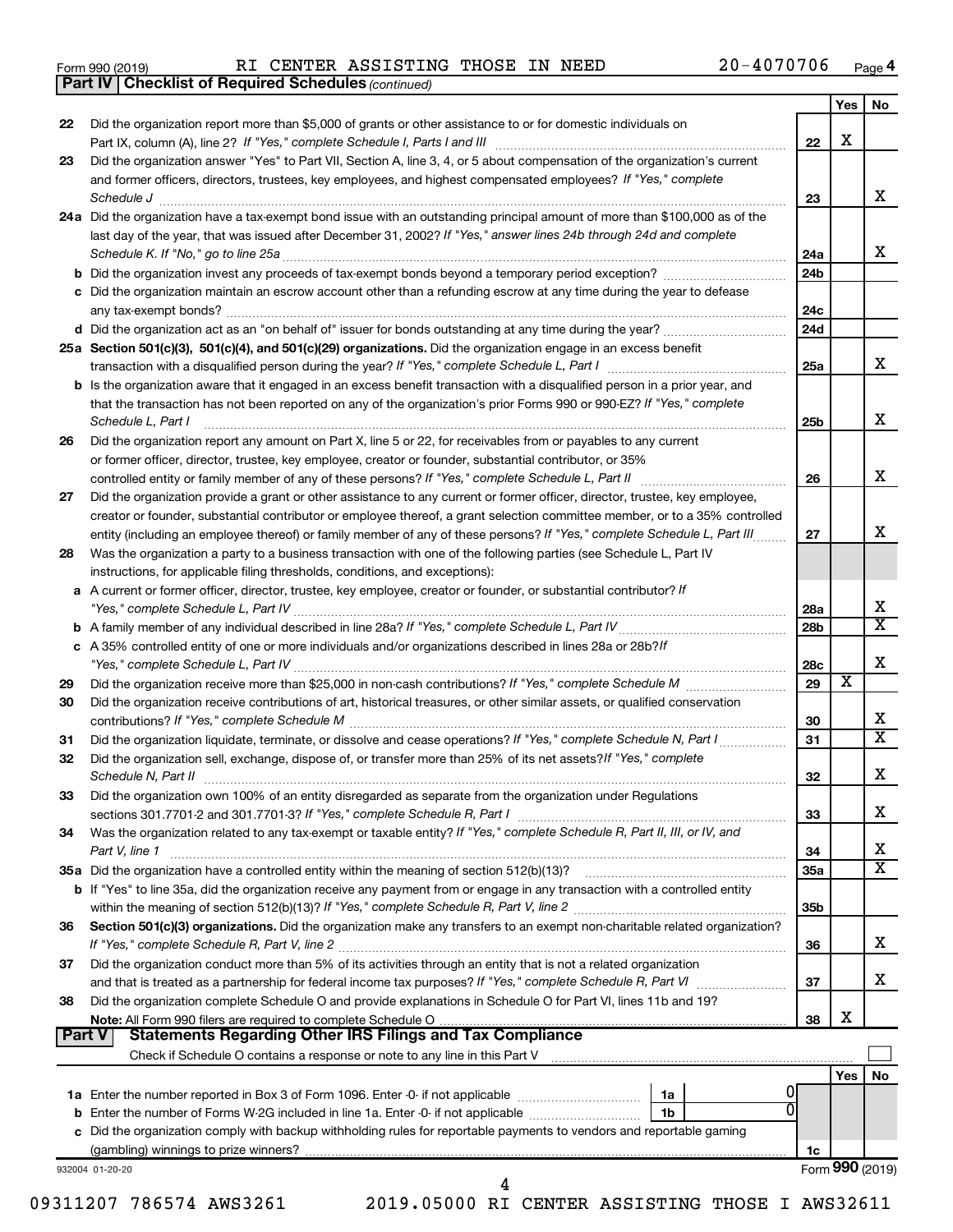|  | Form 990 (2019) |
|--|-----------------|
|  |                 |

| Form 990 (2019) |  |  | RI CENTER ASSISTING THOSE IN NEED |  |  |  | $20 - 4070706$ | Page |  |
|-----------------|--|--|-----------------------------------|--|--|--|----------------|------|--|
|-----------------|--|--|-----------------------------------|--|--|--|----------------|------|--|

**Part V** Statements Regarding Other IRS Filings and Tax Compliance (continued)

|    |                                                                                                                                                 |                | Yes                     | No                      |
|----|-------------------------------------------------------------------------------------------------------------------------------------------------|----------------|-------------------------|-------------------------|
|    | 2a Enter the number of employees reported on Form W-3, Transmittal of Wage and Tax Statements,                                                  |                |                         |                         |
|    | $6 \overline{6}$<br>filed for the calendar year ending with or within the year covered by this return<br>2a                                     |                |                         |                         |
|    | b If at least one is reported on line 2a, did the organization file all required federal employment tax returns?                                | 2 <sub>b</sub> | X                       |                         |
|    |                                                                                                                                                 |                |                         |                         |
|    | 3a Did the organization have unrelated business gross income of \$1,000 or more during the year?                                                | 3a             | х                       |                         |
|    |                                                                                                                                                 | 3b             | $\overline{\textbf{x}}$ |                         |
|    | 4a At any time during the calendar year, did the organization have an interest in, or a signature or other authority over, a                    |                |                         |                         |
|    | financial account in a foreign country (such as a bank account, securities account, or other financial account)?                                | 4a             |                         | х                       |
|    | <b>b</b> If "Yes," enter the name of the foreign country $\blacktriangleright$                                                                  |                |                         |                         |
|    | See instructions for filing requirements for FinCEN Form 114, Report of Foreign Bank and Financial Accounts (FBAR).                             |                |                         |                         |
|    |                                                                                                                                                 | 5a             |                         | x                       |
| b  |                                                                                                                                                 | 5b             |                         | $\overline{\mathbf{X}}$ |
| с  |                                                                                                                                                 | 5 <sub>c</sub> |                         |                         |
|    | 6a Does the organization have annual gross receipts that are normally greater than \$100,000, and did the organization solicit                  |                |                         |                         |
|    |                                                                                                                                                 | 6a             |                         | x                       |
|    | <b>b</b> If "Yes," did the organization include with every solicitation an express statement that such contributions or gifts                   |                |                         |                         |
|    | were not tax deductible?                                                                                                                        | 6b             |                         |                         |
| 7  | Organizations that may receive deductible contributions under section 170(c).                                                                   |                |                         |                         |
| a  | Did the organization receive a payment in excess of \$75 made partly as a contribution and partly for goods and services provided to the payor? | 7a             |                         | х                       |
| b  |                                                                                                                                                 | 7b             |                         |                         |
| с  | Did the organization sell, exchange, or otherwise dispose of tangible personal property for which it was required                               |                |                         |                         |
|    |                                                                                                                                                 | 7c             |                         | x                       |
|    | 7d                                                                                                                                              |                |                         |                         |
| е  | Did the organization receive any funds, directly or indirectly, to pay premiums on a personal benefit contract?                                 | 7e             |                         |                         |
| f  |                                                                                                                                                 | 7f             |                         |                         |
|    | If the organization received a contribution of qualified intellectual property, did the organization file Form 8899 as required?                | 7g             |                         |                         |
| h  | If the organization received a contribution of cars, boats, airplanes, or other vehicles, did the organization file a Form 1098-C?              | 7h             |                         |                         |
| 8  | Sponsoring organizations maintaining donor advised funds. Did a donor advised fund maintained by the                                            |                |                         |                         |
|    |                                                                                                                                                 | 8              |                         |                         |
| 9  | Sponsoring organizations maintaining donor advised funds.                                                                                       |                |                         |                         |
| а  | Did the sponsoring organization make any taxable distributions under section 4966?                                                              | 9а             |                         |                         |
|    |                                                                                                                                                 | 9b             |                         |                         |
| 10 | Section 501(c)(7) organizations. Enter:                                                                                                         |                |                         |                         |
| а  | 10a<br>10 <sub>b</sub>                                                                                                                          |                |                         |                         |
|    | b Gross receipts, included on Form 990, Part VIII, line 12, for public use of club facilities                                                   |                |                         |                         |
| 11 | Section 501(c)(12) organizations. Enter:<br>11a                                                                                                 |                |                         |                         |
|    |                                                                                                                                                 |                |                         |                         |
|    | b Gross income from other sources (Do not net amounts due or paid to other sources against                                                      |                |                         |                         |
|    | 11b<br>12a Section 4947(a)(1) non-exempt charitable trusts. Is the organization filing Form 990 in lieu of Form 1041?                           | 12a            |                         |                         |
|    | b If "Yes," enter the amount of tax-exempt interest received or accrued during the year<br>12b                                                  |                |                         |                         |
| 13 | Section 501(c)(29) qualified nonprofit health insurance issuers.                                                                                |                |                         |                         |
|    | a Is the organization licensed to issue qualified health plans in more than one state?                                                          | 13a            |                         |                         |
|    | Note: See the instructions for additional information the organization must report on Schedule O.                                               |                |                         |                         |
|    | <b>b</b> Enter the amount of reserves the organization is required to maintain by the states in which the                                       |                |                         |                         |
|    | 13b                                                                                                                                             |                |                         |                         |
|    | 13 <sub>c</sub><br><b>c</b> Enter the amount of reserves on hand                                                                                |                |                         |                         |
|    | 14a Did the organization receive any payments for indoor tanning services during the tax year?                                                  | 14a            |                         | x                       |
|    | <b>b</b> If "Yes," has it filed a Form 720 to report these payments? If "No," provide an explanation on Schedule O                              | 14b            |                         |                         |
| 15 | Is the organization subject to the section 4960 tax on payment(s) of more than \$1,000,000 in remuneration or                                   |                |                         |                         |
|    | excess parachute payment(s) during the year?                                                                                                    | 15             |                         | х                       |
|    | If "Yes," see instructions and file Form 4720, Schedule N.                                                                                      |                |                         |                         |
| 16 | Is the organization an educational institution subject to the section 4968 excise tax on net investment income?                                 | 16             |                         | x                       |
|    | If "Yes," complete Form 4720, Schedule O.                                                                                                       |                |                         |                         |
|    |                                                                                                                                                 |                |                         |                         |

Form (2019) **990**

932005 01-20-20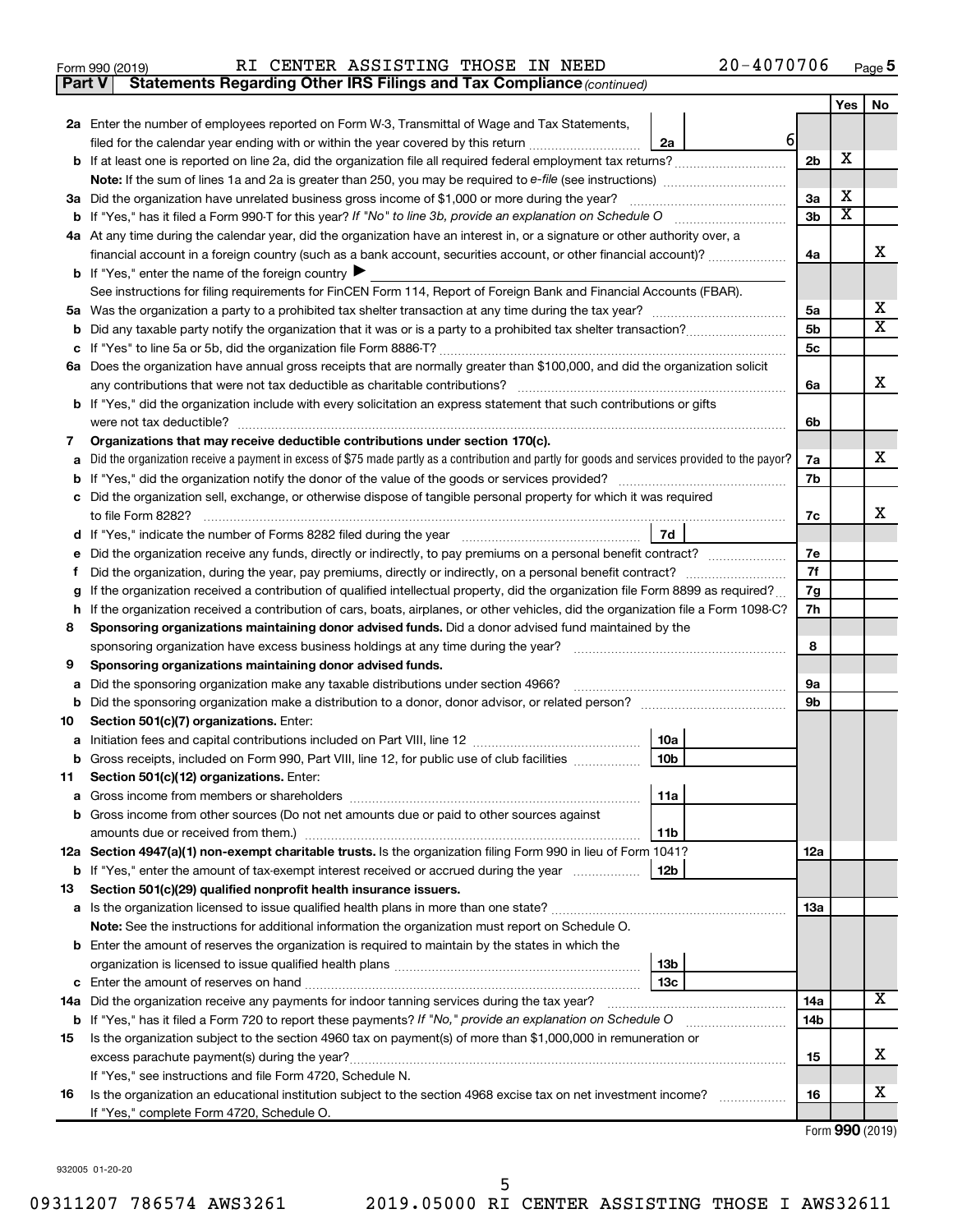| Form 990 (2019) |  |
|-----------------|--|
|-----------------|--|

**Part VI** Governance, Management, and Disclosure For each "Yes" response to lines 2 through 7b below, and for a "No" response *to line 8a, 8b, or 10b below, describe the circumstances, processes, or changes on Schedule O. See instructions.*

|    |                                                                                                                                                  |                               |    |                 |                         | $\overline{\mathbf{x}}$ |
|----|--------------------------------------------------------------------------------------------------------------------------------------------------|-------------------------------|----|-----------------|-------------------------|-------------------------|
|    | <b>Section A. Governing Body and Management</b>                                                                                                  |                               |    |                 |                         |                         |
|    |                                                                                                                                                  |                               |    |                 | Yes                     | No                      |
|    | 1a Enter the number of voting members of the governing body at the end of the tax year                                                           | 1a                            | 10 |                 |                         |                         |
|    | If there are material differences in voting rights among members of the governing body, or if the governing                                      |                               |    |                 |                         |                         |
|    | body delegated broad authority to an executive committee or similar committee, explain on Schedule O.                                            |                               |    |                 |                         |                         |
|    | <b>b</b> Enter the number of voting members included on line 1a, above, who are independent <i>manumum</i>                                       | 1b                            | 10 |                 |                         |                         |
| 2  | Did any officer, director, trustee, or key employee have a family relationship or a business relationship with any other                         |                               |    |                 |                         | x                       |
|    | officer, director, trustee, or key employee?                                                                                                     |                               |    | $\mathbf{2}$    |                         |                         |
| 3  | Did the organization delegate control over management duties customarily performed by or under the direct supervision                            |                               |    |                 |                         |                         |
|    |                                                                                                                                                  |                               |    | 3               |                         |                         |
| 4  | Did the organization make any significant changes to its governing documents since the prior Form 990 was filed?                                 |                               |    | 4               |                         |                         |
| 5  |                                                                                                                                                  |                               |    | 5               |                         |                         |
| 6  |                                                                                                                                                  |                               |    | 6               |                         |                         |
| 7a | Did the organization have members, stockholders, or other persons who had the power to elect or appoint one or                                   |                               |    |                 |                         |                         |
|    |                                                                                                                                                  |                               |    | 7a              |                         |                         |
|    | <b>b</b> Are any governance decisions of the organization reserved to (or subject to approval by) members, stockholders, or                      |                               |    |                 |                         |                         |
|    | persons other than the governing body?                                                                                                           |                               |    | 7b              |                         |                         |
| 8  | Did the organization contemporaneously document the meetings held or written actions undertaken during the year by the following:                |                               |    |                 |                         |                         |
|    |                                                                                                                                                  |                               |    | 8a              | х                       |                         |
|    |                                                                                                                                                  |                               |    | 8b              | $\overline{\textbf{x}}$ |                         |
| 9  | Is there any officer, director, trustee, or key employee listed in Part VII, Section A, who cannot be reached at the                             |                               |    |                 |                         |                         |
|    |                                                                                                                                                  |                               |    | 9               |                         |                         |
|    | Section B. Policies (This Section B requests information about policies not required by the Internal Revenue Code.)                              |                               |    |                 |                         |                         |
|    |                                                                                                                                                  |                               |    |                 | Yes                     |                         |
|    |                                                                                                                                                  |                               |    | 10a             |                         |                         |
|    | <b>b</b> If "Yes," did the organization have written policies and procedures governing the activities of such chapters, affiliates,              |                               |    |                 |                         |                         |
|    |                                                                                                                                                  |                               |    | 10b             |                         |                         |
|    | 11a Has the organization provided a complete copy of this Form 990 to all members of its governing body before filing the form?                  |                               |    | 11a             | X                       |                         |
|    | <b>b</b> Describe in Schedule O the process, if any, used by the organization to review this Form 990.                                           |                               |    |                 |                         |                         |
|    |                                                                                                                                                  |                               |    | 12a             | х                       |                         |
| b  |                                                                                                                                                  |                               |    | 12 <sub>b</sub> | $\overline{\textbf{x}}$ |                         |
|    | c Did the organization regularly and consistently monitor and enforce compliance with the policy? If "Yes," describe                             |                               |    |                 |                         |                         |
|    | in Schedule O how this was done manufactured and continuum control of the state of the state of the state of t                                   |                               |    | 12c             |                         |                         |
| 13 |                                                                                                                                                  |                               |    | 13              | $\overline{\textbf{x}}$ |                         |
| 14 | Did the organization have a written document retention and destruction policy? [11] manufaction manufaction in                                   |                               |    | 14              |                         |                         |
|    |                                                                                                                                                  |                               |    |                 |                         |                         |
| 15 | Did the process for determining compensation of the following persons include a review and approval by independent                               |                               |    |                 |                         |                         |
|    | persons, comparability data, and contemporaneous substantiation of the deliberation and decision?                                                |                               |    |                 |                         |                         |
|    |                                                                                                                                                  |                               |    | <b>15a</b>      |                         |                         |
|    |                                                                                                                                                  |                               |    | 15b             |                         |                         |
|    | If "Yes" to line 15a or 15b, describe the process in Schedule O (see instructions).                                                              |                               |    |                 |                         |                         |
|    | 16a Did the organization invest in, contribute assets to, or participate in a joint venture or similar arrangement with a                        |                               |    |                 |                         |                         |
|    | taxable entity during the year?                                                                                                                  |                               |    | 16a             |                         |                         |
|    | b If "Yes," did the organization follow a written policy or procedure requiring the organization to evaluate its participation                   |                               |    |                 |                         |                         |
|    | in joint venture arrangements under applicable federal tax law, and take steps to safeguard the organization's                                   |                               |    |                 |                         |                         |
|    | exempt status with respect to such arrangements?                                                                                                 |                               |    | 16b             |                         |                         |
|    | <b>Section C. Disclosure</b>                                                                                                                     |                               |    |                 |                         |                         |
| 17 | List the states with which a copy of this Form 990 is required to be filed $\blacktriangleright\mathbf{R}\mathbf{I}$                             |                               |    |                 |                         |                         |
| 18 | Section 6104 requires an organization to make its Forms 1023 (1024 or 1024-A, if applicable), 990, and 990-T (Section 501(c)(3)s only) available |                               |    |                 |                         |                         |
|    | for public inspection. Indicate how you made these available. Check all that apply.                                                              |                               |    |                 |                         |                         |
|    | $\lfloor x \rfloor$ Upon request<br>$\lfloor X \rfloor$ Another's website<br>Own website                                                         | Other (explain on Schedule O) |    |                 |                         |                         |
| 19 | Describe on Schedule O whether (and if so, how) the organization made its governing documents, conflict of interest policy, and financial        |                               |    |                 |                         |                         |
|    | statements available to the public during the tax year.                                                                                          |                               |    |                 |                         |                         |
| 20 | State the name, address, and telephone number of the person who possesses the organization's books and records                                   |                               |    |                 |                         |                         |
|    | THE ORGANIZATION - 401-364-9412                                                                                                                  |                               |    |                 |                         |                         |
|    | PO BOX 73, CAROLINA, RI<br>02812                                                                                                                 |                               |    |                 |                         |                         |
|    | 932006 01-20-20                                                                                                                                  |                               |    |                 | Form 990 (2019)         |                         |
|    |                                                                                                                                                  |                               |    |                 |                         |                         |
|    | 6                                                                                                                                                |                               |    |                 |                         |                         |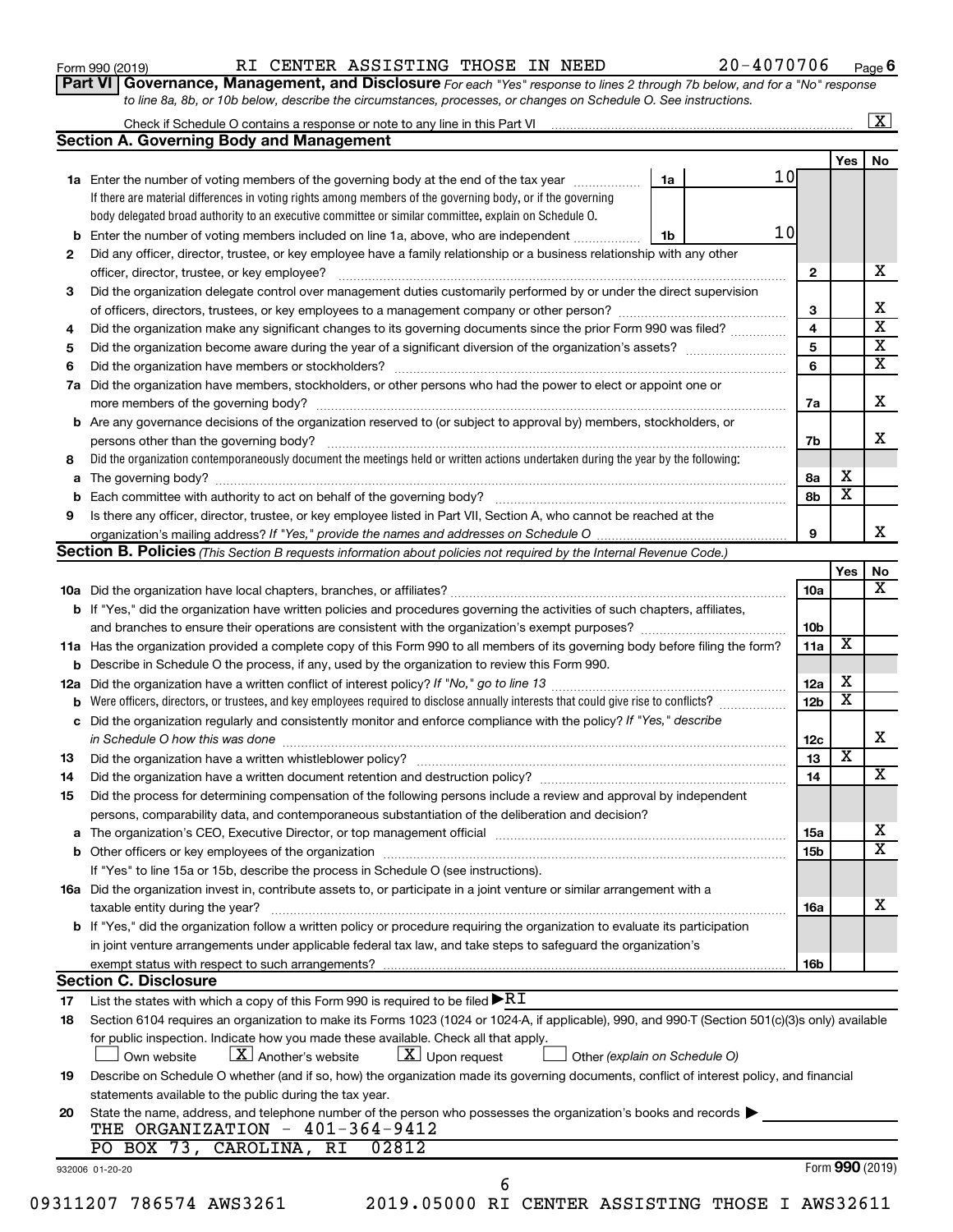$\Box$ 

| Part VII Compensation of Officers, Directors, Trustees, Key Employees, Highest Compensated |  |
|--------------------------------------------------------------------------------------------|--|
| <b>Employees, and Independent Contractors</b>                                              |  |

Check if Schedule O contains a response or note to any line in this Part VII

**Section A. Officers, Directors, Trustees, Key Employees, and Highest Compensated Employees**

**1a**  Complete this table for all persons required to be listed. Report compensation for the calendar year ending with or within the organization's tax year.  $\bullet$  List all of the organization's current officers, directors, trustees (whether individuals or organizations), regardless of amount of compensation.

Enter -0- in columns (D), (E), and (F) if no compensation was paid.

**•** List all of the organization's current key employees, if any. See instructions for definition of "key employee."

• List the organization's five *current* highest compensated employees (other than an officer, director, trustee, or key employee) who received reportable compensation (Box 5 of Form W-2 and/or Box 7 of Form 1099-MISC) of more than \$100,000 from the organization and any related organizations.

 $\bullet$  List all of the organization's former officers, key employees, and highest compensated employees who received more than \$100,000 of reportable compensation from the organization and any related organizations.

**•** List all of the organization's former directors or trustees that received, in the capacity as a former director or trustee of the organization, more than \$10,000 of reportable compensation from the organization and any related organizations.

See instructions for the order in which to list the persons above.

 $\boxed{\textbf{X}}$  Check this box if neither the organization nor any related organization compensated any current officer, director, or trustee.

| (A)                        | (B)                      |                                |                                                                  | (C)         |              |                                 |        | (D)             | (E)             | (F)                         |  |  |
|----------------------------|--------------------------|--------------------------------|------------------------------------------------------------------|-------------|--------------|---------------------------------|--------|-----------------|-----------------|-----------------------------|--|--|
| Name and title             | Average                  |                                | (do not check more than one                                      | Position    |              |                                 |        | Reportable      | Reportable      | Estimated                   |  |  |
|                            | hours per                |                                | box, unless person is both an<br>officer and a director/trustee) |             |              |                                 |        | compensation    | compensation    | amount of                   |  |  |
|                            | week                     |                                |                                                                  |             |              |                                 |        | from            | from related    | other                       |  |  |
|                            | (list any                |                                |                                                                  |             |              |                                 |        | the             | organizations   | compensation                |  |  |
|                            | hours for                |                                |                                                                  |             |              |                                 |        | organization    | (W-2/1099-MISC) | from the                    |  |  |
|                            | related<br>organizations |                                |                                                                  |             |              |                                 |        | (W-2/1099-MISC) |                 | organization<br>and related |  |  |
|                            | below                    |                                |                                                                  |             |              |                                 |        |                 |                 | organizations               |  |  |
|                            | line)                    | Individual trustee or director | Institutional trustee                                            | Officer     | Key employee | Highest compensated<br>employee | Former |                 |                 |                             |  |  |
| CATHERINE FOX<br>(1)       | 35.00                    |                                |                                                                  |             |              |                                 |        |                 |                 |                             |  |  |
| PRESIDENT                  |                          | X                              |                                                                  | $\mathbf X$ |              |                                 |        | $\mathbf 0$ .   | $\mathbf 0$ .   | 0.                          |  |  |
| LORI DUBEE<br>(2)          | 20.00                    |                                |                                                                  |             |              |                                 |        |                 |                 |                             |  |  |
| VICE PRESIDENT             |                          | $\mathbf X$                    |                                                                  | $\mathbf X$ |              |                                 |        | 0.              | $\mathbf 0$ .   | $\mathbf 0$ .               |  |  |
| <b>BILL DEGNAN</b><br>(3)  | 20.00                    |                                |                                                                  |             |              |                                 |        |                 |                 |                             |  |  |
| <b>TREASURER</b>           |                          | $\mathbf X$                    |                                                                  | X           |              |                                 |        | $\mathbf 0$ .   | $\mathbf 0$ .   | $\mathbf 0$ .               |  |  |
| (4)<br>SUSAN MCLAUGLIN     | 20.00                    |                                |                                                                  |             |              |                                 |        |                 |                 |                             |  |  |
| <b>SECRETARY</b>           |                          | $\mathbf X$                    |                                                                  | $\mathbf X$ |              |                                 |        | $\mathbf 0$ .   | $\mathbf 0$ .   | $\mathbf 0$ .               |  |  |
| (5)<br>KEVIN CROOK         | 15.00                    |                                |                                                                  |             |              |                                 |        |                 |                 |                             |  |  |
| <b>DIRECTOR</b>            |                          | $\mathbf X$                    |                                                                  |             |              |                                 |        | $\mathbf 0$     | $\mathbf 0$ .   | $\mathbf 0$ .               |  |  |
| (6)<br>MARY BETH BOIVIN    | 15.00                    |                                |                                                                  |             |              |                                 |        |                 |                 |                             |  |  |
| <b>DIRECTOR</b>            |                          | $\mathbf X$                    |                                                                  |             |              |                                 |        | 0.              | 0.              | $\mathbf 0$ .               |  |  |
| (7)<br>DENNIS DUBEE        | 15.00                    |                                |                                                                  |             |              |                                 |        |                 |                 |                             |  |  |
| <b>DIRECTOR</b>            |                          | $\mathbf X$                    |                                                                  |             |              |                                 |        | $\mathbf 0$ .   | 0.              | $\mathbf 0$ .               |  |  |
| SCOTT STRAIGHT<br>(8)      | 15.00                    |                                |                                                                  |             |              |                                 |        |                 |                 |                             |  |  |
| <b>DIRECTOR</b>            |                          | $\mathbf X$                    |                                                                  |             |              |                                 |        | $\mathbf 0$ .   | 0.              | $\mathbf 0$ .               |  |  |
| (9)<br><b>TERESA ELLIS</b> | 15.00                    |                                |                                                                  |             |              |                                 |        |                 |                 |                             |  |  |
| <b>DIRECTOR</b>            |                          | $\mathbf X$                    |                                                                  |             |              |                                 |        | 0.              | $\mathbf 0$ .   | $\mathbf 0$ .               |  |  |
| (10) REBECCA FARGO         | 15.00                    |                                |                                                                  |             |              |                                 |        |                 |                 |                             |  |  |
| <b>DIRECTOR</b>            |                          | X                              |                                                                  |             |              |                                 |        | $\mathbf 0$ .   | $\mathbf 0$ .   | 0.                          |  |  |
|                            |                          |                                |                                                                  |             |              |                                 |        |                 |                 |                             |  |  |
|                            |                          |                                |                                                                  |             |              |                                 |        |                 |                 |                             |  |  |
|                            |                          |                                |                                                                  |             |              |                                 |        |                 |                 |                             |  |  |
|                            |                          |                                |                                                                  |             |              |                                 |        |                 |                 |                             |  |  |
|                            |                          |                                |                                                                  |             |              |                                 |        |                 |                 |                             |  |  |
|                            |                          |                                |                                                                  |             |              |                                 |        |                 |                 |                             |  |  |
|                            |                          |                                |                                                                  |             |              |                                 |        |                 |                 |                             |  |  |
|                            |                          |                                |                                                                  |             |              |                                 |        |                 |                 |                             |  |  |
|                            |                          |                                |                                                                  |             |              |                                 |        |                 |                 |                             |  |  |
|                            |                          |                                |                                                                  |             |              |                                 |        |                 |                 |                             |  |  |
|                            |                          |                                |                                                                  |             |              |                                 |        |                 |                 |                             |  |  |
|                            |                          |                                |                                                                  |             |              |                                 |        |                 |                 |                             |  |  |
|                            |                          |                                |                                                                  |             |              |                                 |        |                 |                 |                             |  |  |
|                            |                          |                                |                                                                  |             |              |                                 |        |                 |                 |                             |  |  |
| 932007 01-20-20            |                          |                                |                                                                  |             |              |                                 |        |                 |                 | Form 990 (2019)             |  |  |

Form (2019) **990**

7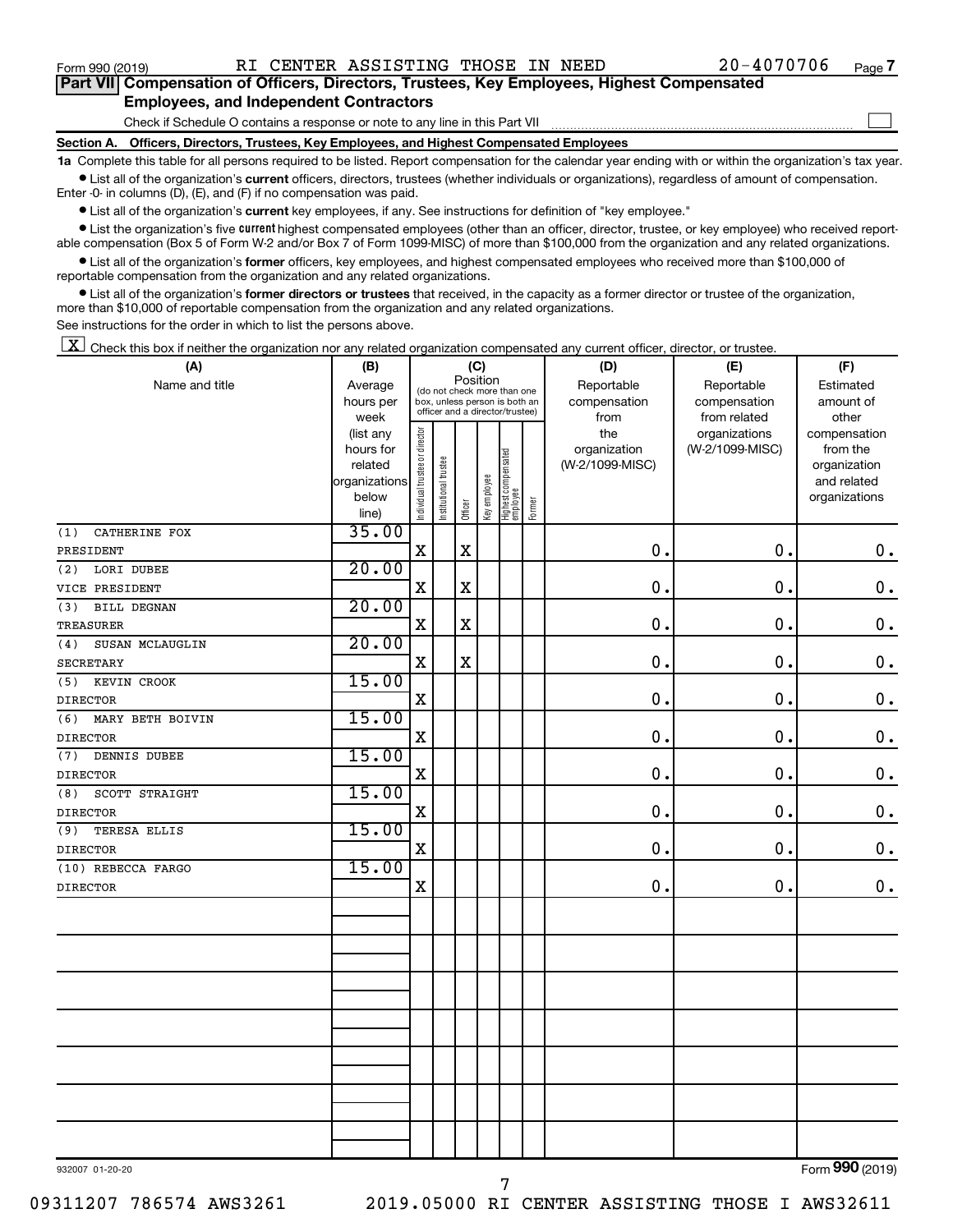|                 | RI CENTER ASSISTING THOSE IN NEED<br>Form 990 (2019)                                                                                                                                                                              |                                                                      |                                |                       |          |              |                                                                                                 |        |                                           | 20-4070706                                        |          |                                                                          |                                        | Page 8                               |
|-----------------|-----------------------------------------------------------------------------------------------------------------------------------------------------------------------------------------------------------------------------------|----------------------------------------------------------------------|--------------------------------|-----------------------|----------|--------------|-------------------------------------------------------------------------------------------------|--------|-------------------------------------------|---------------------------------------------------|----------|--------------------------------------------------------------------------|----------------------------------------|--------------------------------------|
| <b>Part VII</b> | Section A. Officers, Directors, Trustees, Key Employees, and Highest Compensated Employees (continued)                                                                                                                            |                                                                      |                                |                       |          |              |                                                                                                 |        |                                           |                                                   |          |                                                                          |                                        |                                      |
|                 | (A)<br>Name and title                                                                                                                                                                                                             | (B)<br>Average<br>hours per<br>week                                  |                                |                       | Position | (C)          | (do not check more than one<br>box, unless person is both an<br>officer and a director/trustee) |        | (D)<br>Reportable<br>compensation<br>from | (E)<br>Reportable<br>compensation<br>from related |          |                                                                          | (F)<br>Estimated<br>amount of<br>other |                                      |
|                 |                                                                                                                                                                                                                                   | (list any<br>hours for<br>related<br>organizations<br>below<br>line) | Individual trustee or director | Institutional trustee | Officer  | Key employee | Highest compensated<br>  employee                                                               | Former | the<br>organization<br>(W-2/1099-MISC)    | organizations<br>(W-2/1099-MISC)                  |          | compensation<br>from the<br>organization<br>and related<br>organizations |                                        |                                      |
|                 |                                                                                                                                                                                                                                   |                                                                      |                                |                       |          |              |                                                                                                 |        |                                           |                                                   |          |                                                                          |                                        |                                      |
|                 |                                                                                                                                                                                                                                   |                                                                      |                                |                       |          |              |                                                                                                 |        |                                           |                                                   |          |                                                                          |                                        |                                      |
|                 |                                                                                                                                                                                                                                   |                                                                      |                                |                       |          |              |                                                                                                 |        |                                           |                                                   |          |                                                                          |                                        |                                      |
|                 |                                                                                                                                                                                                                                   |                                                                      |                                |                       |          |              |                                                                                                 |        |                                           |                                                   |          |                                                                          |                                        |                                      |
|                 |                                                                                                                                                                                                                                   |                                                                      |                                |                       |          |              |                                                                                                 |        |                                           |                                                   |          |                                                                          |                                        |                                      |
|                 | 1b Subtotal                                                                                                                                                                                                                       |                                                                      |                                |                       |          |              |                                                                                                 |        | $\mathbf{0}$ .                            |                                                   | 0.       |                                                                          |                                        | $\overline{0}$ .                     |
|                 | c Total from continuation sheets to Part VII, Section A manufactured by                                                                                                                                                           |                                                                      |                                |                       |          |              |                                                                                                 |        | $\overline{0}$ .<br>0.                    |                                                   | σ.<br>о. |                                                                          |                                        | $\overline{0}$ .<br>$\overline{0}$ . |
| 2               | Total number of individuals (including but not limited to those listed above) who received more than \$100,000 of reportable<br>compensation from the organization $\blacktriangleright$                                          |                                                                      |                                |                       |          |              |                                                                                                 |        |                                           |                                                   |          |                                                                          |                                        | 0                                    |
| 3               | Did the organization list any former officer, director, trustee, key employee, or highest compensated employee on                                                                                                                 |                                                                      |                                |                       |          |              |                                                                                                 |        |                                           |                                                   |          |                                                                          | Yes                                    | No                                   |
|                 | For any individual listed on line 1a, is the sum of reportable compensation and other compensation from the organization                                                                                                          |                                                                      |                                |                       |          |              |                                                                                                 |        |                                           |                                                   |          | 3                                                                        |                                        | х                                    |
| 5               | and related organizations greater than \$150,000? If "Yes," complete Schedule J for such individual<br>Did any person listed on line 1a receive or accrue compensation from any unrelated organization or individual for services |                                                                      |                                |                       |          |              |                                                                                                 |        |                                           |                                                   |          | 4                                                                        |                                        | х                                    |
|                 | <b>Section B. Independent Contractors</b>                                                                                                                                                                                         |                                                                      |                                |                       |          |              |                                                                                                 |        |                                           |                                                   |          | 5                                                                        |                                        | х                                    |
| 1.              | Complete this table for your five highest compensated independent contractors that received more than \$100,000 of compensation from                                                                                              |                                                                      |                                |                       |          |              |                                                                                                 |        |                                           |                                                   |          |                                                                          |                                        |                                      |
|                 | the organization. Report compensation for the calendar year ending with or within the organization's tax year.<br>(A)                                                                                                             |                                                                      |                                |                       |          |              |                                                                                                 |        | (B)                                       |                                                   |          | (C)                                                                      |                                        |                                      |
|                 | Name and business address                                                                                                                                                                                                         |                                                                      |                                | <b>NONE</b>           |          |              |                                                                                                 |        | Description of services                   |                                                   |          | Compensation                                                             |                                        |                                      |
|                 |                                                                                                                                                                                                                                   |                                                                      |                                |                       |          |              |                                                                                                 |        |                                           |                                                   |          |                                                                          |                                        |                                      |
|                 |                                                                                                                                                                                                                                   |                                                                      |                                |                       |          |              |                                                                                                 |        |                                           |                                                   |          |                                                                          |                                        |                                      |
|                 |                                                                                                                                                                                                                                   |                                                                      |                                |                       |          |              |                                                                                                 |        |                                           |                                                   |          |                                                                          |                                        |                                      |
| 2               | Total number of independent contractors (including but not limited to those listed above) who received more than<br>\$100,000 of compensation from the organization                                                               |                                                                      |                                |                       |          |              | 0                                                                                               |        |                                           |                                                   |          |                                                                          |                                        |                                      |
|                 |                                                                                                                                                                                                                                   |                                                                      |                                |                       |          |              |                                                                                                 |        |                                           |                                                   |          | Form 990 (2019)                                                          |                                        |                                      |

932008 01-20-20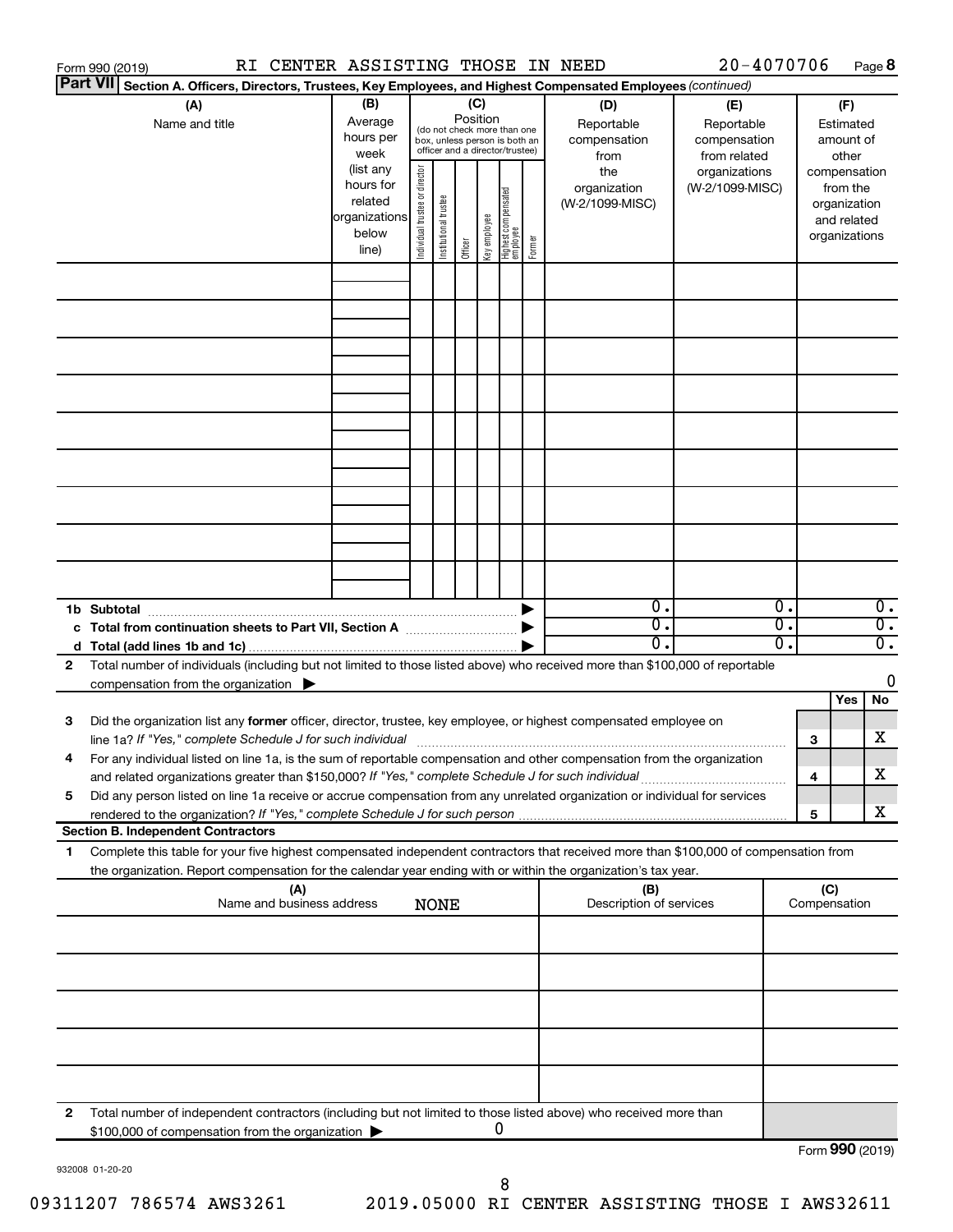|                                                                                         |                  |                   | RI CENTER ASSISTING THOSE IN NEED<br>Form 990 (2019)                                                                                                                                                                                                                                                                                                                                                                                                                                                              |                                                                   |                     |                                                        | 20-4070706 | Page 9                                    |
|-----------------------------------------------------------------------------------------|------------------|-------------------|-------------------------------------------------------------------------------------------------------------------------------------------------------------------------------------------------------------------------------------------------------------------------------------------------------------------------------------------------------------------------------------------------------------------------------------------------------------------------------------------------------------------|-------------------------------------------------------------------|---------------------|--------------------------------------------------------|------------|-------------------------------------------|
|                                                                                         | <b>Part VIII</b> |                   | <b>Statement of Revenue</b>                                                                                                                                                                                                                                                                                                                                                                                                                                                                                       |                                                                   |                     |                                                        |            |                                           |
|                                                                                         |                  |                   |                                                                                                                                                                                                                                                                                                                                                                                                                                                                                                                   |                                                                   | Total revenue       | Related or exempt<br>function revenue business revenue | Unrelated  | (D)<br>Revenue excluded<br>from tax under |
| Contributions, Gifts, Grants<br>and Other Similar Amounts<br>Program Service<br>Revenue |                  | 2a<br>b<br>с<br>d | 1 a Federated campaigns<br>1a<br>1b<br><b>b</b> Membership dues<br>1 <sub>c</sub><br>c Fundraising events<br>1d<br>d Related organizations<br>.<br>e Government grants (contributions)<br>1e<br>f All other contributions, gifts, grants, and<br>similar amounts not included above<br>1f<br>  1g  \$<br>Noncash contributions included in lines 1a-1f<br>THRIFT SHOP SALES<br><u> 1989 - Johann Stein, mars an deus Amerikaansk kommunister (</u><br>the control of the control of the control of the control of | 58,474.<br>698,686.<br>533,444.<br><b>Business Code</b><br>900099 | 757,160.<br>72,930. | 72,930.                                                |            | sections 512 - 514                        |
|                                                                                         |                  | f.                | All other program service revenue                                                                                                                                                                                                                                                                                                                                                                                                                                                                                 |                                                                   | 72,930.             |                                                        |            |                                           |
|                                                                                         | З<br>4<br>5      |                   | Investment income (including dividends, interest, and<br>Income from investment of tax-exempt bond proceeds<br>(i) Real<br>14,570.<br>l6a l<br>6 a Gross rents<br>15,365.<br>l 6b l<br><b>b</b> Less: rental expenses                                                                                                                                                                                                                                                                                             | (ii) Personal                                                     |                     |                                                        |            |                                           |
|                                                                                         |                  |                   | $-795.$<br>c Rental income or (loss)<br>6с<br>d Net rental income or (loss)<br>(i) Securities<br>7 a Gross amount from sales of<br>assets other than inventory<br>7а                                                                                                                                                                                                                                                                                                                                              | (ii) Other                                                        | $-795.$             |                                                        | $-795.$    |                                           |
| evenue<br>Other                                                                         |                  |                   | <b>b</b> Less: cost or other basis<br>and sales expenses<br>7b<br><b>7c</b><br>c Gain or (loss)<br>8 a Gross income from fundraising events (not<br>$58$ , $474$ . $_{\rm of}$<br>including \$                                                                                                                                                                                                                                                                                                                    |                                                                   |                     |                                                        |            |                                           |
|                                                                                         |                  |                   | contributions reported on line 1c). See<br> 8a<br>8b<br>c Net income or (loss) from fundraising events<br>9 a Gross income from gaming activities. See<br> 9a                                                                                                                                                                                                                                                                                                                                                     | 0.<br>7,962.                                                      | $-7,962$ .          |                                                        |            | $-7,962.$                                 |
|                                                                                         |                  |                   | 9b<br><b>b</b> Less: direct expenses <b>manually</b><br>c Net income or (loss) from gaming activities<br>10 a Gross sales of inventory, less returns<br> 10a<br>10bl<br><b>b</b> Less: cost of goods sold                                                                                                                                                                                                                                                                                                         |                                                                   |                     |                                                        |            |                                           |
|                                                                                         | 11 a             |                   | c Net income or (loss) from sales of inventory<br><b>OTHER</b>                                                                                                                                                                                                                                                                                                                                                                                                                                                    | <b>Business Code</b><br>900099                                    | 341.                | 341.                                                   |            |                                           |
| Miscellaneous<br>Revenue                                                                |                  | b<br>с            |                                                                                                                                                                                                                                                                                                                                                                                                                                                                                                                   |                                                                   | 341.                |                                                        |            |                                           |
|                                                                                         | 12               |                   |                                                                                                                                                                                                                                                                                                                                                                                                                                                                                                                   |                                                                   | 821,674.            | 73, 271.                                               | $-795.$    | $-7,962.$                                 |
| 932009 01-20-20                                                                         |                  |                   |                                                                                                                                                                                                                                                                                                                                                                                                                                                                                                                   |                                                                   |                     |                                                        |            | Form 990 (2019)                           |

**9**

09311207 786574 AWS3261 2019.05000 RI CENTER ASSISTING THOSE I AWS32611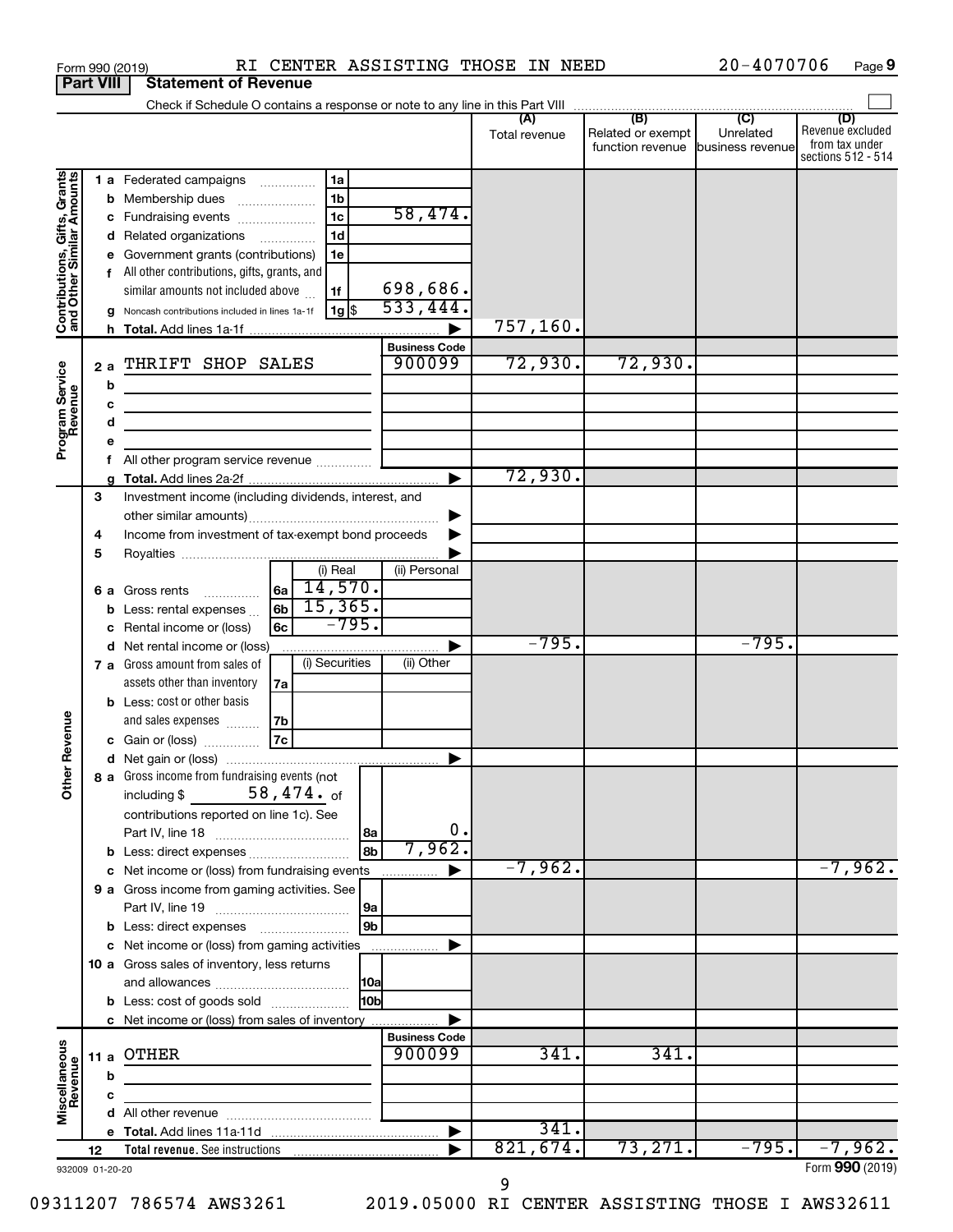**Part IX Statement of Functional Expenses**

Form 990 (2019) RI CENTER ASSISTING THOSE IN NEED 20-4070706 Page

|    | Section 501(c)(3) and 501(c)(4) organizations must complete all columns. All other organizations must complete column (A).                                                                                 |                           |                                    |                                           |                                |
|----|------------------------------------------------------------------------------------------------------------------------------------------------------------------------------------------------------------|---------------------------|------------------------------------|-------------------------------------------|--------------------------------|
|    |                                                                                                                                                                                                            |                           |                                    |                                           |                                |
|    | Do not include amounts reported on lines 6b,<br>7b, 8b, 9b, and 10b of Part VIII.                                                                                                                          | (A)<br>Total expenses     | (B)<br>Program service<br>expenses | (C)<br>Management and<br>general expenses | (D)<br>Fundraising<br>expenses |
| 1  | Grants and other assistance to domestic organizations                                                                                                                                                      |                           |                                    |                                           |                                |
|    | and domestic governments. See Part IV, line 21                                                                                                                                                             |                           |                                    |                                           |                                |
| 2  | Grants and other assistance to domestic                                                                                                                                                                    |                           |                                    |                                           |                                |
|    | individuals. See Part IV, line 22                                                                                                                                                                          | 536,424.                  | 536,424.                           |                                           |                                |
| 3  | Grants and other assistance to foreign                                                                                                                                                                     |                           |                                    |                                           |                                |
|    | organizations, foreign governments, and foreign                                                                                                                                                            |                           |                                    |                                           |                                |
|    | individuals. See Part IV, lines 15 and 16                                                                                                                                                                  |                           |                                    |                                           |                                |
| 4  | Benefits paid to or for members                                                                                                                                                                            |                           |                                    |                                           |                                |
| 5  | Compensation of current officers, directors,                                                                                                                                                               |                           |                                    |                                           |                                |
|    | trustees, and key employees                                                                                                                                                                                |                           |                                    |                                           |                                |
| 6  | Compensation not included above to disqualified                                                                                                                                                            |                           |                                    |                                           |                                |
|    | persons (as defined under section 4958(f)(1)) and                                                                                                                                                          |                           |                                    |                                           |                                |
|    | persons described in section 4958(c)(3)(B)                                                                                                                                                                 |                           |                                    |                                           |                                |
| 7  |                                                                                                                                                                                                            | 59,560.                   | 32,467.                            | 27,093.                                   |                                |
| 8  | Pension plan accruals and contributions (include                                                                                                                                                           |                           |                                    |                                           |                                |
|    | section 401(k) and 403(b) employer contributions)                                                                                                                                                          |                           |                                    |                                           |                                |
| 9  |                                                                                                                                                                                                            |                           |                                    |                                           |                                |
| 10 |                                                                                                                                                                                                            | 20,959.                   | 20,959.                            |                                           |                                |
| 11 | Fees for services (nonemployees):                                                                                                                                                                          |                           |                                    |                                           |                                |
| a  |                                                                                                                                                                                                            |                           |                                    |                                           |                                |
| b  |                                                                                                                                                                                                            |                           |                                    |                                           |                                |
| c  |                                                                                                                                                                                                            | 1,950.                    | 1,950.                             |                                           |                                |
| d  |                                                                                                                                                                                                            |                           |                                    |                                           |                                |
| е  | Professional fundraising services. See Part IV, line 17                                                                                                                                                    |                           |                                    |                                           |                                |
| f. | Investment management fees                                                                                                                                                                                 |                           |                                    |                                           |                                |
| g  | Other. (If line 11g amount exceeds 10% of line 25,                                                                                                                                                         |                           |                                    |                                           |                                |
|    | column (A) amount, list line 11g expenses on Sch 0.)                                                                                                                                                       | 3,759.                    | 3,628.                             | 131.                                      |                                |
| 12 |                                                                                                                                                                                                            | 318.                      | 318.                               |                                           |                                |
| 13 |                                                                                                                                                                                                            | 5,118.                    | 5,065.                             | 53.                                       |                                |
| 14 |                                                                                                                                                                                                            | 2, 240.                   | 2,240.                             |                                           |                                |
| 15 |                                                                                                                                                                                                            |                           |                                    |                                           |                                |
| 16 |                                                                                                                                                                                                            | 23,377.                   | 23,018.                            | 359.                                      |                                |
| 17 |                                                                                                                                                                                                            |                           |                                    |                                           |                                |
| 18 | Payments of travel or entertainment expenses                                                                                                                                                               |                           |                                    |                                           |                                |
|    | for any federal, state, or local public officials                                                                                                                                                          |                           |                                    |                                           |                                |
| 19 | Conferences, conventions, and meetings                                                                                                                                                                     | $\overline{21}$<br>5,742. | $\overline{21}$<br>4,739.          |                                           |                                |
| 20 | Interest                                                                                                                                                                                                   |                           |                                    | 1,003.                                    |                                |
| 21 |                                                                                                                                                                                                            | 35, 163.                  | 26, 372.                           | 7,033.                                    | 1,758.                         |
| 22 | Depreciation, depletion, and amortization                                                                                                                                                                  | 14,751.                   | 14,751.                            |                                           |                                |
| 23 | Insurance                                                                                                                                                                                                  |                           |                                    |                                           |                                |
| 24 | Other expenses. Itemize expenses not covered<br>above (List miscellaneous expenses on line 24e. If<br>line 24e amount exceeds 10% of line 25, column (A)<br>amount, list line 24e expenses on Schedule O.) |                           |                                    |                                           |                                |
| a  | FOOD PURCHASES AND EXPE                                                                                                                                                                                    | 39, 363.                  | 39, 363.                           |                                           |                                |
| b  | <b>MISCELLANEOUS EXPENSE</b>                                                                                                                                                                               | 9,549.                    | 9,549.                             |                                           |                                |
| C. | REPAIRS AND MAINTENANCE                                                                                                                                                                                    | 8,860.                    | 8,084.                             | 776.                                      |                                |
| d  | <b>FUEL</b>                                                                                                                                                                                                | 4,356.                    | 4,356.                             |                                           |                                |
|    | e All other expenses                                                                                                                                                                                       | 3,183.                    | 1,320.                             | 1,438.                                    | 425.                           |
| 25 | Total functional expenses. Add lines 1 through 24e                                                                                                                                                         | 774,693.                  | 734,624.                           | 37,886.                                   | 2,183.                         |
| 26 | Joint costs. Complete this line only if the organization                                                                                                                                                   |                           |                                    |                                           |                                |
|    | reported in column (B) joint costs from a combined                                                                                                                                                         |                           |                                    |                                           |                                |
|    | educational campaign and fundraising solicitation.                                                                                                                                                         |                           |                                    |                                           |                                |

932010 01-20-20

Check here

Form (2019) **990**

Check here  $\begin{array}{c} \begin{array}{|c} \hline \end{array} \end{array}$  if following SOP 98-2 (ASC 958-720)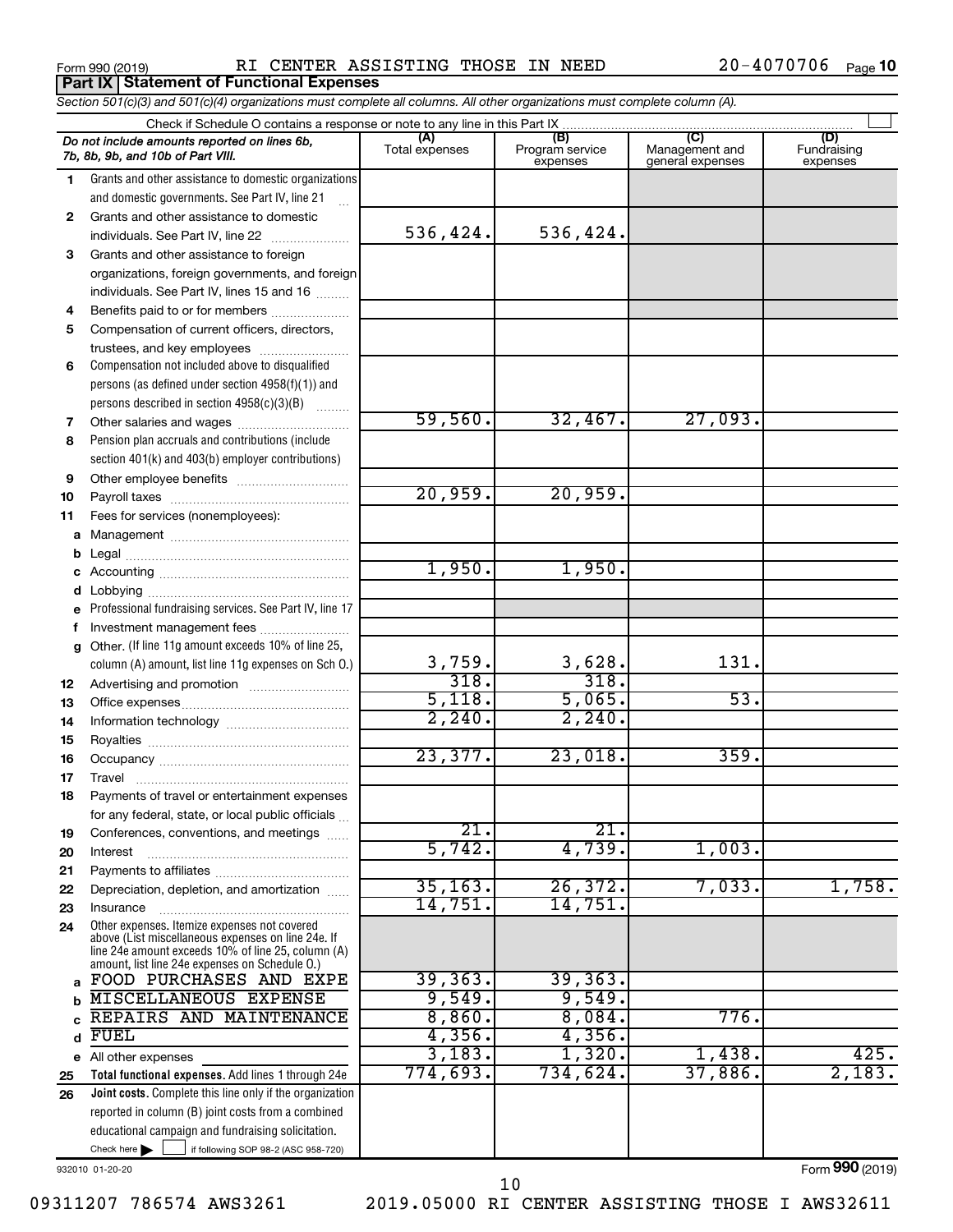Form 990 (2019)  $\qquad RI$  CENTER ASSISTING THOSE IN NEED  $\qquad \qquad 20-4070706$  Page

| $20 - 4070706$ Page 11 |
|------------------------|
|------------------------|

| (A)<br>Beginning of year<br>88,952.<br>$\blacktriangleleft$<br>1<br>$\overline{2}$<br>2                                                                                                                                                  | (B)<br>End of year |
|------------------------------------------------------------------------------------------------------------------------------------------------------------------------------------------------------------------------------------------|--------------------|
|                                                                                                                                                                                                                                          |                    |
|                                                                                                                                                                                                                                          | 165,433.           |
|                                                                                                                                                                                                                                          |                    |
| 3<br>3                                                                                                                                                                                                                                   |                    |
| 4<br>4                                                                                                                                                                                                                                   |                    |
| 5<br>Loans and other receivables from any current or former officer, director,                                                                                                                                                           |                    |
| trustee, key employee, creator or founder, substantial contributor, or 35%                                                                                                                                                               |                    |
| 5                                                                                                                                                                                                                                        |                    |
| Loans and other receivables from other disqualified persons (as defined<br>6                                                                                                                                                             |                    |
| 6<br>under section 4958(f)(1)), and persons described in section 4958(c)(3)(B)                                                                                                                                                           |                    |
| $\overline{7}$<br>7                                                                                                                                                                                                                      |                    |
| Assets<br>8<br>8                                                                                                                                                                                                                         |                    |
| 9<br>9<br>Prepaid expenses and deferred charges [11] [11] prepaid expenses and deferred charges [11] [11] minimum and the Prepaid expenses and deferred charges [11] minimum and the Prepaid experiment of Prepaid experiment and the Pr |                    |
| <b>10a</b> Land, buildings, and equipment: cost or other                                                                                                                                                                                 |                    |
| $\frac{723,680}{278,787}.$<br>basis. Complete Part VI of Schedule D  10a                                                                                                                                                                 |                    |
| 487,730.<br>10 <sub>c</sub>                                                                                                                                                                                                              | 444,893.           |
| 11<br>11                                                                                                                                                                                                                                 |                    |
| 12<br>12                                                                                                                                                                                                                                 |                    |
| 13<br>13                                                                                                                                                                                                                                 |                    |
| 14<br>14                                                                                                                                                                                                                                 |                    |
| 269.<br>15<br>15                                                                                                                                                                                                                         | 269.               |
| 576,951.<br>16<br>16                                                                                                                                                                                                                     | 610,595.           |
| 4,328.<br>17<br>17                                                                                                                                                                                                                       | 5,131.             |
| 18<br>18                                                                                                                                                                                                                                 |                    |
| 19<br>19                                                                                                                                                                                                                                 |                    |
| 20<br>20                                                                                                                                                                                                                                 |                    |
| 21<br>Escrow or custodial account liability. Complete Part IV of Schedule D<br>21                                                                                                                                                        |                    |
| 22<br>Loans and other payables to any current or former officer, director,                                                                                                                                                               |                    |
| Liabilities<br>trustee, key employee, creator or founder, substantial contributor, or 35%                                                                                                                                                |                    |
| 22                                                                                                                                                                                                                                       |                    |
| 106, 112.<br>23<br>Secured mortgages and notes payable to unrelated third parties<br>23                                                                                                                                                  | 91,972.            |
| 24<br>24<br>Unsecured notes and loans payable to unrelated third parties                                                                                                                                                                 |                    |
| 25<br>Other liabilities (including federal income tax, payables to related third                                                                                                                                                         |                    |
| parties, and other liabilities not included on lines 17-24). Complete Part X                                                                                                                                                             |                    |
| 550.<br>25<br>of Schedule D <b>www.arenamin.communications</b> of Schedule D<br>110,990.                                                                                                                                                 | 550.               |
| 26<br>26                                                                                                                                                                                                                                 | 97,653.            |
| Organizations that follow FASB ASC 958, check here $\blacktriangleright \lfloor \underline{X} \rfloor$                                                                                                                                   |                    |
| and complete lines 27, 28, 32, and 33.<br>465,961.                                                                                                                                                                                       | 512,942.           |
| 27<br>27                                                                                                                                                                                                                                 |                    |
| 28<br>28                                                                                                                                                                                                                                 |                    |
| Organizations that do not follow FASB ASC 958, check here $\blacktriangleright$                                                                                                                                                          |                    |
| and complete lines 29 through 33.                                                                                                                                                                                                        |                    |
| 29<br>29                                                                                                                                                                                                                                 |                    |
| Paid-in or capital surplus, or land, building, or equipment fund<br>30<br>30                                                                                                                                                             |                    |
| Net Assets or Fund Balances<br>31<br>Retained earnings, endowment, accumulated income, or other funds<br>31<br>465,961.                                                                                                                  | 512,942.           |
| 32<br>32<br>576,951.                                                                                                                                                                                                                     | 610,595.           |
| 33<br>33                                                                                                                                                                                                                                 | Form 990 (2019)    |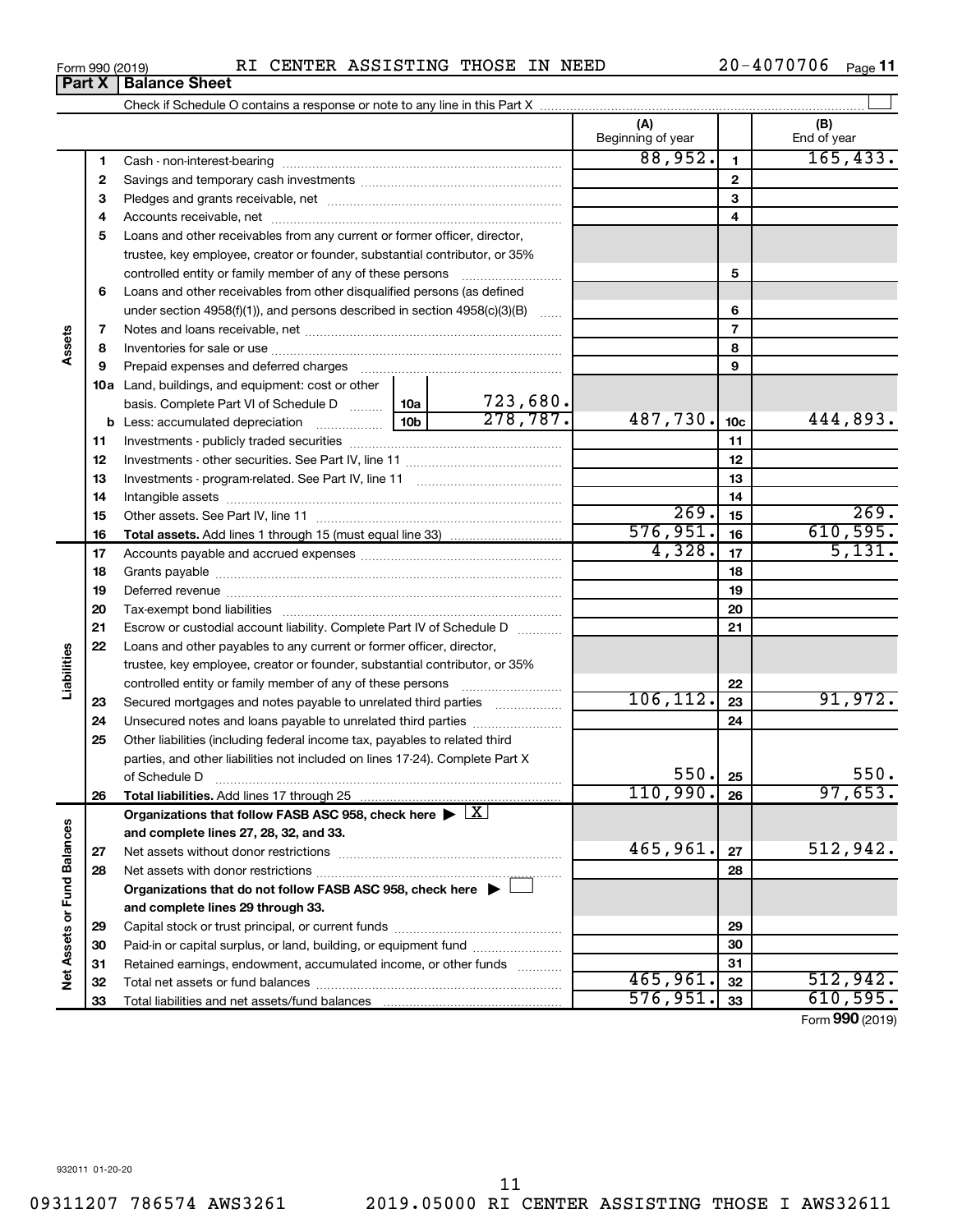|    | RI CENTER ASSISTING THOSE IN NEED<br>Form 990 (2019)                                                                                 | 20-4070706     |                |                     | Page 12          |
|----|--------------------------------------------------------------------------------------------------------------------------------------|----------------|----------------|---------------------|------------------|
|    | <b>Part XI</b><br><b>Reconciliation of Net Assets</b>                                                                                |                |                |                     |                  |
|    |                                                                                                                                      |                |                |                     |                  |
|    |                                                                                                                                      |                |                |                     |                  |
| 1  |                                                                                                                                      | $\mathbf 1$    |                |                     | 821,674.         |
| 2  |                                                                                                                                      | $\overline{2}$ |                | 774,693.            |                  |
| 3  | Revenue less expenses. Subtract line 2 from line 1                                                                                   | 3              |                |                     | 46,981.          |
| 4  |                                                                                                                                      | $\overline{4}$ |                |                     | 465,961.         |
| 5  | Net unrealized gains (losses) on investments [111] www.marting.community.community.community.community.communi                       | 5              |                |                     |                  |
| 6  |                                                                                                                                      | 6              |                |                     |                  |
| 7  | Investment expenses www.communication.com/www.communication.com/www.communication.com/www.com                                        | $\overline{7}$ |                |                     |                  |
| 8  |                                                                                                                                      | 8              |                |                     |                  |
| 9  | Other changes in net assets or fund balances (explain on Schedule O)                                                                 | 9              |                |                     | $\overline{0}$ . |
| 10 | Net assets or fund balances at end of year. Combine lines 3 through 9 (must equal Part X, line 32,                                   |                |                |                     |                  |
|    |                                                                                                                                      | 10             |                | 512,942.            |                  |
|    | Part XII Financial Statements and Reporting                                                                                          |                |                |                     |                  |
|    |                                                                                                                                      |                |                |                     |                  |
|    |                                                                                                                                      |                |                | Yes                 | No               |
| 1  | Accounting method used to prepare the Form 990: $X \subset X$ Cash<br>Accrual 1 Other                                                |                |                |                     |                  |
|    | If the organization changed its method of accounting from a prior year or checked "Other," explain in Schedule O.                    |                |                |                     |                  |
|    |                                                                                                                                      |                | 2a             |                     | x                |
|    | If "Yes," check a box below to indicate whether the financial statements for the year were compiled or reviewed on a                 |                |                |                     |                  |
|    | separate basis, consolidated basis, or both:                                                                                         |                |                |                     |                  |
|    | <b>Consolidated basis</b><br>Both consolidated and separate basis<br>Separate basis                                                  |                |                |                     |                  |
|    |                                                                                                                                      |                | 2 <sub>b</sub> |                     | х                |
|    | If "Yes," check a box below to indicate whether the financial statements for the year were audited on a separate basis,              |                |                |                     |                  |
|    | consolidated basis, or both:                                                                                                         |                |                |                     |                  |
|    | Consolidated basis<br>Both consolidated and separate basis<br>Separate basis                                                         |                |                |                     |                  |
|    | c If "Yes" to line 2a or 2b, does the organization have a committee that assumes responsibility for oversight of the audit,          |                |                |                     |                  |
|    |                                                                                                                                      |                | 2 <sub>c</sub> |                     |                  |
|    | If the organization changed either its oversight process or selection process during the tax year, explain on Schedule O.            |                |                |                     |                  |
|    | 3a As a result of a federal award, was the organization required to undergo an audit or audits as set forth in the Single Audit      |                |                |                     |                  |
|    | Act and OMB Circular A-133?                                                                                                          |                | 3a             |                     | x                |
|    | <b>b</b> If "Yes," did the organization undergo the required audit or audits? If the organization did not undergo the required audit |                |                |                     |                  |
|    |                                                                                                                                      |                | 3b             | $000 \text{ hours}$ |                  |

Form (2019) **990**

932012 01-20-20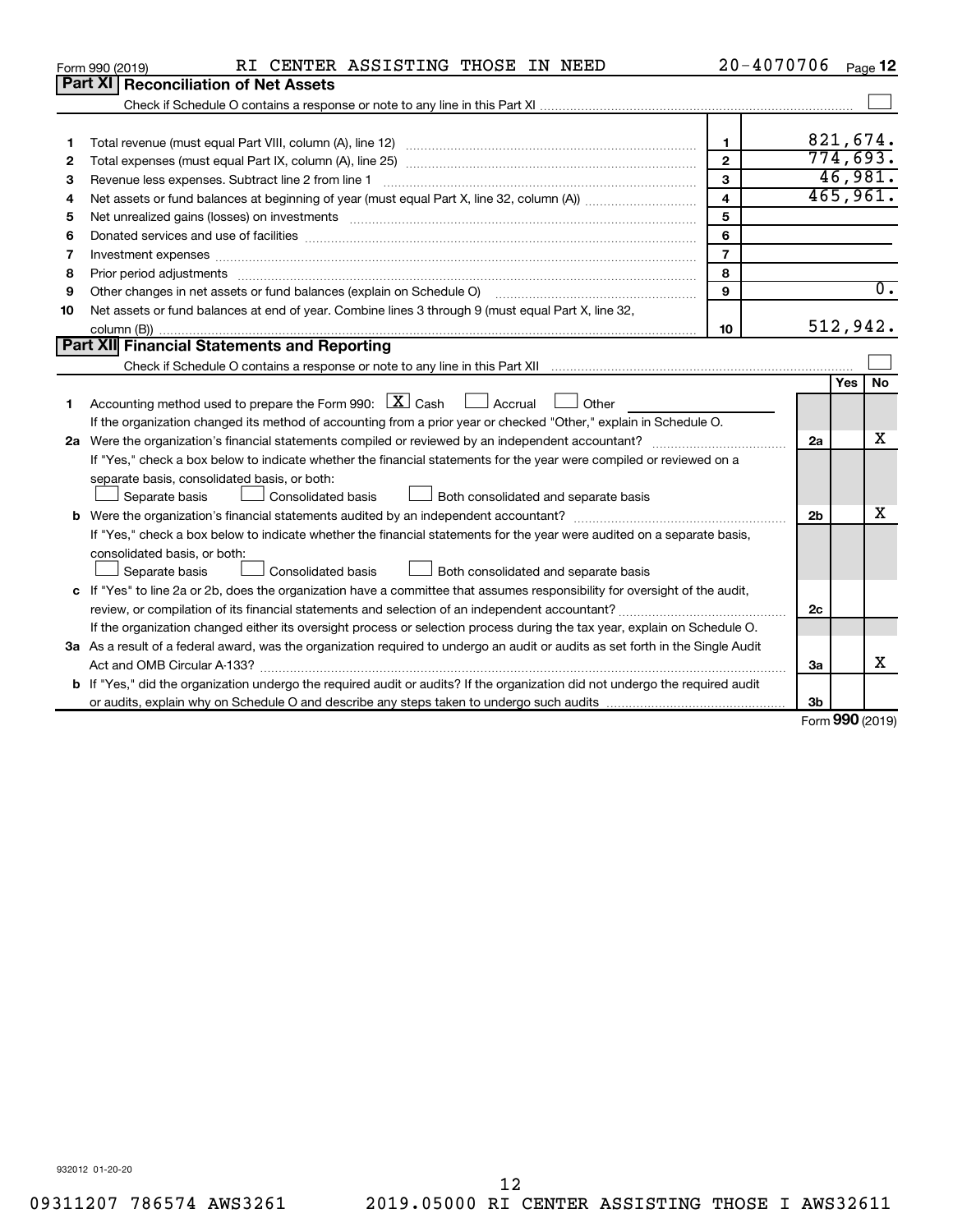| <b>SCHEDULE A</b> |  |
|-------------------|--|
|-------------------|--|

| (Form 990 or 990-EZ) |  |  |
|----------------------|--|--|
|----------------------|--|--|

# Form 990 or 990-EZ)<br>
Complete if the organization is a section 501(c)(3) organization or a section<br> **Public Charity Status and Public Support**

**4947(a)(1) nonexempt charitable trust.**

| OMB No. 1545-0047     |
|-----------------------|
| 2019                  |
| <b>Open to Public</b> |

 $\Box$ 

|        |                 | Department of the Treasury<br>Internal Revenue Service |                                                                                    | Attach to Form 990 or Form 990-EZ.<br>Go to www.irs.gov/Form990 for instructions and the latest information.                                  |                                 |                                   |                            | <b>Open to Public</b><br>Inspection   |
|--------|-----------------|--------------------------------------------------------|------------------------------------------------------------------------------------|-----------------------------------------------------------------------------------------------------------------------------------------------|---------------------------------|-----------------------------------|----------------------------|---------------------------------------|
|        |                 | Name of the organization                               |                                                                                    |                                                                                                                                               |                                 |                                   |                            | <b>Employer identification number</b> |
|        |                 |                                                        |                                                                                    | RI CENTER ASSISTING THOSE IN NEED                                                                                                             |                                 |                                   |                            | 20-4070706                            |
| Part I |                 |                                                        |                                                                                    | Reason for Public Charity Status (All organizations must complete this part.) See instructions.                                               |                                 |                                   |                            |                                       |
|        |                 |                                                        |                                                                                    | The organization is not a private foundation because it is: (For lines 1 through 12, check only one box.)                                     |                                 |                                   |                            |                                       |
| 1      |                 |                                                        |                                                                                    | A church, convention of churches, or association of churches described in section 170(b)(1)(A)(i).                                            |                                 |                                   |                            |                                       |
| 2      |                 |                                                        |                                                                                    | A school described in section 170(b)(1)(A)(ii). (Attach Schedule E (Form 990 or 990-EZ).)                                                     |                                 |                                   |                            |                                       |
| З      |                 |                                                        |                                                                                    | A hospital or a cooperative hospital service organization described in section 170(b)(1)(A)(iii).                                             |                                 |                                   |                            |                                       |
| 4      |                 |                                                        |                                                                                    | A medical research organization operated in conjunction with a hospital described in section 170(b)(1)(A)(iii). Enter the hospital's name,    |                                 |                                   |                            |                                       |
|        |                 | city, and state:                                       |                                                                                    |                                                                                                                                               |                                 |                                   |                            |                                       |
| 5      |                 |                                                        |                                                                                    | An organization operated for the benefit of a college or university owned or operated by a governmental unit described in                     |                                 |                                   |                            |                                       |
|        |                 |                                                        | section 170(b)(1)(A)(iv). (Complete Part II.)                                      |                                                                                                                                               |                                 |                                   |                            |                                       |
| 6      | $7 \mid X \mid$ |                                                        |                                                                                    | A federal, state, or local government or governmental unit described in section 170(b)(1)(A)(v).                                              |                                 |                                   |                            |                                       |
|        |                 |                                                        |                                                                                    | An organization that normally receives a substantial part of its support from a governmental unit or from the general public described in     |                                 |                                   |                            |                                       |
| 8      |                 |                                                        | section 170(b)(1)(A)(vi). (Complete Part II.)                                      | A community trust described in section 170(b)(1)(A)(vi). (Complete Part II.)                                                                  |                                 |                                   |                            |                                       |
| 9      |                 |                                                        |                                                                                    | An agricultural research organization described in section 170(b)(1)(A)(ix) operated in conjunction with a land-grant college                 |                                 |                                   |                            |                                       |
|        |                 |                                                        |                                                                                    | or university or a non-land-grant college of agriculture (see instructions). Enter the name, city, and state of the college or                |                                 |                                   |                            |                                       |
|        |                 | university:                                            |                                                                                    |                                                                                                                                               |                                 |                                   |                            |                                       |
| 10     |                 |                                                        |                                                                                    | An organization that normally receives: (1) more than 33 1/3% of its support from contributions, membership fees, and gross receipts from     |                                 |                                   |                            |                                       |
|        |                 |                                                        |                                                                                    | activities related to its exempt functions - subject to certain exceptions, and (2) no more than 33 1/3% of its support from gross investment |                                 |                                   |                            |                                       |
|        |                 |                                                        |                                                                                    | income and unrelated business taxable income (less section 511 tax) from businesses acquired by the organization after June 30, 1975.         |                                 |                                   |                            |                                       |
|        |                 |                                                        | See section 509(a)(2). (Complete Part III.)                                        |                                                                                                                                               |                                 |                                   |                            |                                       |
| 11     |                 |                                                        |                                                                                    | An organization organized and operated exclusively to test for public safety. See section 509(a)(4).                                          |                                 |                                   |                            |                                       |
| 12     |                 |                                                        |                                                                                    | An organization organized and operated exclusively for the benefit of, to perform the functions of, or to carry out the purposes of one or    |                                 |                                   |                            |                                       |
|        |                 |                                                        |                                                                                    | more publicly supported organizations described in section 509(a)(1) or section 509(a)(2). See section 509(a)(3). Check the box in            |                                 |                                   |                            |                                       |
|        |                 |                                                        |                                                                                    | lines 12a through 12d that describes the type of supporting organization and complete lines 12e, 12f, and 12g.                                |                                 |                                   |                            |                                       |
| а      |                 |                                                        |                                                                                    | Type I. A supporting organization operated, supervised, or controlled by its supported organization(s), typically by giving                   |                                 |                                   |                            |                                       |
|        |                 |                                                        |                                                                                    | the supported organization(s) the power to regularly appoint or elect a majority of the directors or trustees of the supporting               |                                 |                                   |                            |                                       |
| b      |                 |                                                        | organization. You must complete Part IV, Sections A and B.                         | Type II. A supporting organization supervised or controlled in connection with its supported organization(s), by having                       |                                 |                                   |                            |                                       |
|        |                 |                                                        |                                                                                    | control or management of the supporting organization vested in the same persons that control or manage the supported                          |                                 |                                   |                            |                                       |
|        |                 |                                                        | organization(s). You must complete Part IV, Sections A and C.                      |                                                                                                                                               |                                 |                                   |                            |                                       |
| с      |                 |                                                        |                                                                                    | Type III functionally integrated. A supporting organization operated in connection with, and functionally integrated with,                    |                                 |                                   |                            |                                       |
|        |                 |                                                        |                                                                                    | its supported organization(s) (see instructions). You must complete Part IV, Sections A, D, and E.                                            |                                 |                                   |                            |                                       |
| d      |                 |                                                        |                                                                                    | Type III non-functionally integrated. A supporting organization operated in connection with its supported organization(s)                     |                                 |                                   |                            |                                       |
|        |                 |                                                        |                                                                                    | that is not functionally integrated. The organization generally must satisfy a distribution requirement and an attentiveness                  |                                 |                                   |                            |                                       |
|        |                 |                                                        |                                                                                    | requirement (see instructions). You must complete Part IV, Sections A and D, and Part V.                                                      |                                 |                                   |                            |                                       |
| е      |                 |                                                        |                                                                                    | Check this box if the organization received a written determination from the IRS that it is a Type I, Type II, Type III                       |                                 |                                   |                            |                                       |
|        |                 |                                                        |                                                                                    | functionally integrated, or Type III non-functionally integrated supporting organization.                                                     |                                 |                                   |                            |                                       |
|        |                 |                                                        |                                                                                    |                                                                                                                                               |                                 |                                   |                            |                                       |
|        |                 | (i) Name of supported                                  | Provide the following information about the supported organization(s).<br>(ii) EIN | (iii) Type of organization                                                                                                                    | (iv) Is the organization listed |                                   | (v) Amount of monetary     | (vi) Amount of other                  |
|        |                 | organization                                           |                                                                                    | (described on lines 1-10                                                                                                                      | Yes                             | in your governing document?<br>No | support (see instructions) | support (see instructions)            |
|        |                 |                                                        |                                                                                    | above (see instructions))                                                                                                                     |                                 |                                   |                            |                                       |
|        |                 |                                                        |                                                                                    |                                                                                                                                               |                                 |                                   |                            |                                       |
|        |                 |                                                        |                                                                                    |                                                                                                                                               |                                 |                                   |                            |                                       |
|        |                 |                                                        |                                                                                    |                                                                                                                                               |                                 |                                   |                            |                                       |
|        |                 |                                                        |                                                                                    |                                                                                                                                               |                                 |                                   |                            |                                       |
|        |                 |                                                        |                                                                                    |                                                                                                                                               |                                 |                                   |                            |                                       |
|        |                 |                                                        |                                                                                    |                                                                                                                                               |                                 |                                   |                            |                                       |
|        |                 |                                                        |                                                                                    |                                                                                                                                               |                                 |                                   |                            |                                       |
|        |                 |                                                        |                                                                                    |                                                                                                                                               |                                 |                                   |                            |                                       |
|        |                 |                                                        |                                                                                    |                                                                                                                                               |                                 |                                   |                            |                                       |
| Total  |                 |                                                        |                                                                                    |                                                                                                                                               |                                 |                                   |                            |                                       |

LHA For Paperwork Reduction Act Notice, see the Instructions for Form 990 or 990-EZ. 932021 09-25-19 Schedule A (Form 990 or 990-EZ) 2019 13

09311207 786574 AWS3261 2019.05000 RI CENTER ASSISTING THOSE I AWS32611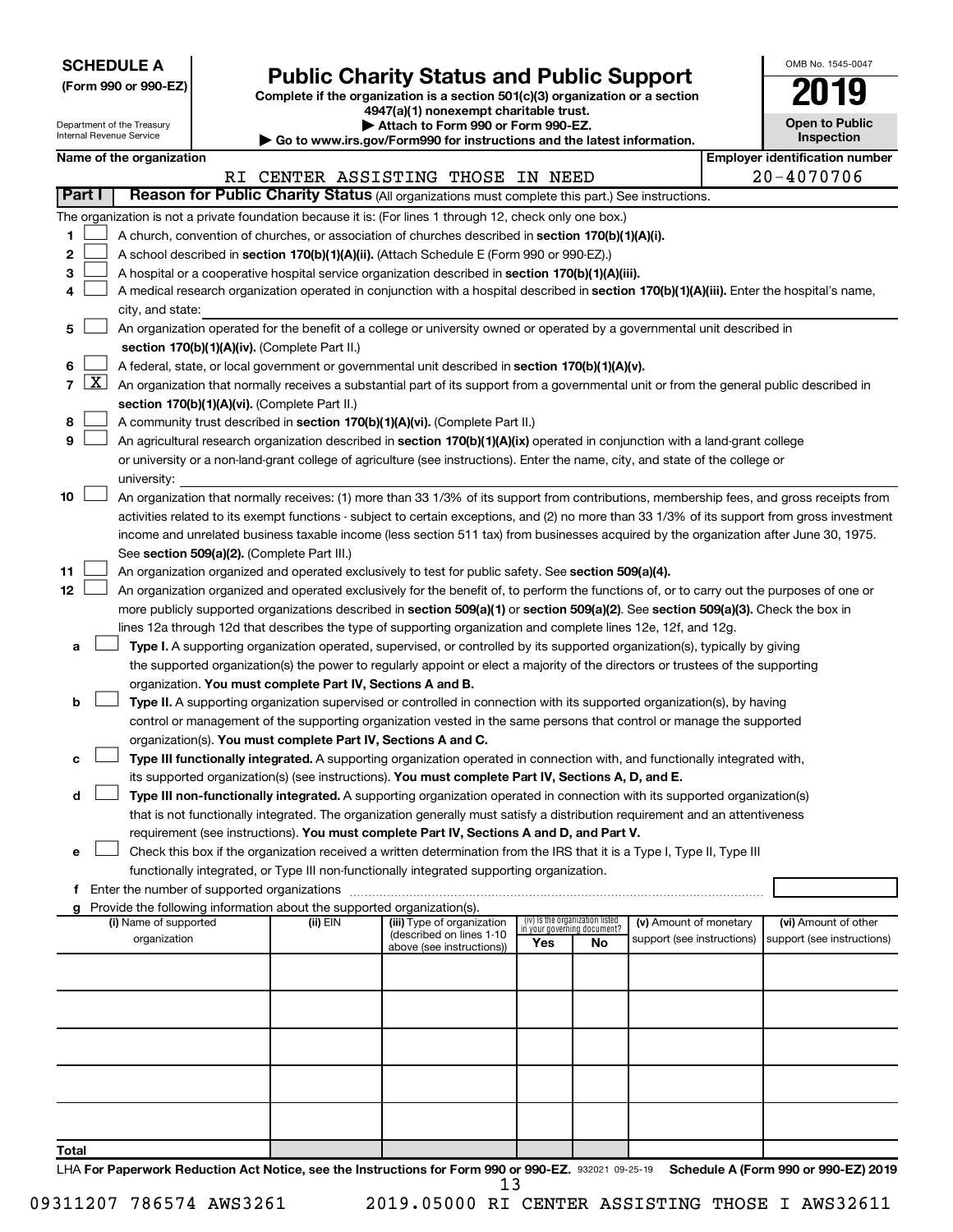### Schedule A (Form 990 or 990-EZ) 2019 RI CENTER ASSISTING THOSE IN NEED  $20-4070706$  Page

(Complete only if you checked the box on line 5, 7, or 8 of Part I or if the organization failed to qualify under Part III. If the organization fails to qualify under the tests listed below, please complete Part III.) **Part II Support Schedule for Organizations Described in Sections 170(b)(1)(A)(iv) and 170(b)(1)(A)(vi)**

|    | <b>Section A. Public Support</b>                                                                                                                                                                                               |           |            |                      |            |                                      |               |
|----|--------------------------------------------------------------------------------------------------------------------------------------------------------------------------------------------------------------------------------|-----------|------------|----------------------|------------|--------------------------------------|---------------|
|    | Calendar year (or fiscal year beginning in)                                                                                                                                                                                    | (a) 2015  | (b) 2016   | $(c)$ 2017           | $(d)$ 2018 | (e) 2019                             | (f) Total     |
|    | 1 Gifts, grants, contributions, and                                                                                                                                                                                            |           |            |                      |            |                                      |               |
|    | membership fees received. (Do not                                                                                                                                                                                              |           |            |                      |            |                                      |               |
|    | include any "unusual grants.")                                                                                                                                                                                                 | 152, 576. | 111,024.   | 235,957.             | 223, 225.  | 757, 160.                            | 1479942.      |
|    | 2 Tax revenues levied for the organ-                                                                                                                                                                                           |           |            |                      |            |                                      |               |
|    | ization's benefit and either paid to                                                                                                                                                                                           |           |            |                      |            |                                      |               |
|    | or expended on its behalf                                                                                                                                                                                                      |           |            |                      |            |                                      |               |
|    | 3 The value of services or facilities                                                                                                                                                                                          |           |            |                      |            |                                      |               |
|    | furnished by a governmental unit to                                                                                                                                                                                            |           |            |                      |            |                                      |               |
|    | the organization without charge                                                                                                                                                                                                |           |            |                      |            |                                      |               |
|    | 4 Total. Add lines 1 through 3                                                                                                                                                                                                 | 152, 576. | 111,024.   | 235,957.             | 223, 225.  | 757, 160.                            | 1479942.      |
| 5. | The portion of total contributions                                                                                                                                                                                             |           |            |                      |            |                                      |               |
|    | by each person (other than a                                                                                                                                                                                                   |           |            |                      |            |                                      |               |
|    | governmental unit or publicly                                                                                                                                                                                                  |           |            |                      |            |                                      |               |
|    | supported organization) included                                                                                                                                                                                               |           |            |                      |            |                                      |               |
|    | on line 1 that exceeds 2% of the                                                                                                                                                                                               |           |            |                      |            |                                      |               |
|    | amount shown on line 11,                                                                                                                                                                                                       |           |            |                      |            |                                      |               |
|    | column (f)                                                                                                                                                                                                                     |           |            |                      |            |                                      |               |
|    | 6 Public support. Subtract line 5 from line 4.                                                                                                                                                                                 |           |            |                      |            |                                      | 1479942.      |
|    | <b>Section B. Total Support</b>                                                                                                                                                                                                |           |            |                      |            |                                      |               |
|    | Calendar year (or fiscal year beginning in)                                                                                                                                                                                    | (a) 2015  | $(b)$ 2016 | $(c)$ 2017           | $(d)$ 2018 | (e) 2019                             | (f) Total     |
|    | 7 Amounts from line 4                                                                                                                                                                                                          | 152,576.  | 111,024.   | $\overline{235,957}$ | 223, 225.  | 757, 160.                            | 1479942.      |
| 8. | Gross income from interest,                                                                                                                                                                                                    |           |            |                      |            |                                      |               |
|    | dividends, payments received on                                                                                                                                                                                                |           |            |                      |            |                                      |               |
|    | securities loans, rents, royalties,                                                                                                                                                                                            |           |            |                      |            |                                      |               |
|    | and income from similar sources                                                                                                                                                                                                | 29.       | 20, 200.   | 23,220.              | 17,503.    | 14,570.                              | 75,522.       |
| 9  | Net income from unrelated business                                                                                                                                                                                             |           |            |                      |            |                                      |               |
|    | activities, whether or not the                                                                                                                                                                                                 |           |            |                      |            |                                      |               |
|    | business is regularly carried on                                                                                                                                                                                               |           |            |                      |            |                                      |               |
|    | 10 Other income. Do not include gain                                                                                                                                                                                           |           |            |                      |            |                                      |               |
|    | or loss from the sale of capital                                                                                                                                                                                               |           |            |                      |            |                                      |               |
|    | assets (Explain in Part VI.)                                                                                                                                                                                                   |           |            |                      |            |                                      |               |
|    | 11 Total support. Add lines 7 through 10                                                                                                                                                                                       |           |            |                      |            |                                      | 1555464.      |
|    | <b>12</b> Gross receipts from related activities, etc. (see instructions)                                                                                                                                                      |           |            |                      |            | 12                                   | 304, 308.     |
|    | 13 First five years. If the Form 990 is for the organization's first, second, third, fourth, or fifth tax year as a section 501(c)(3)                                                                                          |           |            |                      |            |                                      |               |
|    | organization, check this box and stop here                                                                                                                                                                                     |           |            |                      |            |                                      |               |
|    | <b>Section C. Computation of Public Support Percentage</b>                                                                                                                                                                     |           |            |                      |            |                                      |               |
|    | 14 Public support percentage for 2019 (line 6, column (f) divided by line 11, column (f) <i>mummumumum</i>                                                                                                                     |           |            |                      |            | 14                                   | 95.14<br>%    |
|    |                                                                                                                                                                                                                                |           |            |                      |            | 15                                   | 92.84<br>$\%$ |
|    | 16a 33 1/3% support test - 2019. If the organization did not check the box on line 13, and line 14 is 33 1/3% or more, check this box and                                                                                      |           |            |                      |            |                                      |               |
|    | stop here. The organization qualifies as a publicly supported organization manufactured content and the content of the state of the state of the state of the state of the state of the state of the state of the state of the |           |            |                      |            |                                      | X             |
|    | b 33 1/3% support test - 2018. If the organization did not check a box on line 13 or 16a, and line 15 is 33 1/3% or more, check this box                                                                                       |           |            |                      |            |                                      |               |
|    |                                                                                                                                                                                                                                |           |            |                      |            |                                      |               |
|    | 17a 10% -facts-and-circumstances test - 2019. If the organization did not check a box on line 13, 16a, or 16b, and line 14 is 10% or more,                                                                                     |           |            |                      |            |                                      |               |
|    | and if the organization meets the "facts-and-circumstances" test, check this box and stop here. Explain in Part VI how the organization                                                                                        |           |            |                      |            |                                      |               |
|    |                                                                                                                                                                                                                                |           |            |                      |            |                                      |               |
|    | b 10% -facts-and-circumstances test - 2018. If the organization did not check a box on line 13, 16a, 16b, or 17a, and line 15 is 10% or                                                                                        |           |            |                      |            |                                      |               |
|    | more, and if the organization meets the "facts-and-circumstances" test, check this box and stop here. Explain in Part VI how the                                                                                               |           |            |                      |            |                                      |               |
|    | organization meets the "facts-and-circumstances" test. The organization qualifies as a publicly supported organization                                                                                                         |           |            |                      |            |                                      |               |
| 18 | Private foundation. If the organization did not check a box on line 13, 16a, 16b, 17a, or 17b, check this box and see instructions                                                                                             |           |            |                      |            |                                      |               |
|    |                                                                                                                                                                                                                                |           |            |                      |            | Schedule A (Form 990 or 990-F7) 2019 |               |

**Schedule A (Form 990 or 990-EZ) 2019**

932022 09-25-19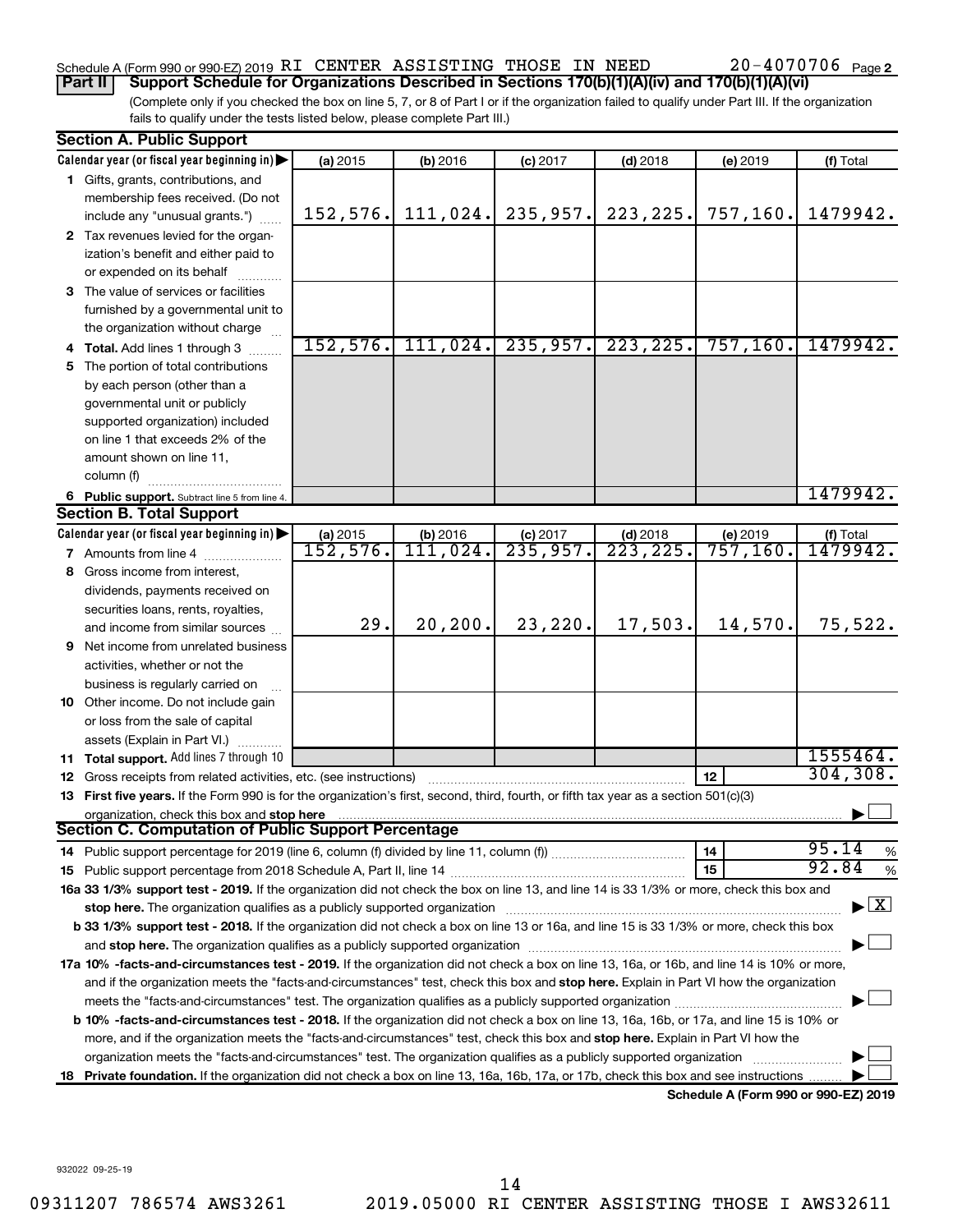#### Schedule A (Form 990 or 990-EZ) 2019 RI CENTER ASSISTING THOSE IN NEED  $20-4070706$  Page **Part III Support Schedule for Organizations Described in Section 509(a)(2)**

(Complete only if you checked the box on line 10 of Part I or if the organization failed to qualify under Part II. If the organization fails to qualify under the tests listed below, please complete Part II.)

|    | <b>Section A. Public Support</b>                                                                                                                                                                |          |          |            |            |          |                                      |
|----|-------------------------------------------------------------------------------------------------------------------------------------------------------------------------------------------------|----------|----------|------------|------------|----------|--------------------------------------|
|    | Calendar year (or fiscal year beginning in)                                                                                                                                                     | (a) 2015 | (b) 2016 | $(c)$ 2017 | $(d)$ 2018 | (e) 2019 | (f) Total                            |
|    | 1 Gifts, grants, contributions, and                                                                                                                                                             |          |          |            |            |          |                                      |
|    | membership fees received. (Do not                                                                                                                                                               |          |          |            |            |          |                                      |
|    | include any "unusual grants.")                                                                                                                                                                  |          |          |            |            |          |                                      |
|    | <b>2</b> Gross receipts from admissions,<br>merchandise sold or services per-<br>formed, or facilities furnished in<br>any activity that is related to the<br>organization's tax-exempt purpose |          |          |            |            |          |                                      |
|    | 3 Gross receipts from activities that                                                                                                                                                           |          |          |            |            |          |                                      |
|    | are not an unrelated trade or bus-                                                                                                                                                              |          |          |            |            |          |                                      |
|    | iness under section 513                                                                                                                                                                         |          |          |            |            |          |                                      |
|    | 4 Tax revenues levied for the organ-                                                                                                                                                            |          |          |            |            |          |                                      |
|    | ization's benefit and either paid to                                                                                                                                                            |          |          |            |            |          |                                      |
|    | or expended on its behalf                                                                                                                                                                       |          |          |            |            |          |                                      |
|    | 5 The value of services or facilities                                                                                                                                                           |          |          |            |            |          |                                      |
|    | furnished by a governmental unit to                                                                                                                                                             |          |          |            |            |          |                                      |
|    | the organization without charge                                                                                                                                                                 |          |          |            |            |          |                                      |
|    | <b>6 Total.</b> Add lines 1 through 5                                                                                                                                                           |          |          |            |            |          |                                      |
|    | 7a Amounts included on lines 1, 2, and                                                                                                                                                          |          |          |            |            |          |                                      |
|    | 3 received from disqualified persons                                                                                                                                                            |          |          |            |            |          |                                      |
|    | <b>b</b> Amounts included on lines 2 and 3 received<br>from other than disqualified persons that<br>exceed the greater of \$5,000 or 1% of the<br>amount on line 13 for the year                |          |          |            |            |          |                                      |
|    | c Add lines 7a and 7b                                                                                                                                                                           |          |          |            |            |          |                                      |
|    | 8 Public support. (Subtract line 7c from line 6.)                                                                                                                                               |          |          |            |            |          |                                      |
|    | <b>Section B. Total Support</b>                                                                                                                                                                 |          |          |            |            |          |                                      |
|    | Calendar year (or fiscal year beginning in)                                                                                                                                                     | (a) 2015 | (b) 2016 | $(c)$ 2017 | $(d)$ 2018 | (e) 2019 | (f) Total                            |
|    | 9 Amounts from line 6                                                                                                                                                                           |          |          |            |            |          |                                      |
|    | <b>10a</b> Gross income from interest,<br>dividends, payments received on<br>securities loans, rents, royalties,<br>and income from similar sources                                             |          |          |            |            |          |                                      |
|    | <b>b</b> Unrelated business taxable income                                                                                                                                                      |          |          |            |            |          |                                      |
|    | (less section 511 taxes) from businesses                                                                                                                                                        |          |          |            |            |          |                                      |
|    | acquired after June 30, 1975                                                                                                                                                                    |          |          |            |            |          |                                      |
|    | c Add lines 10a and 10b                                                                                                                                                                         |          |          |            |            |          |                                      |
|    | <b>11</b> Net income from unrelated business<br>activities not included in line 10b.<br>whether or not the business is<br>regularly carried on                                                  |          |          |            |            |          |                                      |
|    | 12 Other income. Do not include gain<br>or loss from the sale of capital<br>assets (Explain in Part VI.)                                                                                        |          |          |            |            |          |                                      |
|    | <b>13</b> Total support. (Add lines 9, 10c, 11, and 12.)                                                                                                                                        |          |          |            |            |          |                                      |
|    | 14 First five years. If the Form 990 is for the organization's first, second, third, fourth, or fifth tax year as a section 501(c)(3) organization,                                             |          |          |            |            |          |                                      |
|    |                                                                                                                                                                                                 |          |          |            |            |          |                                      |
|    | Section C. Computation of Public Support Percentage                                                                                                                                             |          |          |            |            |          |                                      |
|    | 15 Public support percentage for 2019 (line 8, column (f), divided by line 13, column (f) <i></i>                                                                                               |          |          |            |            | 15       | %                                    |
|    |                                                                                                                                                                                                 |          |          |            |            | 16       | %                                    |
|    | Section D. Computation of Investment Income Percentage                                                                                                                                          |          |          |            |            |          |                                      |
|    | 17 Investment income percentage for 2019 (line 10c, column (f), divided by line 13, column (f))                                                                                                 |          |          |            |            | 17       | %                                    |
|    | 18 Investment income percentage from 2018 Schedule A, Part III, line 17                                                                                                                         |          |          |            |            | 18       | %                                    |
|    | 19a 33 1/3% support tests - 2019. If the organization did not check the box on line 14, and line 15 is more than 33 1/3%, and line 17 is not                                                    |          |          |            |            |          |                                      |
|    | more than 33 1/3%, check this box and stop here. The organization qualifies as a publicly supported organization                                                                                |          |          |            |            |          |                                      |
|    | b 33 1/3% support tests - 2018. If the organization did not check a box on line 14 or line 19a, and line 16 is more than 33 1/3%, and                                                           |          |          |            |            |          |                                      |
|    | line 18 is not more than 33 1/3%, check this box and stop here. The organization qualifies as a publicly supported organization                                                                 |          |          |            |            |          |                                      |
| 20 |                                                                                                                                                                                                 |          |          |            |            |          |                                      |
|    | 932023 09-25-19                                                                                                                                                                                 |          |          |            |            |          | Schedule A (Form 990 or 990-EZ) 2019 |
|    |                                                                                                                                                                                                 |          |          | 15         |            |          |                                      |

09311207 786574 AWS3261 2019.05000 RI CENTER ASSISTING THOSE I AWS32611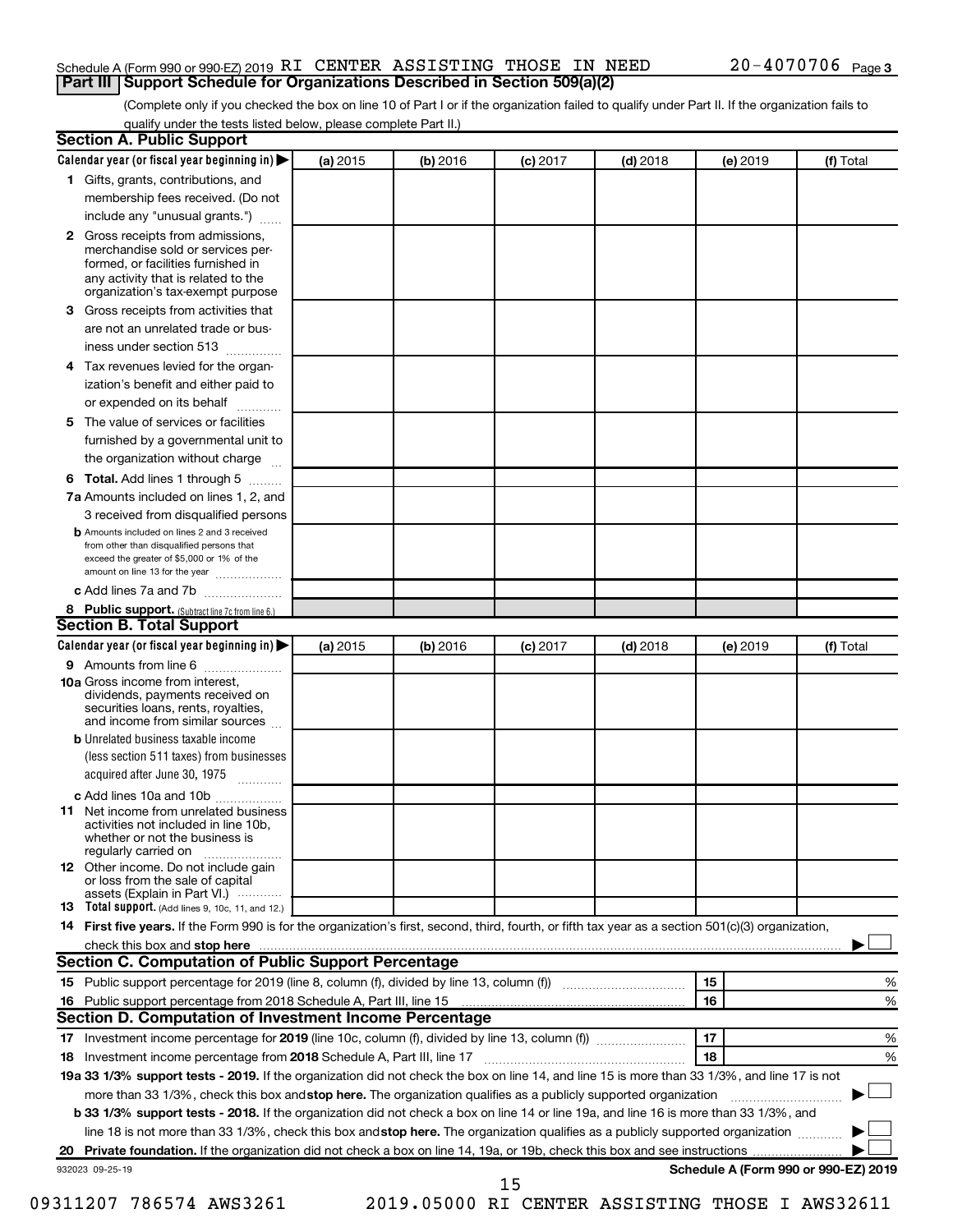**1**

**2**

**3a**

**3b**

**3c**

**4a**

**4b**

**4c**

**5a**

**5b 5c**

**6**

**7**

**8**

**9a**

**9b**

**9c**

**10a**

**10b**

**Yes No**

#### **Part IV Supporting Organizations**

(Complete only if you checked a box in line 12 on Part I. If you checked 12a of Part I, complete Sections A and B. If you checked 12b of Part I, complete Sections A and C. If you checked 12c of Part I, complete Sections A, D, and E. If you checked 12d of Part I, complete Sections A and D, and complete Part V.)

#### **Section A. All Supporting Organizations**

- **1** Are all of the organization's supported organizations listed by name in the organization's governing documents? If "No," describe in Part VI how the supported organizations are designated. If designated by *class or purpose, describe the designation. If historic and continuing relationship, explain.*
- **2** Did the organization have any supported organization that does not have an IRS determination of status under section 509(a)(1) or (2)? If "Yes," explain in Part **VI** how the organization determined that the supported *organization was described in section 509(a)(1) or (2).*
- **3a** Did the organization have a supported organization described in section 501(c)(4), (5), or (6)? If "Yes," answer *(b) and (c) below.*
- **b** Did the organization confirm that each supported organization qualified under section 501(c)(4), (5), or (6) and satisfied the public support tests under section 509(a)(2)? If "Yes," describe in Part VI when and how the *organization made the determination.*
- **c** Did the organization ensure that all support to such organizations was used exclusively for section 170(c)(2)(B) purposes? If "Yes," explain in Part VI what controls the organization put in place to ensure such use.
- **4 a** *If* Was any supported organization not organized in the United States ("foreign supported organization")? *"Yes," and if you checked 12a or 12b in Part I, answer (b) and (c) below.*
- **b** Did the organization have ultimate control and discretion in deciding whether to make grants to the foreign supported organization? If "Yes," describe in Part VI how the organization had such control and discretion *despite being controlled or supervised by or in connection with its supported organizations.*
- **c** Did the organization support any foreign supported organization that does not have an IRS determination under sections 501(c)(3) and 509(a)(1) or (2)? If "Yes," explain in Part VI what controls the organization used *to ensure that all support to the foreign supported organization was used exclusively for section 170(c)(2)(B) purposes.*
- **5a** Did the organization add, substitute, or remove any supported organizations during the tax year? If "Yes," answer (b) and (c) below (if applicable). Also, provide detail in **Part VI,** including (i) the names and EIN *numbers of the supported organizations added, substituted, or removed; (ii) the reasons for each such action; (iii) the authority under the organization's organizing document authorizing such action; and (iv) how the action was accomplished (such as by amendment to the organizing document).*
- **b Type I or Type II only.** Was any added or substituted supported organization part of a class already designated in the organization's organizing document?
- **c Substitutions only.**  Was the substitution the result of an event beyond the organization's control?
- **6** Did the organization provide support (whether in the form of grants or the provision of services or facilities) to **Part VI.** support or benefit one or more of the filing organization's supported organizations? If "Yes," provide detail in anyone other than (i) its supported organizations, (ii) individuals that are part of the charitable class benefited by one or more of its supported organizations, or (iii) other supporting organizations that also
- **7** Did the organization provide a grant, loan, compensation, or other similar payment to a substantial contributor regard to a substantial contributor? If "Yes," complete Part I of Schedule L (Form 990 or 990-EZ). (as defined in section 4958(c)(3)(C)), a family member of a substantial contributor, or a 35% controlled entity with
- **8** Did the organization make a loan to a disqualified person (as defined in section 4958) not described in line 7? *If "Yes," complete Part I of Schedule L (Form 990 or 990-EZ).*
- **9 a** Was the organization controlled directly or indirectly at any time during the tax year by one or more in section 509(a)(1) or (2))? If "Yes," provide detail in **Part VI.** disqualified persons as defined in section 4946 (other than foundation managers and organizations described
- **b** Did one or more disqualified persons (as defined in line 9a) hold a controlling interest in any entity in which the supporting organization had an interest? If "Yes," provide detail in Part VI.
- **c** Did a disqualified person (as defined in line 9a) have an ownership interest in, or derive any personal benefit from, assets in which the supporting organization also had an interest? If "Yes," provide detail in Part VI.
- **10 a** Was the organization subject to the excess business holdings rules of section 4943 because of section supporting organizations)? If "Yes," answer 10b below. 4943(f) (regarding certain Type II supporting organizations, and all Type III non-functionally integrated
	- **b** Did the organization have any excess business holdings in the tax year? (Use Schedule C, Form 4720, to *determine whether the organization had excess business holdings.)*

932024 09-25-19

**Schedule A (Form 990 or 990-EZ) 2019**

16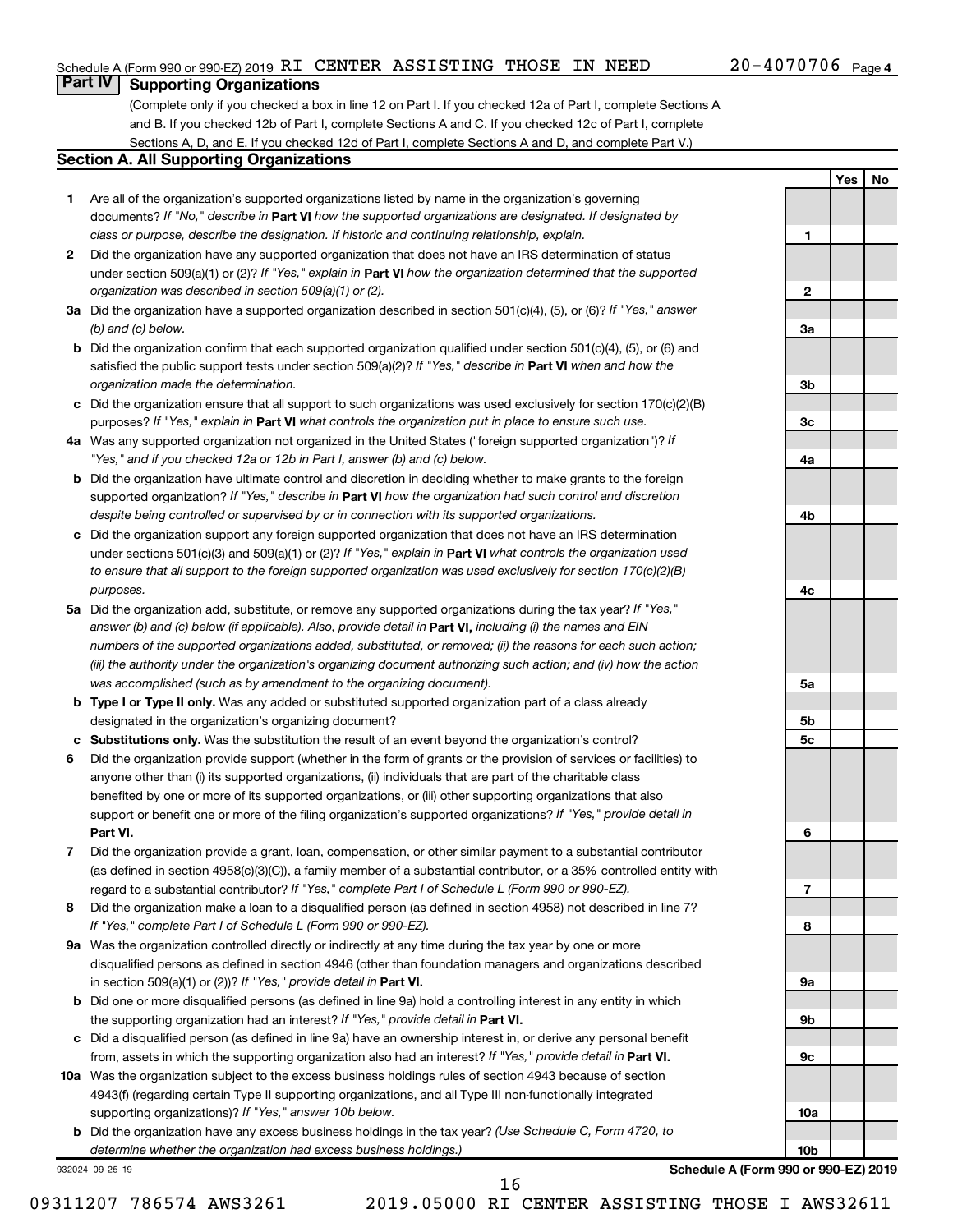#### Schedule A (Form 990 or 990-EZ) 2019 RT CENTER ASSISTING THOSE IN NEED  $ZU - 4U / U / U6$  Page **Part IV Supporting Organizations** *(continued)* RI CENTER ASSISTING THOSE IN NEED 20-4070706

|    | - - - - - ອ                                                                                                                     |                 | Yes        | No |
|----|---------------------------------------------------------------------------------------------------------------------------------|-----------------|------------|----|
| 11 | Has the organization accepted a gift or contribution from any of the following persons?                                         |                 |            |    |
|    | a A person who directly or indirectly controls, either alone or together with persons described in (b) and (c)                  |                 |            |    |
|    | below, the governing body of a supported organization?                                                                          | 11a             |            |    |
|    | <b>b</b> A family member of a person described in (a) above?                                                                    | 11 <sub>b</sub> |            |    |
|    | c A 35% controlled entity of a person described in (a) or (b) above? If "Yes" to a, b, or c, provide detail in Part VI.         | 11c             |            |    |
|    | <b>Section B. Type I Supporting Organizations</b>                                                                               |                 |            |    |
|    |                                                                                                                                 |                 | <b>Yes</b> | No |
| 1  | Did the directors, trustees, or membership of one or more supported organizations have the power to                             |                 |            |    |
|    | regularly appoint or elect at least a majority of the organization's directors or trustees at all times during the              |                 |            |    |
|    | tax year? If "No," describe in Part VI how the supported organization(s) effectively operated, supervised, or                   |                 |            |    |
|    | controlled the organization's activities. If the organization had more than one supported organization,                         |                 |            |    |
|    | describe how the powers to appoint and/or remove directors or trustees were allocated among the supported                       |                 |            |    |
|    | organizations and what conditions or restrictions, if any, applied to such powers during the tax year.                          | 1               |            |    |
| 2  | Did the organization operate for the benefit of any supported organization other than the supported                             |                 |            |    |
|    | organization(s) that operated, supervised, or controlled the supporting organization? If "Yes," explain in                      |                 |            |    |
|    | Part VI how providing such benefit carried out the purposes of the supported organization(s) that operated,                     |                 |            |    |
|    | supervised, or controlled the supporting organization.                                                                          | $\mathbf{2}$    |            |    |
|    | <b>Section C. Type II Supporting Organizations</b>                                                                              |                 |            |    |
|    |                                                                                                                                 |                 | Yes        | No |
| 1. | Were a majority of the organization's directors or trustees during the tax year also a majority of the directors                |                 |            |    |
|    | or trustees of each of the organization's supported organization(s)? If "No," describe in Part VI how control                   |                 |            |    |
|    | or management of the supporting organization was vested in the same persons that controlled or managed                          |                 |            |    |
|    | the supported organization(s).                                                                                                  | 1               |            |    |
|    | Section D. All Type III Supporting Organizations                                                                                |                 |            |    |
|    |                                                                                                                                 |                 | Yes        | No |
| 1  | Did the organization provide to each of its supported organizations, by the last day of the fifth month of the                  |                 |            |    |
|    | organization's tax year, (i) a written notice describing the type and amount of support provided during the prior tax           |                 |            |    |
|    | year, (ii) a copy of the Form 990 that was most recently filed as of the date of notification, and (iii) copies of the          |                 |            |    |
|    | organization's governing documents in effect on the date of notification, to the extent not previously provided?                | 1               |            |    |
| 2  | Were any of the organization's officers, directors, or trustees either (i) appointed or elected by the supported                |                 |            |    |
|    | organization(s) or (ii) serving on the governing body of a supported organization? If "No," explain in Part VI how              |                 |            |    |
|    | the organization maintained a close and continuous working relationship with the supported organization(s).                     | 2               |            |    |
| 3  | By reason of the relationship described in (2), did the organization's supported organizations have a                           |                 |            |    |
|    | significant voice in the organization's investment policies and in directing the use of the organization's                      |                 |            |    |
|    | income or assets at all times during the tax year? If "Yes," describe in Part VI the role the organization's                    |                 |            |    |
|    | supported organizations played in this regard.                                                                                  | З               |            |    |
|    | Section E. Type III Functionally Integrated Supporting Organizations                                                            |                 |            |    |
| 1  | Check the box next to the method that the organization used to satisfy the Integral Part Test during the yealsee instructions). |                 |            |    |
| а  | The organization satisfied the Activities Test. Complete line 2 below.                                                          |                 |            |    |
| b  | The organization is the parent of each of its supported organizations. Complete line 3 below.                                   |                 |            |    |
| с  | The organization supported a governmental entity. Describe in Part VI how you supported a government entity (see instructions). |                 |            |    |
| 2  | Activities Test. Answer (a) and (b) below.                                                                                      |                 | Yes        | No |
| а  | Did substantially all of the organization's activities during the tax year directly further the exempt purposes of              |                 |            |    |
|    | the supported organization(s) to which the organization was responsive? If "Yes," then in Part VI identify                      |                 |            |    |
|    | those supported organizations and explain how these activities directly furthered their exempt purposes,                        |                 |            |    |
|    | how the organization was responsive to those supported organizations, and how the organization determined                       |                 |            |    |
|    | that these activities constituted substantially all of its activities.                                                          | 2a              |            |    |
|    | <b>b</b> Did the activities described in (a) constitute activities that, but for the organization's involvement, one or more    |                 |            |    |
|    | of the organization's supported organization(s) would have been engaged in? If "Yes," explain in Part VI the                    |                 |            |    |
|    | reasons for the organization's position that its supported organization(s) would have engaged in these                          |                 |            |    |
|    | activities but for the organization's involvement.                                                                              | 2b              |            |    |
| з  | Parent of Supported Organizations. Answer (a) and (b) below.                                                                    |                 |            |    |
| а  | Did the organization have the power to regularly appoint or elect a majority of the officers, directors, or                     |                 |            |    |
|    | trustees of each of the supported organizations? Provide details in Part VI.                                                    | 3a              |            |    |
|    | <b>b</b> Did the organization exercise a substantial degree of direction over the policies, programs, and activities of each    |                 |            |    |
|    | of its supported organizations? If "Yes," describe in Part VI the role played by the organization in this regard.               | 3 <sub>b</sub>  |            |    |
|    | Schedule A (Form 990 or 990-EZ) 2019<br>932025 09-25-19                                                                         |                 |            |    |
|    | 17                                                                                                                              |                 |            |    |

09311207 786574 AWS3261 2019.05000 RI CENTER ASSISTING THOSE I AWS32611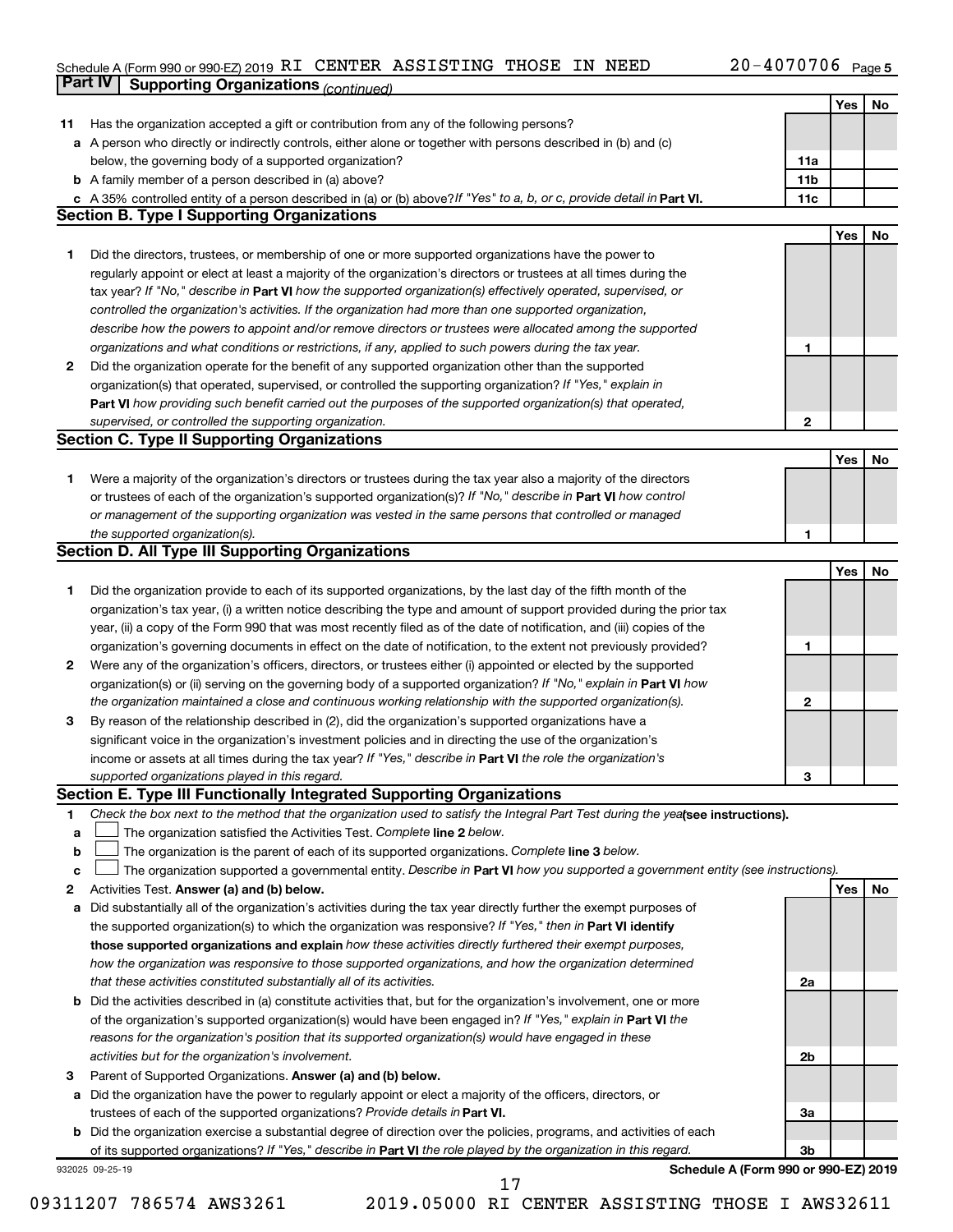#### Schedule A (Form 990 or 990-EZ) 2019 RI CENTER ASSISTING THOSE IN NEED  $20-4070706$  Page **Part V Type III Non-Functionally Integrated 509(a)(3) Supporting Organizations**

1 **Letter See instructions.** All Check here if the organization satisfied the Integral Part Test as a qualifying trust on Nov. 20, 1970 (explain in Part VI). See instructions. All other Type III non-functionally integrated supporting organizations must complete Sections A through E.

|              | Section A - Adjusted Net Income                                              |                | (A) Prior Year | (B) Current Year<br>(optional) |
|--------------|------------------------------------------------------------------------------|----------------|----------------|--------------------------------|
| 1            | Net short-term capital gain                                                  | 1              |                |                                |
| 2            | Recoveries of prior-year distributions                                       | $\mathbf{2}$   |                |                                |
| 3            | Other gross income (see instructions)                                        | 3              |                |                                |
| 4            | Add lines 1 through 3.                                                       | 4              |                |                                |
| 5            | Depreciation and depletion                                                   | 5              |                |                                |
| 6            | Portion of operating expenses paid or incurred for production or             |                |                |                                |
|              | collection of gross income or for management, conservation, or               |                |                |                                |
|              | maintenance of property held for production of income (see instructions)     | 6              |                |                                |
| 7            | Other expenses (see instructions)                                            | $\overline{7}$ |                |                                |
| 8            | Adjusted Net Income (subtract lines 5, 6, and 7 from line 4)                 | 8              |                |                                |
|              | <b>Section B - Minimum Asset Amount</b>                                      |                | (A) Prior Year | (B) Current Year<br>(optional) |
| 1.           | Aggregate fair market value of all non-exempt-use assets (see                |                |                |                                |
|              | instructions for short tax year or assets held for part of year):            |                |                |                                |
|              | a Average monthly value of securities                                        | 1a             |                |                                |
|              | <b>b</b> Average monthly cash balances                                       | 1 <sub>b</sub> |                |                                |
|              | c Fair market value of other non-exempt-use assets                           | 1c             |                |                                |
|              | d Total (add lines 1a, 1b, and 1c)                                           | 1 <sub>d</sub> |                |                                |
|              | e Discount claimed for blockage or other                                     |                |                |                                |
|              | factors (explain in detail in <b>Part VI</b> ):                              |                |                |                                |
| 2            | Acquisition indebtedness applicable to non-exempt-use assets                 | $\mathbf{2}$   |                |                                |
| З            | Subtract line 2 from line 1d.                                                | 3              |                |                                |
| 4            | Cash deemed held for exempt use. Enter 1-1/2% of line 3 (for greater amount, |                |                |                                |
|              | see instructions)                                                            | 4              |                |                                |
| 5            | Net value of non-exempt-use assets (subtract line 4 from line 3)             | 5              |                |                                |
| 6            | Multiply line 5 by .035.                                                     | 6              |                |                                |
| 7            | Recoveries of prior-year distributions                                       | $\overline{7}$ |                |                                |
| 8            | Minimum Asset Amount (add line 7 to line 6)                                  | 8              |                |                                |
|              | <b>Section C - Distributable Amount</b>                                      |                |                | <b>Current Year</b>            |
| 1            | Adjusted net income for prior year (from Section A, line 8, Column A)        | 1              |                |                                |
| $\mathbf{2}$ | Enter 85% of line 1.                                                         | $\mathbf{2}$   |                |                                |
| 3            | Minimum asset amount for prior year (from Section B, line 8, Column A)       | 3              |                |                                |
| 4            | Enter greater of line 2 or line 3.                                           | 4              |                |                                |
| 5            | Income tax imposed in prior year                                             | 5              |                |                                |
| 6            | Distributable Amount. Subtract line 5 from line 4, unless subject to         |                |                |                                |
|              | emergency temporary reduction (see instructions).                            | 6              |                |                                |
|              |                                                                              |                |                |                                |

**7** Check here if the current year is the organization's first as a non-functionally integrated Type III supporting organization (see † instructions).

**Schedule A (Form 990 or 990-EZ) 2019**

932026 09-25-19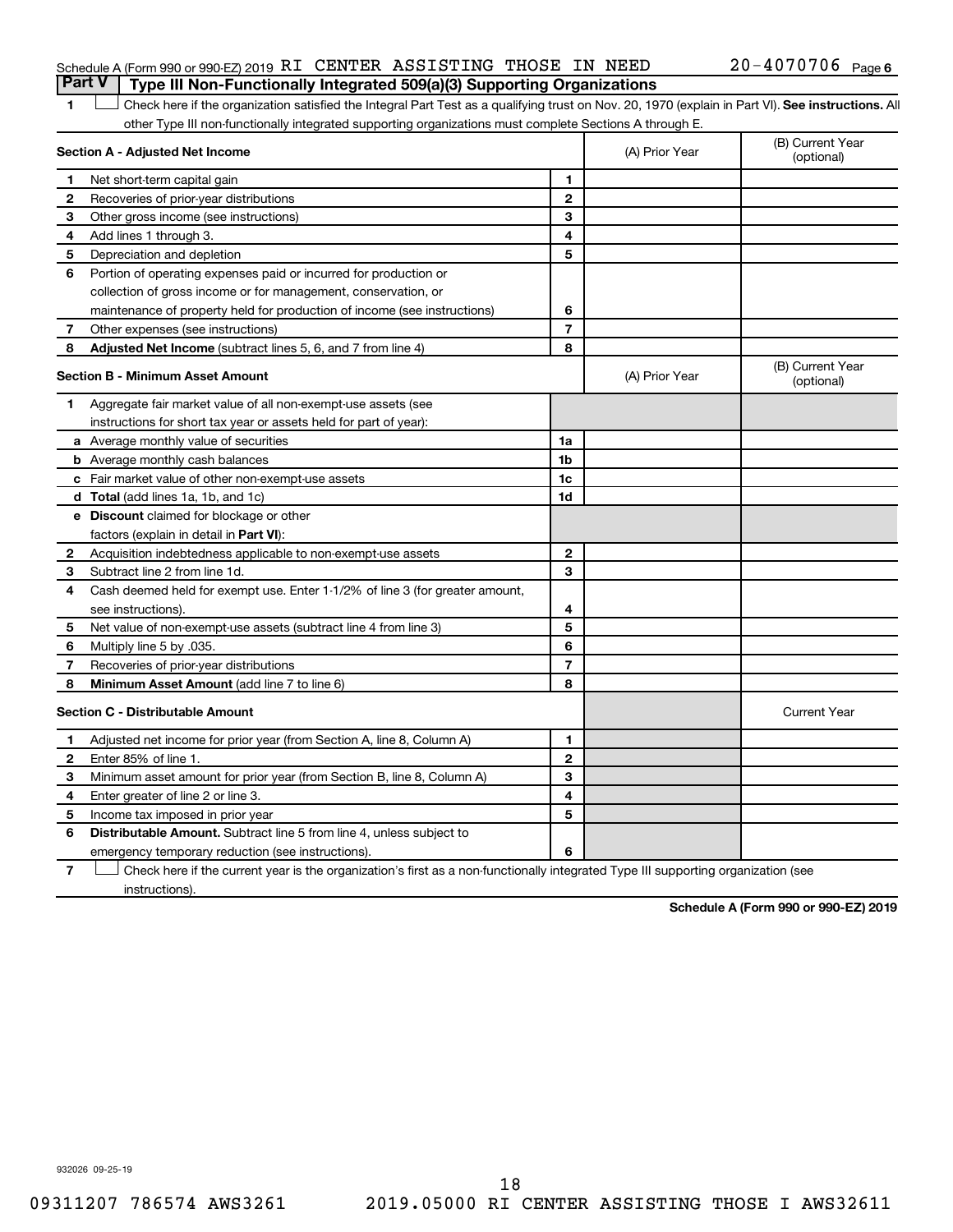#### Schedule A (Form 990 or 990-EZ) 2019 RT CENTER ASSISTING THOSE IN NEED  $ZU - 4U / U / U6$  Page RI CENTER ASSISTING THOSE IN NEED 20-4070706

| <b>Part V</b> | Type III Non-Functionally Integrated 509(a)(3) Supporting Organizations (continued)        |                                    |                                               |                                                         |  |  |  |  |
|---------------|--------------------------------------------------------------------------------------------|------------------------------------|-----------------------------------------------|---------------------------------------------------------|--|--|--|--|
|               | <b>Section D - Distributions</b>                                                           |                                    |                                               | <b>Current Year</b>                                     |  |  |  |  |
| 1             | Amounts paid to supported organizations to accomplish exempt purposes                      |                                    |                                               |                                                         |  |  |  |  |
| $\mathbf{2}$  | Amounts paid to perform activity that directly furthers exempt purposes of supported       |                                    |                                               |                                                         |  |  |  |  |
|               | organizations, in excess of income from activity                                           |                                    |                                               |                                                         |  |  |  |  |
| 3             | Administrative expenses paid to accomplish exempt purposes of supported organizations      |                                    |                                               |                                                         |  |  |  |  |
| 4             | Amounts paid to acquire exempt-use assets                                                  |                                    |                                               |                                                         |  |  |  |  |
| 5             | Qualified set-aside amounts (prior IRS approval required)                                  |                                    |                                               |                                                         |  |  |  |  |
| 6             | Other distributions (describe in <b>Part VI</b> ). See instructions.                       |                                    |                                               |                                                         |  |  |  |  |
| 7             | Total annual distributions. Add lines 1 through 6.                                         |                                    |                                               |                                                         |  |  |  |  |
| 8             | Distributions to attentive supported organizations to which the organization is responsive |                                    |                                               |                                                         |  |  |  |  |
|               | (provide details in Part VI). See instructions.                                            |                                    |                                               |                                                         |  |  |  |  |
| 9             | Distributable amount for 2019 from Section C, line 6                                       |                                    |                                               |                                                         |  |  |  |  |
| 10            | Line 8 amount divided by line 9 amount                                                     |                                    |                                               |                                                         |  |  |  |  |
|               | <b>Section E - Distribution Allocations (see instructions)</b>                             | (i)<br><b>Excess Distributions</b> | (ii)<br><b>Underdistributions</b><br>Pre-2019 | (iii)<br><b>Distributable</b><br><b>Amount for 2019</b> |  |  |  |  |
| 1             | Distributable amount for 2019 from Section C, line 6                                       |                                    |                                               |                                                         |  |  |  |  |
| 2             | Underdistributions, if any, for years prior to 2019 (reason-                               |                                    |                                               |                                                         |  |  |  |  |
|               | able cause required-explain in Part VI). See instructions.                                 |                                    |                                               |                                                         |  |  |  |  |
| 3             | Excess distributions carryover, if any, to 2019                                            |                                    |                                               |                                                         |  |  |  |  |
|               | a From 2014                                                                                |                                    |                                               |                                                         |  |  |  |  |
|               | <b>b</b> From 2015                                                                         |                                    |                                               |                                                         |  |  |  |  |
|               | c From 2016                                                                                |                                    |                                               |                                                         |  |  |  |  |
|               | d From 2017                                                                                |                                    |                                               |                                                         |  |  |  |  |
|               | e From 2018                                                                                |                                    |                                               |                                                         |  |  |  |  |
|               | f Total of lines 3a through e                                                              |                                    |                                               |                                                         |  |  |  |  |
|               | <b>g</b> Applied to underdistributions of prior years                                      |                                    |                                               |                                                         |  |  |  |  |
|               | <b>h</b> Applied to 2019 distributable amount                                              |                                    |                                               |                                                         |  |  |  |  |
| Ť.            | Carryover from 2014 not applied (see instructions)                                         |                                    |                                               |                                                         |  |  |  |  |
|               | Remainder. Subtract lines 3g, 3h, and 3i from 3f.                                          |                                    |                                               |                                                         |  |  |  |  |
| 4             | Distributions for 2019 from Section D,                                                     |                                    |                                               |                                                         |  |  |  |  |
|               | line $7:$                                                                                  |                                    |                                               |                                                         |  |  |  |  |
|               | a Applied to underdistributions of prior years                                             |                                    |                                               |                                                         |  |  |  |  |
|               | <b>b</b> Applied to 2019 distributable amount                                              |                                    |                                               |                                                         |  |  |  |  |
| c             | Remainder. Subtract lines 4a and 4b from 4.                                                |                                    |                                               |                                                         |  |  |  |  |
| 5             | Remaining underdistributions for years prior to 2019, if                                   |                                    |                                               |                                                         |  |  |  |  |
|               | any. Subtract lines 3g and 4a from line 2. For result greater                              |                                    |                                               |                                                         |  |  |  |  |
|               | than zero, explain in Part VI. See instructions.                                           |                                    |                                               |                                                         |  |  |  |  |
| 6             | Remaining underdistributions for 2019. Subtract lines 3h                                   |                                    |                                               |                                                         |  |  |  |  |
|               | and 4b from line 1. For result greater than zero, explain in                               |                                    |                                               |                                                         |  |  |  |  |
|               | <b>Part VI.</b> See instructions.                                                          |                                    |                                               |                                                         |  |  |  |  |
| $\mathbf{7}$  | Excess distributions carryover to 2020. Add lines 3j                                       |                                    |                                               |                                                         |  |  |  |  |
|               | and 4c.                                                                                    |                                    |                                               |                                                         |  |  |  |  |
| 8             | Breakdown of line 7:                                                                       |                                    |                                               |                                                         |  |  |  |  |
|               | a Excess from 2015                                                                         |                                    |                                               |                                                         |  |  |  |  |
|               | <b>b</b> Excess from 2016                                                                  |                                    |                                               |                                                         |  |  |  |  |
|               | c Excess from 2017                                                                         |                                    |                                               |                                                         |  |  |  |  |
|               | d Excess from 2018                                                                         |                                    |                                               |                                                         |  |  |  |  |
|               | e Excess from 2019                                                                         |                                    |                                               |                                                         |  |  |  |  |

**Schedule A (Form 990 or 990-EZ) 2019**

932027 09-25-19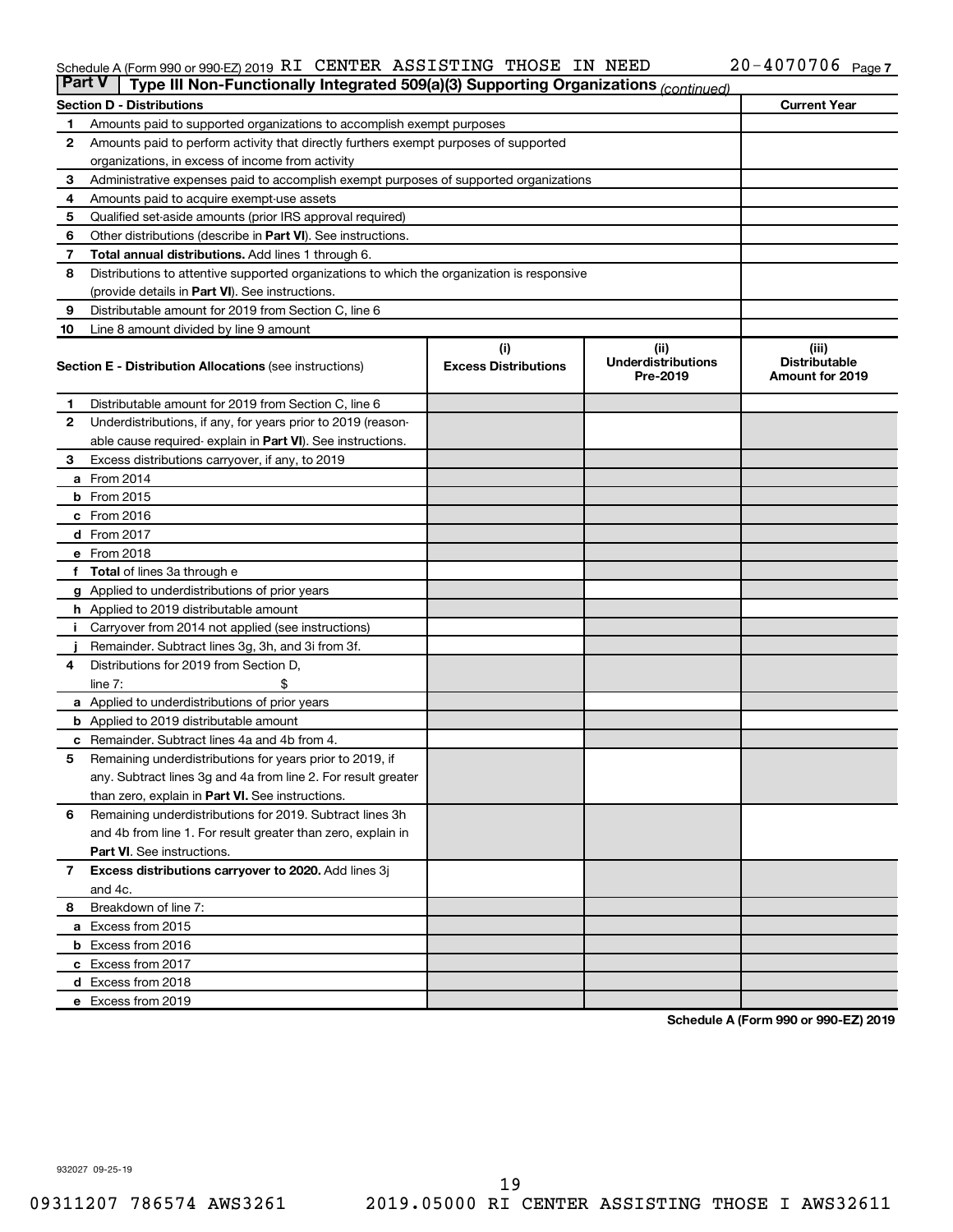| <b>Part VI</b>  | Schedule A (Form 990 or 990-EZ) 2019 RI CENTER ASSISTING THOSE IN NEED |  |  |  | $20 - 4070706$ Page 8                                                                                                                                                                                                                  |  |
|-----------------|------------------------------------------------------------------------|--|--|--|----------------------------------------------------------------------------------------------------------------------------------------------------------------------------------------------------------------------------------------|--|
|                 |                                                                        |  |  |  | <b>Supplemental Information.</b> Provide the explanations required by Part II, line 10; Part II, line 17a or 17b; Part III, line 12;<br>Part IV, Section A, lines 1, 2, 3b, 3c, 4b, 4c, 5a, 6, 9a, 9b, 9c, 11a, 11b, and 11c; Part IV, |  |
|                 |                                                                        |  |  |  |                                                                                                                                                                                                                                        |  |
|                 |                                                                        |  |  |  | Section D, lines 5, 6, and 8; and Part V, Section E, lines 2, 5, and 6. Also complete this part for any additional information.                                                                                                        |  |
|                 | (See instructions.)                                                    |  |  |  |                                                                                                                                                                                                                                        |  |
|                 |                                                                        |  |  |  |                                                                                                                                                                                                                                        |  |
|                 |                                                                        |  |  |  |                                                                                                                                                                                                                                        |  |
|                 |                                                                        |  |  |  |                                                                                                                                                                                                                                        |  |
|                 |                                                                        |  |  |  |                                                                                                                                                                                                                                        |  |
|                 |                                                                        |  |  |  |                                                                                                                                                                                                                                        |  |
|                 |                                                                        |  |  |  |                                                                                                                                                                                                                                        |  |
|                 |                                                                        |  |  |  |                                                                                                                                                                                                                                        |  |
|                 |                                                                        |  |  |  |                                                                                                                                                                                                                                        |  |
|                 |                                                                        |  |  |  |                                                                                                                                                                                                                                        |  |
|                 |                                                                        |  |  |  |                                                                                                                                                                                                                                        |  |
|                 |                                                                        |  |  |  |                                                                                                                                                                                                                                        |  |
|                 |                                                                        |  |  |  |                                                                                                                                                                                                                                        |  |
|                 |                                                                        |  |  |  |                                                                                                                                                                                                                                        |  |
|                 |                                                                        |  |  |  |                                                                                                                                                                                                                                        |  |
|                 |                                                                        |  |  |  |                                                                                                                                                                                                                                        |  |
|                 |                                                                        |  |  |  |                                                                                                                                                                                                                                        |  |
|                 |                                                                        |  |  |  |                                                                                                                                                                                                                                        |  |
|                 |                                                                        |  |  |  |                                                                                                                                                                                                                                        |  |
|                 |                                                                        |  |  |  |                                                                                                                                                                                                                                        |  |
|                 |                                                                        |  |  |  |                                                                                                                                                                                                                                        |  |
|                 |                                                                        |  |  |  |                                                                                                                                                                                                                                        |  |
|                 |                                                                        |  |  |  |                                                                                                                                                                                                                                        |  |
|                 |                                                                        |  |  |  |                                                                                                                                                                                                                                        |  |
|                 |                                                                        |  |  |  |                                                                                                                                                                                                                                        |  |
|                 |                                                                        |  |  |  |                                                                                                                                                                                                                                        |  |
|                 |                                                                        |  |  |  |                                                                                                                                                                                                                                        |  |
|                 |                                                                        |  |  |  |                                                                                                                                                                                                                                        |  |
|                 |                                                                        |  |  |  |                                                                                                                                                                                                                                        |  |
|                 |                                                                        |  |  |  |                                                                                                                                                                                                                                        |  |
|                 |                                                                        |  |  |  |                                                                                                                                                                                                                                        |  |
|                 |                                                                        |  |  |  |                                                                                                                                                                                                                                        |  |
|                 |                                                                        |  |  |  |                                                                                                                                                                                                                                        |  |
|                 |                                                                        |  |  |  |                                                                                                                                                                                                                                        |  |
|                 |                                                                        |  |  |  |                                                                                                                                                                                                                                        |  |
|                 |                                                                        |  |  |  |                                                                                                                                                                                                                                        |  |
|                 |                                                                        |  |  |  |                                                                                                                                                                                                                                        |  |
|                 |                                                                        |  |  |  |                                                                                                                                                                                                                                        |  |
|                 |                                                                        |  |  |  |                                                                                                                                                                                                                                        |  |
|                 |                                                                        |  |  |  |                                                                                                                                                                                                                                        |  |
|                 |                                                                        |  |  |  |                                                                                                                                                                                                                                        |  |
|                 |                                                                        |  |  |  |                                                                                                                                                                                                                                        |  |
|                 |                                                                        |  |  |  |                                                                                                                                                                                                                                        |  |
|                 |                                                                        |  |  |  |                                                                                                                                                                                                                                        |  |
|                 |                                                                        |  |  |  |                                                                                                                                                                                                                                        |  |
|                 |                                                                        |  |  |  |                                                                                                                                                                                                                                        |  |
|                 |                                                                        |  |  |  |                                                                                                                                                                                                                                        |  |
|                 |                                                                        |  |  |  |                                                                                                                                                                                                                                        |  |
|                 |                                                                        |  |  |  |                                                                                                                                                                                                                                        |  |
|                 |                                                                        |  |  |  |                                                                                                                                                                                                                                        |  |
|                 |                                                                        |  |  |  |                                                                                                                                                                                                                                        |  |
|                 |                                                                        |  |  |  |                                                                                                                                                                                                                                        |  |
|                 |                                                                        |  |  |  |                                                                                                                                                                                                                                        |  |
|                 |                                                                        |  |  |  |                                                                                                                                                                                                                                        |  |
|                 |                                                                        |  |  |  |                                                                                                                                                                                                                                        |  |
|                 |                                                                        |  |  |  |                                                                                                                                                                                                                                        |  |
| 932028 09-25-19 |                                                                        |  |  |  | Schedule A (Form 990 or 990-EZ) 2019                                                                                                                                                                                                   |  |
|                 | 09311207 786574 AWS3261                                                |  |  |  | 20<br>2019.05000 RI CENTER ASSISTING THOSE I AWS32611                                                                                                                                                                                  |  |
|                 |                                                                        |  |  |  |                                                                                                                                                                                                                                        |  |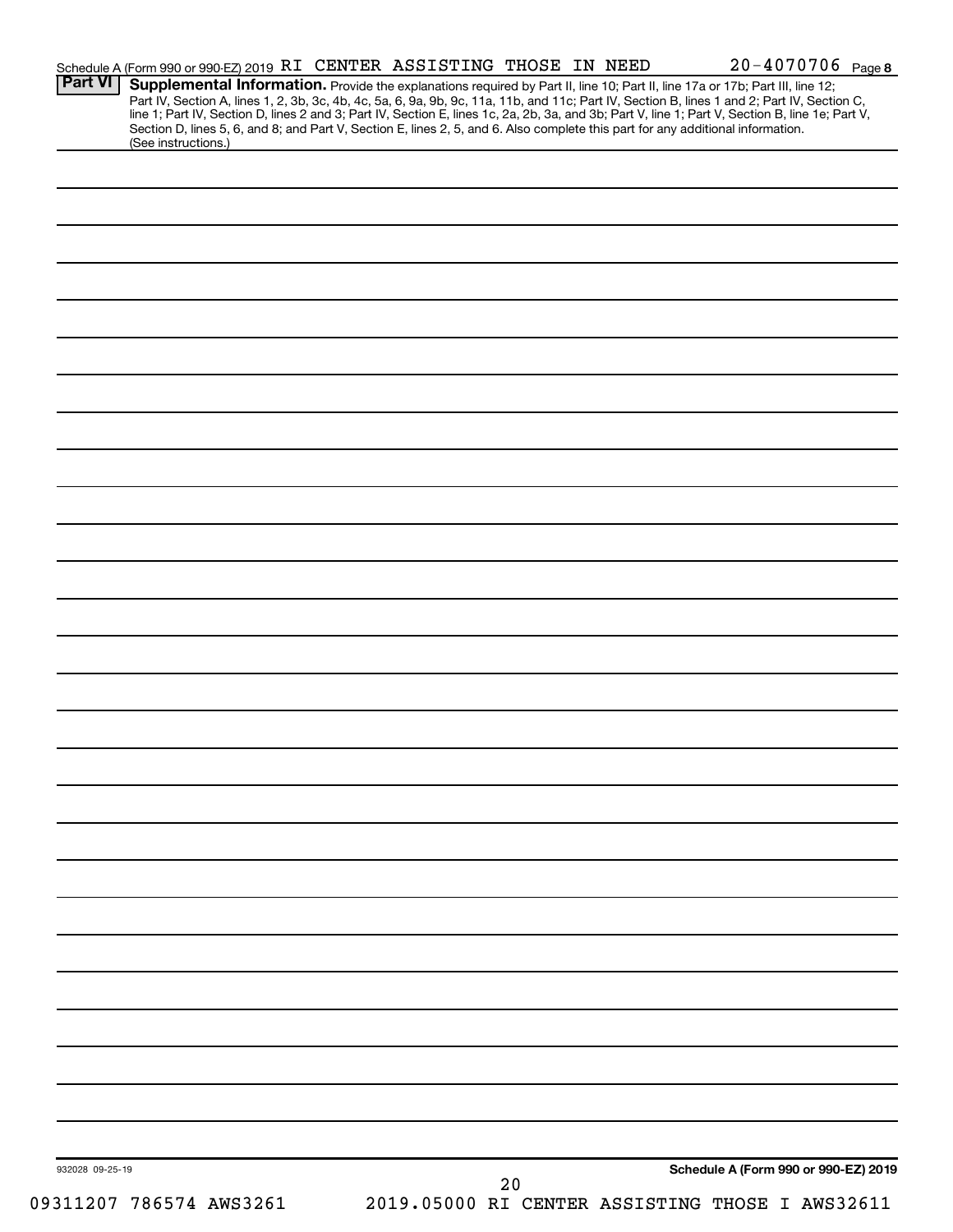# **Schedule B Schedule of Contributors**

**or 990-PF) | Attach to Form 990, Form 990-EZ, or Form 990-PF. | Go to www.irs.gov/Form990 for the latest information.** OMB No. 1545-0047

**2019**

**Employer identification number**

| Department of the Treasury<br>Internal Revenue Service |
|--------------------------------------------------------|
| Name of the organization                               |

**Organization type** (check one):

| Filers of:         | <b>Section:</b>                                                                    |
|--------------------|------------------------------------------------------------------------------------|
| Form 990 or 990-EZ | $\lfloor \mathbf{X} \rfloor$ 501(c)( 3) (enter number) organization                |
|                    | $4947(a)(1)$ nonexempt charitable trust <b>not</b> treated as a private foundation |
|                    | 527 political organization                                                         |
| Form 990-PF        | 501(c)(3) exempt private foundation                                                |
|                    | 4947(a)(1) nonexempt charitable trust treated as a private foundation              |
|                    | 501(c)(3) taxable private foundation                                               |
|                    |                                                                                    |

Check if your organization is covered by the General Rule or a Special Rule. **Note:**  Only a section 501(c)(7), (8), or (10) organization can check boxes for both the General Rule and a Special Rule. See instructions.

#### **General Rule**

 $\Box$ 

For an organization filing Form 990, 990-EZ, or 990-PF that received, during the year, contributions totaling \$5,000 or more (in money or property) from any one contributor. Complete Parts I and II. See instructions for determining a contributor's total contributions.

#### **Special Rules**

any one contributor, during the year, total contributions of the greater of (1) \$5,000; or (2) 2% of the amount on (i) Form 990, Part VIII, line 1h;  $\boxed{\text{X}}$  For an organization described in section 501(c)(3) filing Form 990 or 990-EZ that met the 33 1/3% support test of the regulations under sections 509(a)(1) and 170(b)(1)(A)(vi), that checked Schedule A (Form 990 or 990-EZ), Part II, line 13, 16a, or 16b, and that received from or (ii) Form 990-EZ, line 1. Complete Parts I and II.

year, total contributions of more than \$1,000 *exclusively* for religious, charitable, scientific, literary, or educational purposes, or for the For an organization described in section 501(c)(7), (8), or (10) filing Form 990 or 990-EZ that received from any one contributor, during the prevention of cruelty to children or animals. Complete Parts I, II, and III.  $\Box$ 

purpose. Don't complete any of the parts unless the General Rule applies to this organization because it received nonexclusively year, contributions exclusively for religious, charitable, etc., purposes, but no such contributions totaled more than \$1,000. If this box is checked, enter here the total contributions that were received during the year for an exclusively religious, charitable, etc., For an organization described in section 501(c)(7), (8), or (10) filing Form 990 or 990-EZ that received from any one contributor, during the religious, charitable, etc., contributions totaling \$5,000 or more during the year  $~\ldots\ldots\ldots\ldots\ldots\ldots\ldots\ldots\ldots\blacktriangleright~$ \$  $\Box$ 

**Caution:**  An organization that isn't covered by the General Rule and/or the Special Rules doesn't file Schedule B (Form 990, 990-EZ, or 990-PF),  **must** but it answer "No" on Part IV, line 2, of its Form 990; or check the box on line H of its Form 990-EZ or on its Form 990-PF, Part I, line 2, to certify that it doesn't meet the filing requirements of Schedule B (Form 990, 990-EZ, or 990-PF).

**For Paperwork Reduction Act Notice, see the instructions for Form 990, 990-EZ, or 990-PF. Schedule B (Form 990, 990-EZ, or 990-PF) (2019)** LHA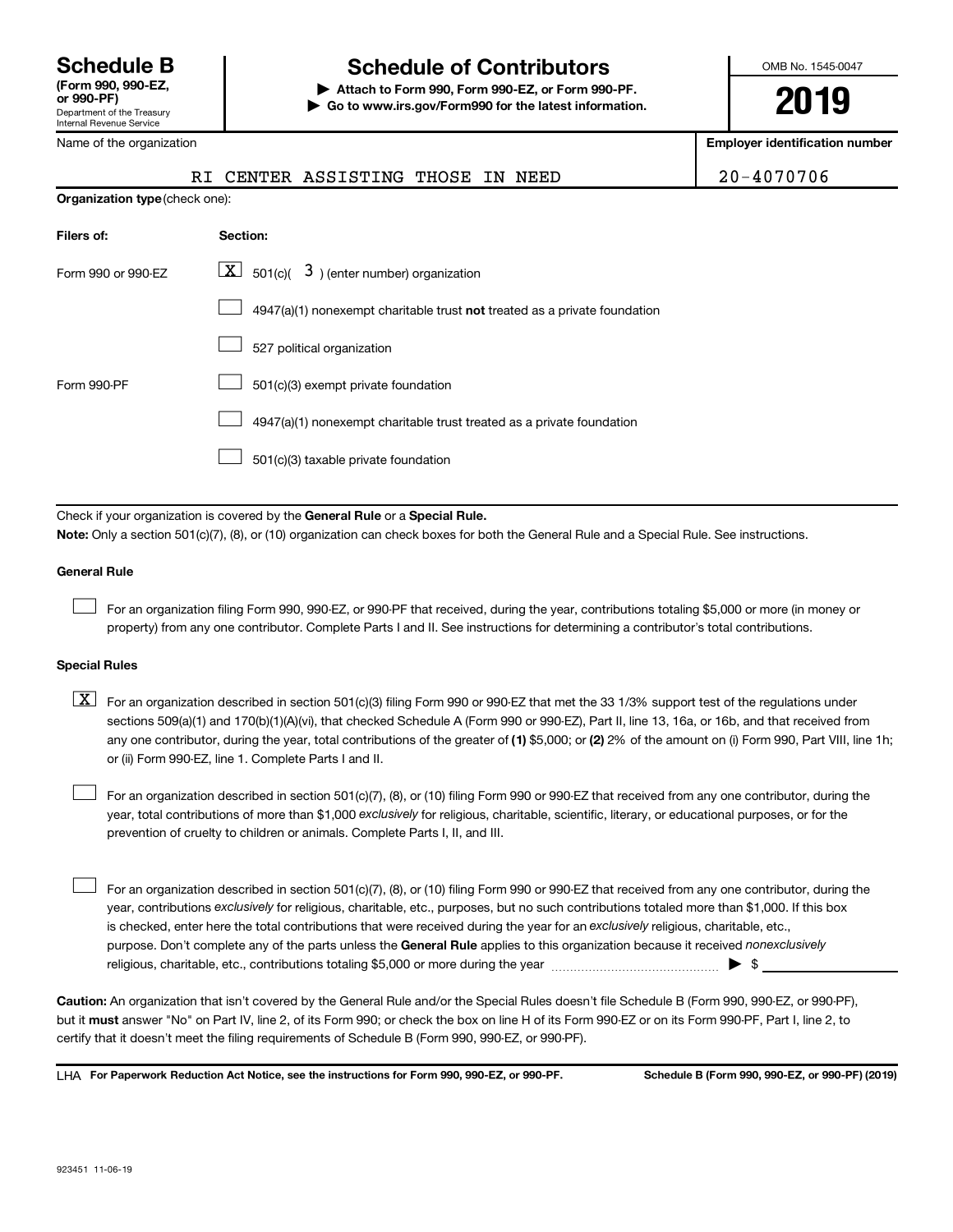#### Schedule B (Form 990, 990-EZ, or 990-PF) (2019)

Name of organization

#### RI CENTER ASSISTING THOSE IN NEED 20-4070706

**Part I** Contributors (see instructions). Use duplicate copies of Part I if additional space is needed.

| (a)             | (b)                                                                        | (c)                        | (d)                                                                                                                                 |
|-----------------|----------------------------------------------------------------------------|----------------------------|-------------------------------------------------------------------------------------------------------------------------------------|
| No.             | Name, address, and ZIP + 4                                                 | <b>Total contributions</b> | Type of contribution                                                                                                                |
| 1               | STRATEGIC HELP INITIATIVE GRANT<br>PO BOX 997<br>NORTH KINGSTOWN, RI 02852 | 55,000.<br>\$              | $\lfloor x \rfloor$<br>Person<br>Payroll<br><b>Noncash</b><br>(Complete Part II for<br>noncash contributions.)                      |
| (a)             | (b)                                                                        | (c)                        | (d)                                                                                                                                 |
| No.             | Name, address, and ZIP + 4                                                 | <b>Total contributions</b> | Type of contribution                                                                                                                |
| $\overline{2}$  | CHAMPLIN FOUNDATION<br>2000<br>CHAPEL VIEW BLVD<br>CRANSTON, RI 02920      | 10,500.<br>\$              | $\mathbf{X}$<br>Person<br>Payroll<br>Noncash<br>(Complete Part II for<br>noncash contributions.)                                    |
| (a)             | (b)                                                                        | (c)                        | (d)                                                                                                                                 |
| No.             | Name, address, and ZIP + 4                                                 | <b>Total contributions</b> | Type of contribution                                                                                                                |
|                 |                                                                            | \$                         | Person<br>Payroll<br>Noncash<br>(Complete Part II for<br>noncash contributions.)                                                    |
| (a)             | (b)                                                                        | (c)                        | (d)                                                                                                                                 |
| No.             | Name, address, and ZIP + 4                                                 | <b>Total contributions</b> | Type of contribution                                                                                                                |
|                 |                                                                            | \$                         | Person<br>Payroll<br>Noncash<br>(Complete Part II for<br>noncash contributions.)                                                    |
| (a)             | (b)                                                                        | (c)                        | (d)                                                                                                                                 |
| No.             | Name, address, and ZIP + 4                                                 | <b>Total contributions</b> | Type of contribution                                                                                                                |
|                 |                                                                            | \$                         | Person<br>Payroll<br>Noncash<br>(Complete Part II for<br>noncash contributions.)                                                    |
| (a)             | (b)                                                                        | (c)                        | (d)                                                                                                                                 |
| No.             | Name, address, and ZIP + 4                                                 | <b>Total contributions</b> | Type of contribution                                                                                                                |
| 923452 11-06-19 |                                                                            | \$                         | Person<br>Payroll<br>Noncash<br>(Complete Part II for<br>noncash contributions.)<br>Schedule B (Form 990, 990-EZ, or 990-PF) (2019) |

**2**

22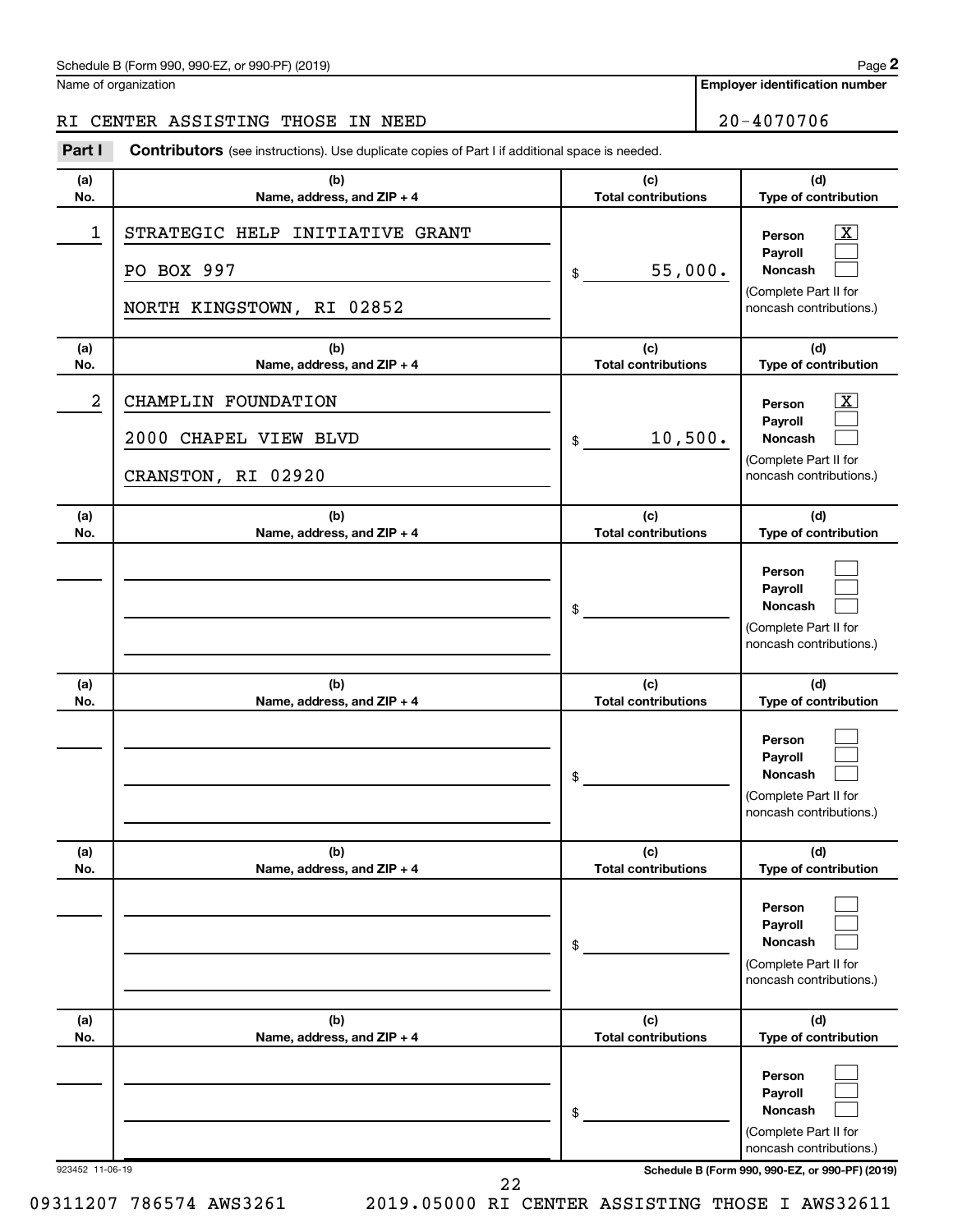Name of organization

**Employer identification number**

#### RI CENTER ASSISTING THOSE IN NEED 20-4070706

Part II Noncash Property (see instructions). Use duplicate copies of Part II if additional space is needed.

| (a)<br>No.<br>from<br>Part I | (b)<br>Description of noncash property given | (c)<br>FMV (or estimate)<br>(See instructions.) | (d)<br>Date received                            |
|------------------------------|----------------------------------------------|-------------------------------------------------|-------------------------------------------------|
|                              |                                              | \$                                              |                                                 |
| (a)<br>No.<br>from<br>Part I | (b)<br>Description of noncash property given | (c)<br>FMV (or estimate)<br>(See instructions.) | (d)<br>Date received                            |
|                              |                                              | \$                                              |                                                 |
| (a)<br>No.<br>from<br>Part I | (b)<br>Description of noncash property given | (c)<br>FMV (or estimate)<br>(See instructions.) | (d)<br>Date received                            |
|                              |                                              | \$                                              |                                                 |
| (a)<br>No.<br>from<br>Part I | (b)<br>Description of noncash property given | (c)<br>FMV (or estimate)<br>(See instructions.) | (d)<br>Date received                            |
|                              |                                              | \$                                              |                                                 |
| (a)<br>No.<br>from<br>Part I | (b)<br>Description of noncash property given | (c)<br>FMV (or estimate)<br>(See instructions.) | (d)<br>Date received                            |
|                              |                                              | \$                                              |                                                 |
| (a)<br>No.<br>from<br>Part I | (b)<br>Description of noncash property given | (c)<br>FMV (or estimate)<br>(See instructions.) | (d)<br>Date received                            |
| 923453 11-06-19              |                                              | \$                                              | Schedule B (Form 990, 990-EZ, or 990-PF) (2019) |

09311207 786574 AWS3261 2019.05000 RI CENTER ASSISTING THOSE I AWS32611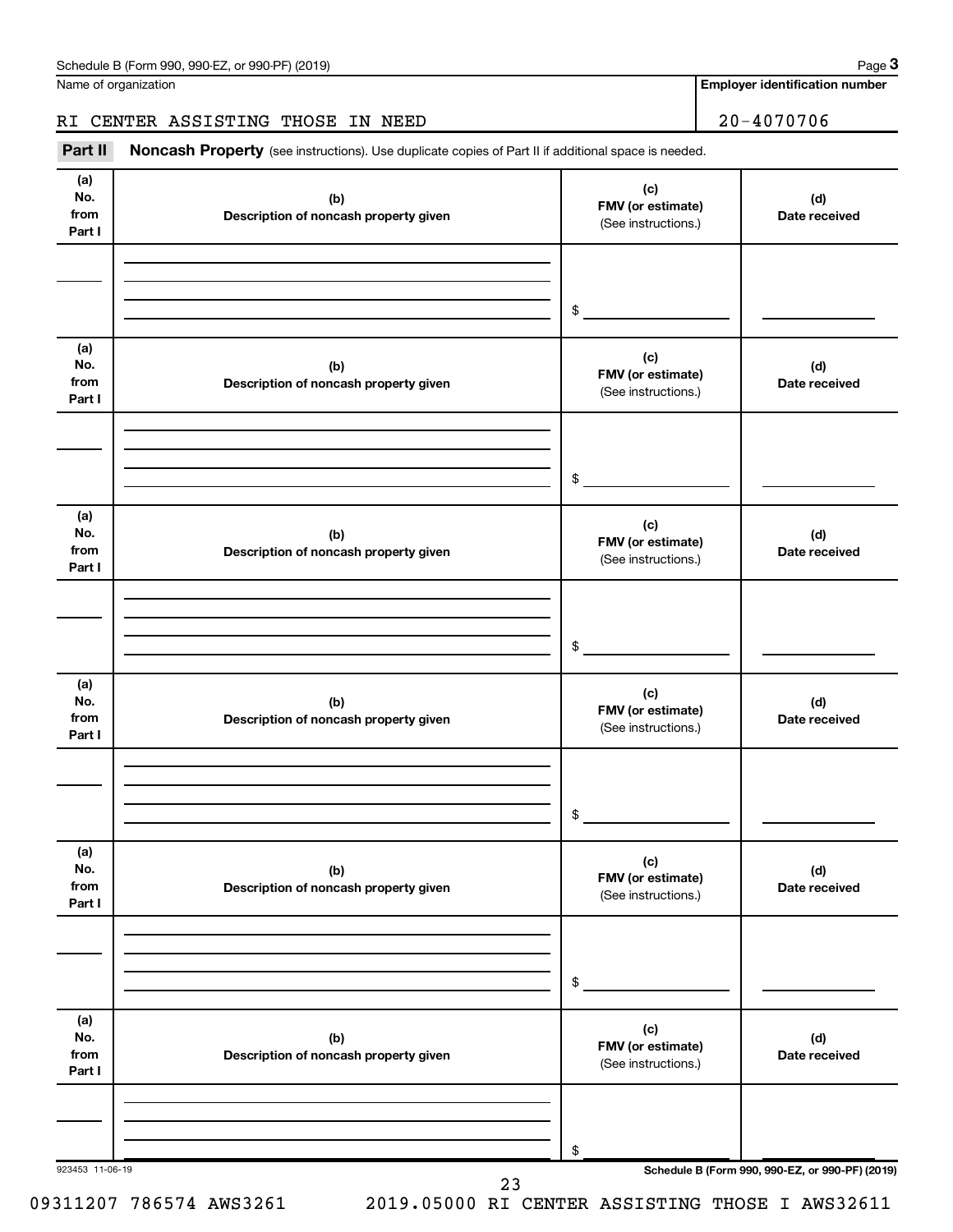| Name of organization       |                                                                                                                                                                                                                                                                              |                      |                                                 | <b>Employer identification number</b>                                                                                |
|----------------------------|------------------------------------------------------------------------------------------------------------------------------------------------------------------------------------------------------------------------------------------------------------------------------|----------------------|-------------------------------------------------|----------------------------------------------------------------------------------------------------------------------|
|                            | RI CENTER ASSISTING THOSE IN NEED                                                                                                                                                                                                                                            |                      |                                                 | $20 - 4070706$                                                                                                       |
| Part III                   | Exclusively religious, charitable, etc., contributions to organizations described in section 501(c)(7), (8), or (10) that total more than \$1,000 for the year<br>from any one contributor. Complete columns (a) through (e) and the following line entry. For organizations |                      |                                                 |                                                                                                                      |
|                            | completing Part III, enter the total of exclusively religious, charitable, etc., contributions of \$1,000 or less for the year. (Enterthis info. once.)<br>Use duplicate copies of Part III if additional space is needed.                                                   |                      |                                                 | <u> 1990 - Jan Jawa Barat, prima prima prima prima prima prima prima prima prima prima prima prima prima prima p</u> |
| (a) No.<br>`from           |                                                                                                                                                                                                                                                                              |                      |                                                 |                                                                                                                      |
| Part I                     | (b) Purpose of gift                                                                                                                                                                                                                                                          | (c) Use of gift      | (d) Description of how gift is held             |                                                                                                                      |
|                            |                                                                                                                                                                                                                                                                              |                      |                                                 |                                                                                                                      |
|                            |                                                                                                                                                                                                                                                                              |                      |                                                 |                                                                                                                      |
|                            |                                                                                                                                                                                                                                                                              |                      |                                                 |                                                                                                                      |
|                            |                                                                                                                                                                                                                                                                              | (e) Transfer of gift |                                                 |                                                                                                                      |
|                            | Transferee's name, address, and $ZIP + 4$                                                                                                                                                                                                                                    |                      | Relationship of transferor to transferee        |                                                                                                                      |
|                            |                                                                                                                                                                                                                                                                              |                      |                                                 |                                                                                                                      |
|                            |                                                                                                                                                                                                                                                                              |                      |                                                 |                                                                                                                      |
|                            |                                                                                                                                                                                                                                                                              |                      |                                                 |                                                                                                                      |
| (a) No.<br>`from<br>Part I | (b) Purpose of gift                                                                                                                                                                                                                                                          | (c) Use of gift      | (d) Description of how gift is held             |                                                                                                                      |
|                            |                                                                                                                                                                                                                                                                              |                      |                                                 |                                                                                                                      |
|                            |                                                                                                                                                                                                                                                                              |                      |                                                 |                                                                                                                      |
|                            |                                                                                                                                                                                                                                                                              |                      |                                                 |                                                                                                                      |
|                            |                                                                                                                                                                                                                                                                              | (e) Transfer of gift |                                                 |                                                                                                                      |
|                            | Transferee's name, address, and $ZIP + 4$                                                                                                                                                                                                                                    |                      | Relationship of transferor to transferee        |                                                                                                                      |
|                            |                                                                                                                                                                                                                                                                              |                      |                                                 |                                                                                                                      |
|                            |                                                                                                                                                                                                                                                                              |                      |                                                 |                                                                                                                      |
|                            |                                                                                                                                                                                                                                                                              |                      |                                                 |                                                                                                                      |
| (a) No.<br>`from           | (b) Purpose of gift                                                                                                                                                                                                                                                          | (c) Use of gift      | (d) Description of how gift is held             |                                                                                                                      |
| Part I                     |                                                                                                                                                                                                                                                                              |                      |                                                 |                                                                                                                      |
|                            |                                                                                                                                                                                                                                                                              |                      |                                                 |                                                                                                                      |
|                            |                                                                                                                                                                                                                                                                              |                      |                                                 |                                                                                                                      |
|                            |                                                                                                                                                                                                                                                                              | (e) Transfer of gift |                                                 |                                                                                                                      |
|                            |                                                                                                                                                                                                                                                                              |                      |                                                 |                                                                                                                      |
|                            | Transferee's name, address, and ZIP + 4                                                                                                                                                                                                                                      |                      | Relationship of transferor to transferee        |                                                                                                                      |
|                            |                                                                                                                                                                                                                                                                              |                      |                                                 |                                                                                                                      |
|                            |                                                                                                                                                                                                                                                                              |                      |                                                 |                                                                                                                      |
| (a) No.<br>from            |                                                                                                                                                                                                                                                                              |                      |                                                 |                                                                                                                      |
| Part I                     | (b) Purpose of gift                                                                                                                                                                                                                                                          | (c) Use of gift      | (d) Description of how gift is held             |                                                                                                                      |
|                            |                                                                                                                                                                                                                                                                              |                      |                                                 |                                                                                                                      |
|                            |                                                                                                                                                                                                                                                                              |                      |                                                 |                                                                                                                      |
|                            |                                                                                                                                                                                                                                                                              |                      |                                                 |                                                                                                                      |
|                            |                                                                                                                                                                                                                                                                              | (e) Transfer of gift |                                                 |                                                                                                                      |
|                            | Transferee's name, address, and $ZIP + 4$                                                                                                                                                                                                                                    |                      | Relationship of transferor to transferee        |                                                                                                                      |
|                            |                                                                                                                                                                                                                                                                              |                      |                                                 |                                                                                                                      |
|                            |                                                                                                                                                                                                                                                                              |                      |                                                 |                                                                                                                      |
|                            |                                                                                                                                                                                                                                                                              |                      |                                                 |                                                                                                                      |
|                            |                                                                                                                                                                                                                                                                              |                      | Schedule B (Form 990, 990-EZ, or 990-PF) (2019) |                                                                                                                      |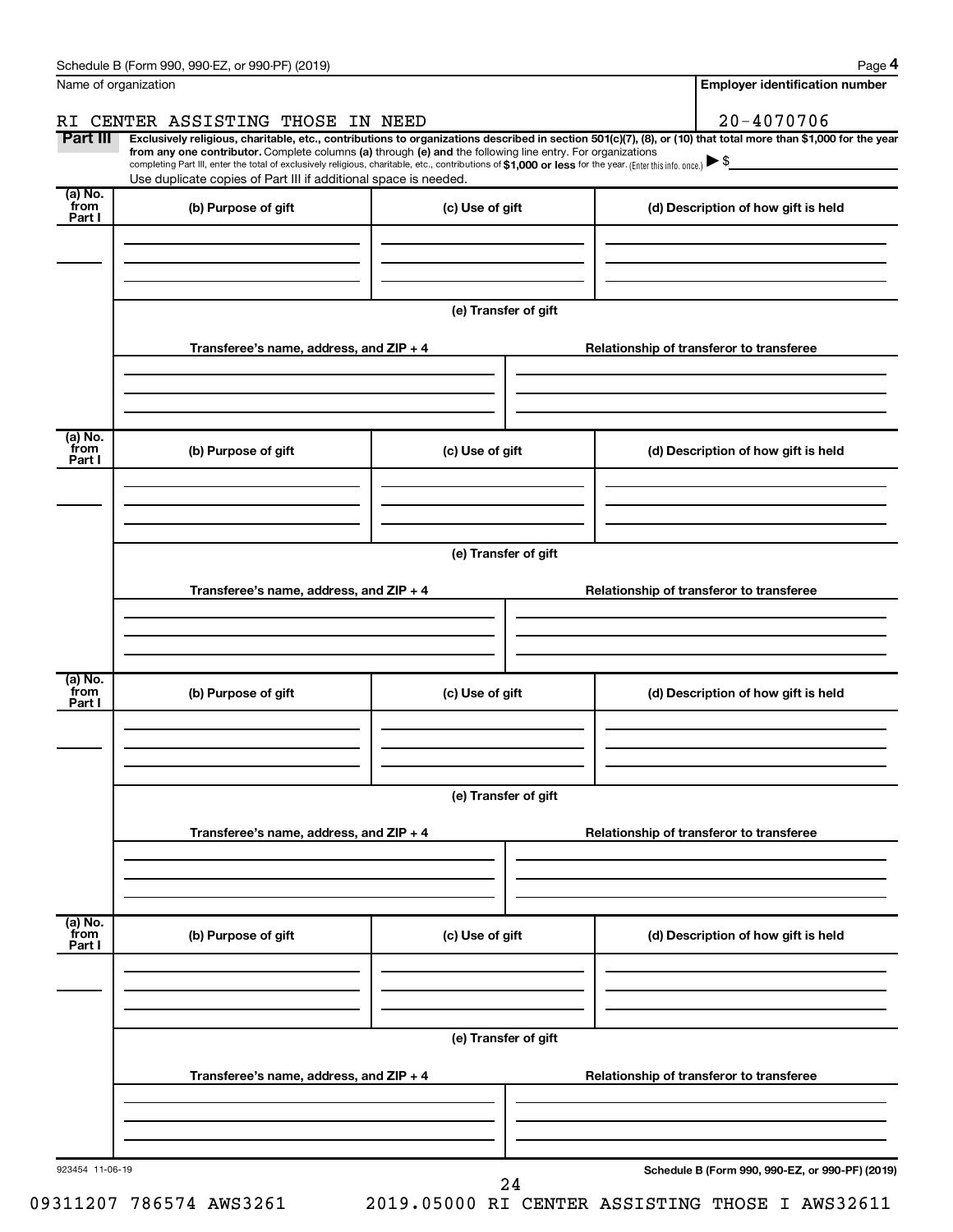| (Form 990) |  |
|------------|--|
|------------|--|

# **SCHEDULE D Supplemental Financial Statements**<br> **Form 990 2019**<br> **Part IV** line 6.7.8.9.10, 11a, 11b, 11d, 11d, 11d, 11d, 11d, 12a, 0r, 12b

**(Form 990) | Complete if the organization answered "Yes" on Form 990, Part IV, line 6, 7, 8, 9, 10, 11a, 11b, 11c, 11d, 11e, 11f, 12a, or 12b.**

**| Attach to Form 990. |Go to www.irs.gov/Form990 for instructions and the latest information.**



Department of the Treasury Internal Revenue Service

Name of the organization<br>**RI CENTER ASSISTING THOSE IN NEED Employer identification number**<br>20-4070706 RI CENTER ASSISTING THOSE IN NEED

| Part I       | Organizations Maintaining Donor Advised Funds or Other Similar Funds or Accounts. Complete if the                                              |                         |                                                       |
|--------------|------------------------------------------------------------------------------------------------------------------------------------------------|-------------------------|-------------------------------------------------------|
|              | organization answered "Yes" on Form 990, Part IV, line 6.                                                                                      | (a) Donor advised funds | (b) Funds and other accounts                          |
|              |                                                                                                                                                |                         |                                                       |
| 1            |                                                                                                                                                |                         |                                                       |
| 2            | Aggregate value of contributions to (during year)                                                                                              |                         |                                                       |
| 3            |                                                                                                                                                |                         |                                                       |
| 4            |                                                                                                                                                |                         |                                                       |
| 5            | Did the organization inform all donors and donor advisors in writing that the assets held in donor advised funds                               |                         | <b>No</b>                                             |
|              |                                                                                                                                                |                         | Yes                                                   |
| 6            | Did the organization inform all grantees, donors, and donor advisors in writing that grant funds can be used only                              |                         |                                                       |
|              | for charitable purposes and not for the benefit of the donor or donor advisor, or for any other purpose conferring                             |                         |                                                       |
| Part II      | impermissible private benefit?<br>Conservation Easements. Complete if the organization answered "Yes" on Form 990, Part IV, line 7.            |                         | Yes<br>No                                             |
| 1            | Purpose(s) of conservation easements held by the organization (check all that apply).                                                          |                         |                                                       |
|              | Preservation of land for public use (for example, recreation or education)                                                                     |                         | Preservation of a historically important land area    |
|              | Protection of natural habitat                                                                                                                  |                         | Preservation of a certified historic structure        |
|              | Preservation of open space                                                                                                                     |                         |                                                       |
| 2            | Complete lines 2a through 2d if the organization held a qualified conservation contribution in the form of a conservation easement on the last |                         |                                                       |
|              | day of the tax year.                                                                                                                           |                         | Held at the End of the Tax Year                       |
| а            |                                                                                                                                                |                         | 2a                                                    |
| b            | Total acreage restricted by conservation easements                                                                                             |                         | 2 <sub>b</sub>                                        |
|              |                                                                                                                                                |                         | 2c                                                    |
|              | d Number of conservation easements included in (c) acquired after 7/25/06, and not on a historic structure                                     |                         |                                                       |
|              |                                                                                                                                                |                         | 2d                                                    |
| 3            | Number of conservation easements modified, transferred, released, extinguished, or terminated by the organization during the tax               |                         |                                                       |
|              | $year \blacktriangleright$                                                                                                                     |                         |                                                       |
| 4            | Number of states where property subject to conservation easement is located >                                                                  |                         |                                                       |
| 5            | Does the organization have a written policy regarding the periodic monitoring, inspection, handling of                                         |                         |                                                       |
|              | violations, and enforcement of the conservation easements it holds?                                                                            |                         | Yes<br>No                                             |
| 6            | Staff and volunteer hours devoted to monitoring, inspecting, handling of violations, and enforcing conservation easements during the year      |                         |                                                       |
|              |                                                                                                                                                |                         |                                                       |
| 7            | Amount of expenses incurred in monitoring, inspecting, handling of violations, and enforcing conservation easements during the year            |                         |                                                       |
|              | $\blacktriangleright$ \$                                                                                                                       |                         |                                                       |
| 8            | Does each conservation easement reported on line 2(d) above satisfy the requirements of section 170(h)(4)(B)(i)                                |                         |                                                       |
|              |                                                                                                                                                |                         | Yes<br><b>No</b>                                      |
| 9            | In Part XIII, describe how the organization reports conservation easements in its revenue and expense statement and                            |                         |                                                       |
|              | balance sheet, and include, if applicable, the text of the footnote to the organization's financial statements that describes the              |                         |                                                       |
|              | organization's accounting for conservation easements.                                                                                          |                         |                                                       |
|              | Organizations Maintaining Collections of Art, Historical Treasures, or Other Similar Assets.<br>Part III                                       |                         |                                                       |
|              | Complete if the organization answered "Yes" on Form 990, Part IV, line 8.                                                                      |                         |                                                       |
|              | 1a If the organization elected, as permitted under FASB ASC 958, not to report in its revenue statement and balance sheet works                |                         |                                                       |
|              | of art, historical treasures, or other similar assets held for public exhibition, education, or research in furtherance of public              |                         |                                                       |
|              | service, provide in Part XIII the text of the footnote to its financial statements that describes these items.                                 |                         |                                                       |
|              | b If the organization elected, as permitted under FASB ASC 958, to report in its revenue statement and balance sheet works of                  |                         |                                                       |
|              | art, historical treasures, or other similar assets held for public exhibition, education, or research in furtherance of public service,        |                         |                                                       |
|              | provide the following amounts relating to these items:                                                                                         |                         |                                                       |
|              |                                                                                                                                                |                         | $\triangleright$ \$                                   |
|              | (ii) Assets included in Form 990, Part X                                                                                                       |                         | $\blacktriangleright$ \$                              |
| $\mathbf{2}$ | If the organization received or held works of art, historical treasures, or other similar assets for financial gain, provide                   |                         |                                                       |
|              | the following amounts required to be reported under FASB ASC 958 relating to these items:                                                      |                         |                                                       |
|              |                                                                                                                                                |                         | - \$<br>▶                                             |
|              | LHA For Paperwork Reduction Act Notice, see the Instructions for Form 990.                                                                     |                         | $\blacktriangleright$ s<br>Schedule D (Form 990) 2019 |
|              | 932051 10-02-19                                                                                                                                |                         |                                                       |
|              |                                                                                                                                                | 25                      |                                                       |

09311207 786574 AWS3261 2019.05000 RI CENTER ASSISTING THOSE I AWS32611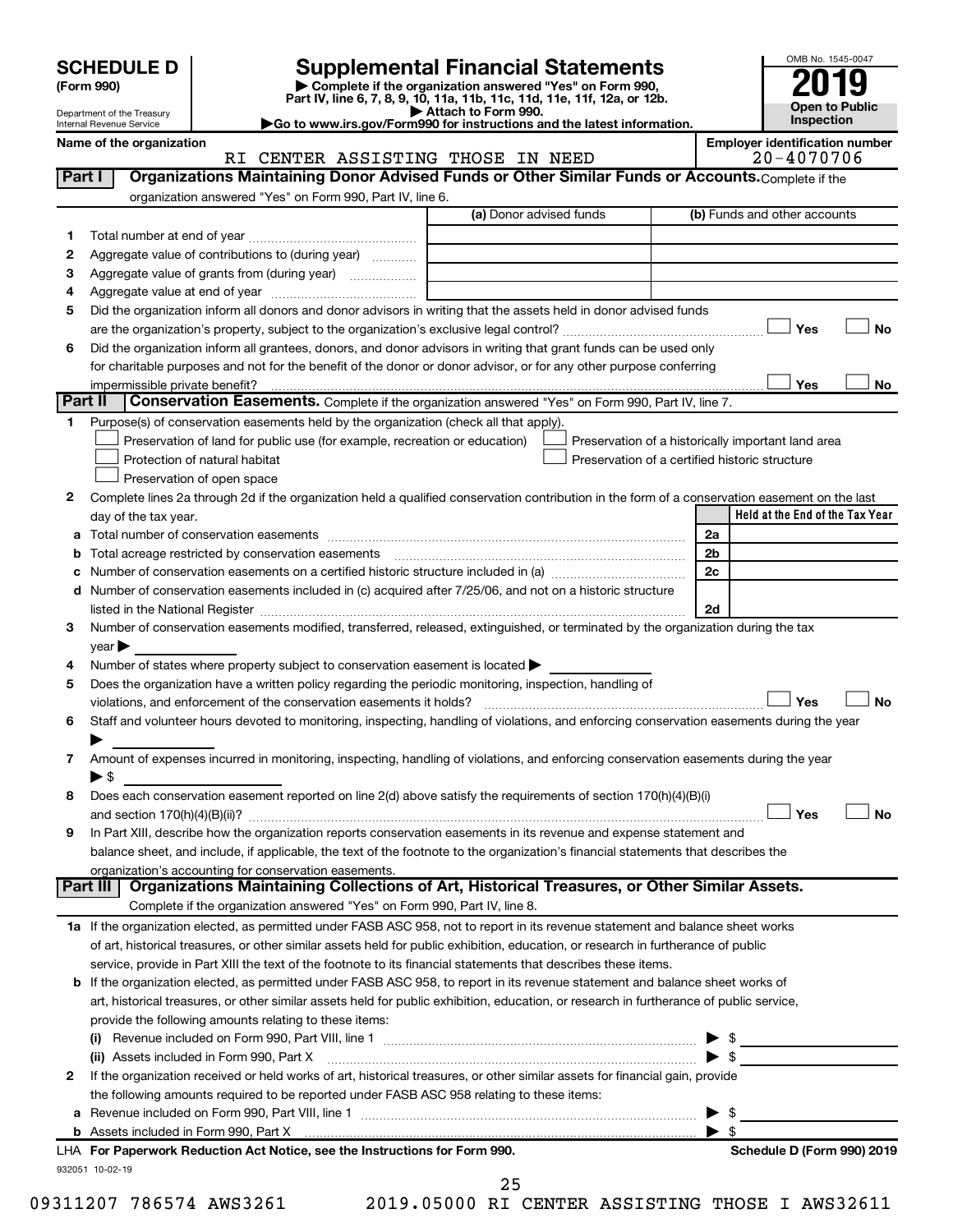|               | Schedule D (Form 990) 2019                                                                                                                                                                                                          | RI CENTER ASSISTING THOSE IN NEED       |   |                |                                                                                                                                                                                                                               |                                                                             |   | $20 - 4070706$ Page 2 |           |    |
|---------------|-------------------------------------------------------------------------------------------------------------------------------------------------------------------------------------------------------------------------------------|-----------------------------------------|---|----------------|-------------------------------------------------------------------------------------------------------------------------------------------------------------------------------------------------------------------------------|-----------------------------------------------------------------------------|---|-----------------------|-----------|----|
|               | Part III  <br>Organizations Maintaining Collections of Art, Historical Treasures, or Other Similar Assets (continued)                                                                                                               |                                         |   |                |                                                                                                                                                                                                                               |                                                                             |   |                       |           |    |
| 3             | Using the organization's acquisition, accession, and other records, check any of the following that make significant use of its                                                                                                     |                                         |   |                |                                                                                                                                                                                                                               |                                                                             |   |                       |           |    |
|               | collection items (check all that apply):                                                                                                                                                                                            |                                         |   |                |                                                                                                                                                                                                                               |                                                                             |   |                       |           |    |
| a             | Public exhibition                                                                                                                                                                                                                   |                                         |   |                | Loan or exchange program                                                                                                                                                                                                      |                                                                             |   |                       |           |    |
| b             | Scholarly research                                                                                                                                                                                                                  |                                         |   |                | Other and the contract of the contract of the contract of the contract of the contract of the contract of the contract of the contract of the contract of the contract of the contract of the contract of the contract of the |                                                                             |   |                       |           |    |
| с             | Preservation for future generations                                                                                                                                                                                                 |                                         |   |                |                                                                                                                                                                                                                               |                                                                             |   |                       |           |    |
| 4             | Provide a description of the organization's collections and explain how they further the organization's exempt purpose in Part XIII.                                                                                                |                                         |   |                |                                                                                                                                                                                                                               |                                                                             |   |                       |           |    |
| 5             | During the year, did the organization solicit or receive donations of art, historical treasures, or other similar assets                                                                                                            |                                         |   |                |                                                                                                                                                                                                                               |                                                                             |   |                       |           |    |
|               | Part IV                                                                                                                                                                                                                             |                                         |   |                |                                                                                                                                                                                                                               |                                                                             |   | Yes                   |           | No |
|               | <b>Escrow and Custodial Arrangements.</b> Complete if the organization answered "Yes" on Form 990, Part IV, line 9, or<br>reported an amount on Form 990, Part X, line 21.                                                          |                                         |   |                |                                                                                                                                                                                                                               |                                                                             |   |                       |           |    |
|               | 1a Is the organization an agent, trustee, custodian or other intermediary for contributions or other assets not included                                                                                                            |                                         |   |                |                                                                                                                                                                                                                               |                                                                             |   |                       |           |    |
|               | on Form 990, Part X? [11] matter contracts and contracts and contracts are contracted and contracts are contracted and contract and contract of the contract of the contract of the contract of the contract of the contract o      |                                         |   |                |                                                                                                                                                                                                                               |                                                                             |   | Yes                   |           | No |
|               | b If "Yes," explain the arrangement in Part XIII and complete the following table:                                                                                                                                                  |                                         |   |                |                                                                                                                                                                                                                               |                                                                             |   |                       |           |    |
|               |                                                                                                                                                                                                                                     |                                         |   |                |                                                                                                                                                                                                                               |                                                                             |   | Amount                |           |    |
|               | c Beginning balance <b>communications</b> and the contract of the contract of the contract of the contract of the contract of the contract of the contract of the contract of the contract of the contract of the contract of the c |                                         |   |                |                                                                                                                                                                                                                               | 1c                                                                          |   |                       |           |    |
|               | d Additions during the year measurement contains and a final state of the year measurement of the year measurement of the state of the state of the state of the state of the state of the state of the state of the state of       |                                         |   |                |                                                                                                                                                                                                                               | 1d                                                                          |   |                       |           |    |
|               | e Distributions during the year manufactured and an intervention of the year manufactured by the state of the state of the state of the state of the state of the state of the state of the state of the state of the state of      |                                         |   |                |                                                                                                                                                                                                                               | 1e                                                                          |   |                       |           |    |
|               |                                                                                                                                                                                                                                     |                                         |   |                |                                                                                                                                                                                                                               | 1f                                                                          |   |                       |           |    |
|               | 2a Did the organization include an amount on Form 990, Part X, line 21, for escrow or custodial account liability?                                                                                                                  |                                         |   |                |                                                                                                                                                                                                                               |                                                                             |   | ∣ Yes                 |           | No |
|               |                                                                                                                                                                                                                                     |                                         |   |                |                                                                                                                                                                                                                               |                                                                             |   |                       |           |    |
| <b>Part V</b> | Endowment Funds. Complete if the organization answered "Yes" on Form 990, Part IV, line 10.                                                                                                                                         |                                         |   |                |                                                                                                                                                                                                                               |                                                                             |   |                       |           |    |
|               |                                                                                                                                                                                                                                     | (a) Current year                        |   | (b) Prior year |                                                                                                                                                                                                                               | (c) Two years back $\vert$ (d) Three years back $\vert$ (e) Four years back |   |                       |           |    |
|               | 1a Beginning of year balance                                                                                                                                                                                                        |                                         |   |                |                                                                                                                                                                                                                               |                                                                             |   |                       |           |    |
| b             |                                                                                                                                                                                                                                     |                                         |   |                |                                                                                                                                                                                                                               |                                                                             |   |                       |           |    |
|               | Net investment earnings, gains, and losses                                                                                                                                                                                          |                                         |   |                |                                                                                                                                                                                                                               |                                                                             |   |                       |           |    |
|               |                                                                                                                                                                                                                                     |                                         |   |                |                                                                                                                                                                                                                               |                                                                             |   |                       |           |    |
|               | e Other expenditures for facilities                                                                                                                                                                                                 |                                         |   |                |                                                                                                                                                                                                                               |                                                                             |   |                       |           |    |
|               |                                                                                                                                                                                                                                     |                                         |   |                |                                                                                                                                                                                                                               |                                                                             |   |                       |           |    |
|               | f Administrative expenses                                                                                                                                                                                                           |                                         |   |                |                                                                                                                                                                                                                               |                                                                             |   |                       |           |    |
| g             |                                                                                                                                                                                                                                     |                                         |   |                |                                                                                                                                                                                                                               |                                                                             |   |                       |           |    |
| 2             | Provide the estimated percentage of the current year end balance (line 1g, column (a)) held as:                                                                                                                                     |                                         |   |                |                                                                                                                                                                                                                               |                                                                             |   |                       |           |    |
| а             | Board designated or quasi-endowment                                                                                                                                                                                                 |                                         | % |                |                                                                                                                                                                                                                               |                                                                             |   |                       |           |    |
|               | <b>b</b> Permanent endowment $\blacktriangleright$<br>$\mathbf c$ Term endowment $\blacktriangleright$                                                                                                                              | %<br>$\frac{0}{0}$                      |   |                |                                                                                                                                                                                                                               |                                                                             |   |                       |           |    |
|               | The percentages on lines 2a, 2b, and 2c should equal 100%.                                                                                                                                                                          |                                         |   |                |                                                                                                                                                                                                                               |                                                                             |   |                       |           |    |
|               | 3a Are there endowment funds not in the possession of the organization that are held and administered for the organization                                                                                                          |                                         |   |                |                                                                                                                                                                                                                               |                                                                             |   |                       |           |    |
|               | by:                                                                                                                                                                                                                                 |                                         |   |                |                                                                                                                                                                                                                               |                                                                             |   |                       | Yes       | No |
|               | (i)                                                                                                                                                                                                                                 |                                         |   |                |                                                                                                                                                                                                                               |                                                                             |   | 3a(i)                 |           |    |
|               |                                                                                                                                                                                                                                     |                                         |   |                |                                                                                                                                                                                                                               |                                                                             |   | 3a(ii)                |           |    |
|               |                                                                                                                                                                                                                                     |                                         |   |                |                                                                                                                                                                                                                               |                                                                             |   | 3b                    |           |    |
| 4             | Describe in Part XIII the intended uses of the organization's endowment funds.                                                                                                                                                      |                                         |   |                |                                                                                                                                                                                                                               |                                                                             |   |                       |           |    |
|               | Land, Buildings, and Equipment.<br><b>Part VI</b>                                                                                                                                                                                   |                                         |   |                |                                                                                                                                                                                                                               |                                                                             |   |                       |           |    |
|               | Complete if the organization answered "Yes" on Form 990, Part IV, line 11a. See Form 990, Part X, line 10.                                                                                                                          |                                         |   |                |                                                                                                                                                                                                                               |                                                                             |   |                       |           |    |
|               | Description of property                                                                                                                                                                                                             | (a) Cost or other<br>basis (investment) |   |                | (b) Cost or other<br>basis (other)                                                                                                                                                                                            | (c) Accumulated<br>depreciation                                             |   | (d) Book value        |           |    |
|               |                                                                                                                                                                                                                                     |                                         |   |                | 125,000.                                                                                                                                                                                                                      |                                                                             |   |                       | 125,000.  |    |
|               |                                                                                                                                                                                                                                     |                                         |   |                | 300,000.                                                                                                                                                                                                                      | 93,636.                                                                     |   |                       | 206, 364. |    |
|               |                                                                                                                                                                                                                                     |                                         |   |                | 229,813.                                                                                                                                                                                                                      | 128, 136.                                                                   |   |                       | 101,677.  |    |
|               |                                                                                                                                                                                                                                     |                                         |   |                | 68,867.                                                                                                                                                                                                                       | 57,015.                                                                     |   |                       | 11,852.   |    |
|               |                                                                                                                                                                                                                                     |                                         |   |                |                                                                                                                                                                                                                               |                                                                             |   |                       |           |    |
|               | Total. Add lines 1a through 1e. (Column (d) must equal Form 990, Part X, column (B), line 10c.)                                                                                                                                     |                                         |   |                |                                                                                                                                                                                                                               |                                                                             | ▶ |                       | 444,893.  |    |

**Schedule D (Form 990) 2019**

932052 10-02-19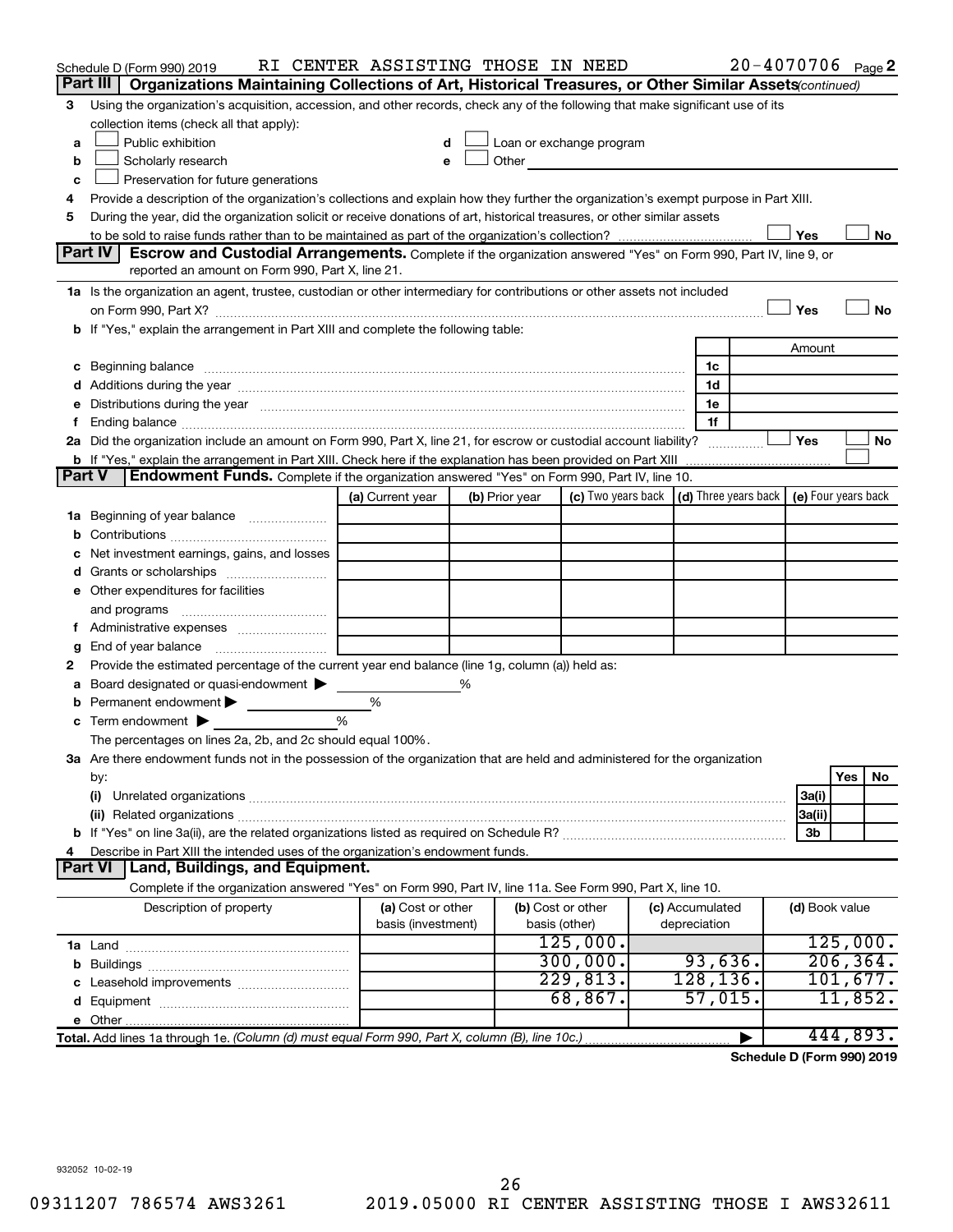| Part VII Investments - Other Securities.                                                                                                                                           |                 |                                                           |                |
|------------------------------------------------------------------------------------------------------------------------------------------------------------------------------------|-----------------|-----------------------------------------------------------|----------------|
| Complete if the organization answered "Yes" on Form 990, Part IV, line 11b. See Form 990, Part X, line 12.<br>(a) Description of security or category (including name of security) | (b) Book value  | (c) Method of valuation: Cost or end-of-year market value |                |
|                                                                                                                                                                                    |                 |                                                           |                |
|                                                                                                                                                                                    |                 |                                                           |                |
| (3) Other                                                                                                                                                                          |                 |                                                           |                |
| (A)                                                                                                                                                                                |                 |                                                           |                |
| (B)                                                                                                                                                                                |                 |                                                           |                |
| (C)                                                                                                                                                                                |                 |                                                           |                |
| (D)                                                                                                                                                                                |                 |                                                           |                |
| (E)                                                                                                                                                                                |                 |                                                           |                |
| (F)                                                                                                                                                                                |                 |                                                           |                |
| (G)                                                                                                                                                                                |                 |                                                           |                |
| (H)                                                                                                                                                                                |                 |                                                           |                |
| Total. (Col. (b) must equal Form 990, Part X, col. (B) line 12.) $\blacktriangleright$                                                                                             |                 |                                                           |                |
| Part VIII Investments - Program Related.                                                                                                                                           |                 |                                                           |                |
| Complete if the organization answered "Yes" on Form 990, Part IV, line 11c. See Form 990, Part X, line 13.                                                                         |                 |                                                           |                |
| (a) Description of investment                                                                                                                                                      | (b) Book value  | (c) Method of valuation: Cost or end-of-year market value |                |
| (1)                                                                                                                                                                                |                 |                                                           |                |
| (2)                                                                                                                                                                                |                 |                                                           |                |
| (3)                                                                                                                                                                                |                 |                                                           |                |
| (4)                                                                                                                                                                                |                 |                                                           |                |
| (5)                                                                                                                                                                                |                 |                                                           |                |
| (6)                                                                                                                                                                                |                 |                                                           |                |
| (7)                                                                                                                                                                                |                 |                                                           |                |
| (8)                                                                                                                                                                                |                 |                                                           |                |
| (9)                                                                                                                                                                                |                 |                                                           |                |
| Total. (Col. (b) must equal Form 990, Part X, col. (B) line 13.) $\blacktriangleright$<br>Part IX<br><b>Other Assets.</b>                                                          |                 |                                                           |                |
|                                                                                                                                                                                    |                 |                                                           |                |
| Complete if the organization answered "Yes" on Form 990, Part IV, line 11d. See Form 990, Part X, line 15.                                                                         | (a) Description |                                                           | (b) Book value |
|                                                                                                                                                                                    |                 |                                                           |                |
| (1)<br>(2)                                                                                                                                                                         |                 |                                                           |                |
| (3)                                                                                                                                                                                |                 |                                                           |                |
| (4)                                                                                                                                                                                |                 |                                                           |                |
| (5)                                                                                                                                                                                |                 |                                                           |                |
| (6)                                                                                                                                                                                |                 |                                                           |                |
| (7)                                                                                                                                                                                |                 |                                                           |                |
| (8)                                                                                                                                                                                |                 |                                                           |                |
| (9)                                                                                                                                                                                |                 |                                                           |                |
| Total. (Column (b) must equal Form 990, Part X, col. (B) line 15.)                                                                                                                 |                 |                                                           |                |
| <b>Other Liabilities.</b><br>Part X                                                                                                                                                |                 |                                                           |                |
| Complete if the organization answered "Yes" on Form 990, Part IV, line 11e or 11f. See Form 990, Part X, line 25.                                                                  |                 |                                                           |                |
| (a) Description of liability<br>1.                                                                                                                                                 |                 |                                                           | (b) Book value |
| Federal income taxes<br>(1)                                                                                                                                                        |                 |                                                           |                |
| SECURITY DEPOSITS<br>(2)                                                                                                                                                           |                 |                                                           | 550.           |
| (3)                                                                                                                                                                                |                 |                                                           |                |
| (4)                                                                                                                                                                                |                 |                                                           |                |
| (5)                                                                                                                                                                                |                 |                                                           |                |
| (6)                                                                                                                                                                                |                 |                                                           |                |
| (7)                                                                                                                                                                                |                 |                                                           |                |
| (8)                                                                                                                                                                                |                 |                                                           |                |
| (9)                                                                                                                                                                                |                 |                                                           |                |
|                                                                                                                                                                                    |                 |                                                           | 550.           |
| 2. Liability for uncertain tax positions. In Part XIII, provide the text of the footnote to the organization's financial statements that reports the                               |                 |                                                           |                |

Schedule D (Form 990) 2019 Page RI CENTER ASSISTING THOSE IN NEED 20-4070706

organization's liability for uncertain tax positions under FASB ASC 740. Check here if the text of the footnote has been provided in Part XIII...

20-4070706 Page 3

932053 10-02-19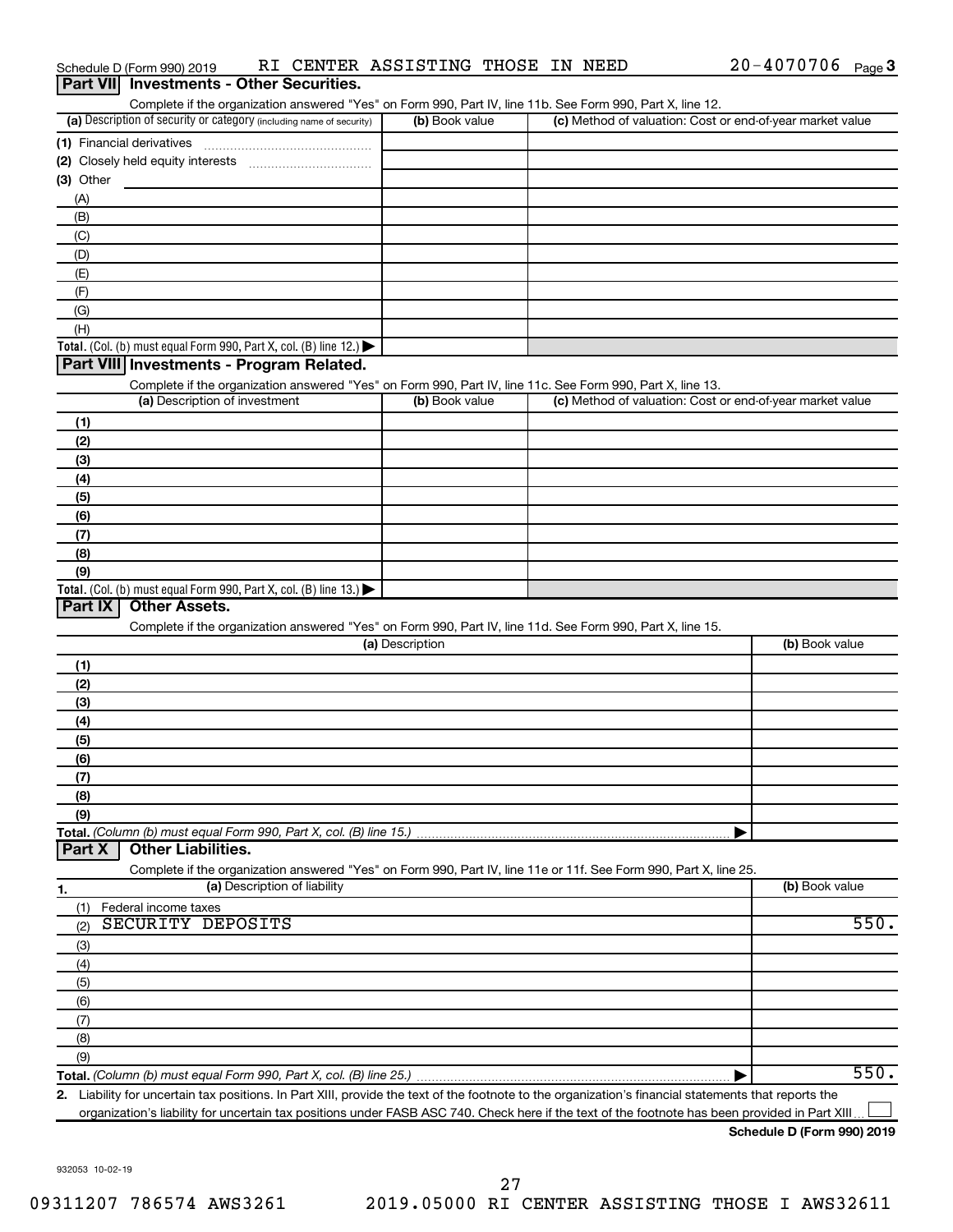|   | RI CENTER ASSISTING THOSE IN NEED<br>Schedule D (Form 990) 2019                                                                                                                                                                     |                | 20-4070706 Page 4 |
|---|-------------------------------------------------------------------------------------------------------------------------------------------------------------------------------------------------------------------------------------|----------------|-------------------|
|   | Reconciliation of Revenue per Audited Financial Statements With Revenue per Return.<br><b>Part XI</b>                                                                                                                               |                |                   |
|   | Complete if the organization answered "Yes" on Form 990, Part IV, line 12a.                                                                                                                                                         |                |                   |
| 1 | Total revenue, gains, and other support per audited financial statements [[[[[[[[[[[[[[[[[[[[[[[[[]]]]]]]]]]]                                                                                                                       |                | $\blacksquare$    |
| 2 | Amounts included on line 1 but not on Form 990, Part VIII, line 12:                                                                                                                                                                 |                |                   |
| a | Net unrealized gains (losses) on investments [11] matter contracts and the unrealized gains (losses) on investments                                                                                                                 | 2a             |                   |
| b |                                                                                                                                                                                                                                     | 2 <sub>b</sub> |                   |
| c |                                                                                                                                                                                                                                     | 2c             |                   |
| d |                                                                                                                                                                                                                                     | 2d             |                   |
| e | Add lines 2a through 2d <b>must be a constructed as a constructed by a</b> construction of the state of the state of the state of the state of the state of the state of the state of the state of the state of the state of the st |                | <b>2e</b>         |
| з |                                                                                                                                                                                                                                     |                | 3                 |
|   | Amounts included on Form 990, Part VIII, line 12, but not on line 1:                                                                                                                                                                |                |                   |
| a |                                                                                                                                                                                                                                     | 4a             |                   |
| b |                                                                                                                                                                                                                                     | 4 <sub>b</sub> |                   |
|   | c Add lines 4a and 4b                                                                                                                                                                                                               |                | 4c                |
| 5 |                                                                                                                                                                                                                                     |                | 5                 |
|   | Part XII   Reconciliation of Expenses per Audited Financial Statements With Expenses per Return.                                                                                                                                    |                |                   |
|   | Complete if the organization answered "Yes" on Form 990, Part IV, line 12a.                                                                                                                                                         |                |                   |
| 1 |                                                                                                                                                                                                                                     |                | $\mathbf{1}$      |
| 2 | Amounts included on line 1 but not on Form 990, Part IX, line 25:                                                                                                                                                                   |                |                   |
| a |                                                                                                                                                                                                                                     | 2a             |                   |
| b |                                                                                                                                                                                                                                     | 2 <sub>b</sub> |                   |
|   |                                                                                                                                                                                                                                     | 2c             |                   |
| d |                                                                                                                                                                                                                                     | 2d             |                   |
| e |                                                                                                                                                                                                                                     |                | <b>2e</b>         |
| 3 |                                                                                                                                                                                                                                     |                | 3                 |
| 4 | Amounts included on Form 990, Part IX, line 25, but not on line 1:                                                                                                                                                                  |                |                   |
| a | Investment expenses not included on Form 990, Part VIII, line 7b [                                                                                                                                                                  | 4a             |                   |
| b |                                                                                                                                                                                                                                     | 4h             |                   |
|   | c Add lines 4a and 4b                                                                                                                                                                                                               |                | 4c                |
|   |                                                                                                                                                                                                                                     |                | 5                 |
|   | Part XIII Supplemental Information.                                                                                                                                                                                                 |                |                   |

Provide the descriptions required for Part II, lines 3, 5, and 9; Part III, lines 1a and 4; Part IV, lines 1b and 2b; Part V, line 4; Part X, line 2; Part XI, lines 2d and 4b; and Part XII, lines 2d and 4b. Also complete this part to provide any additional information.

28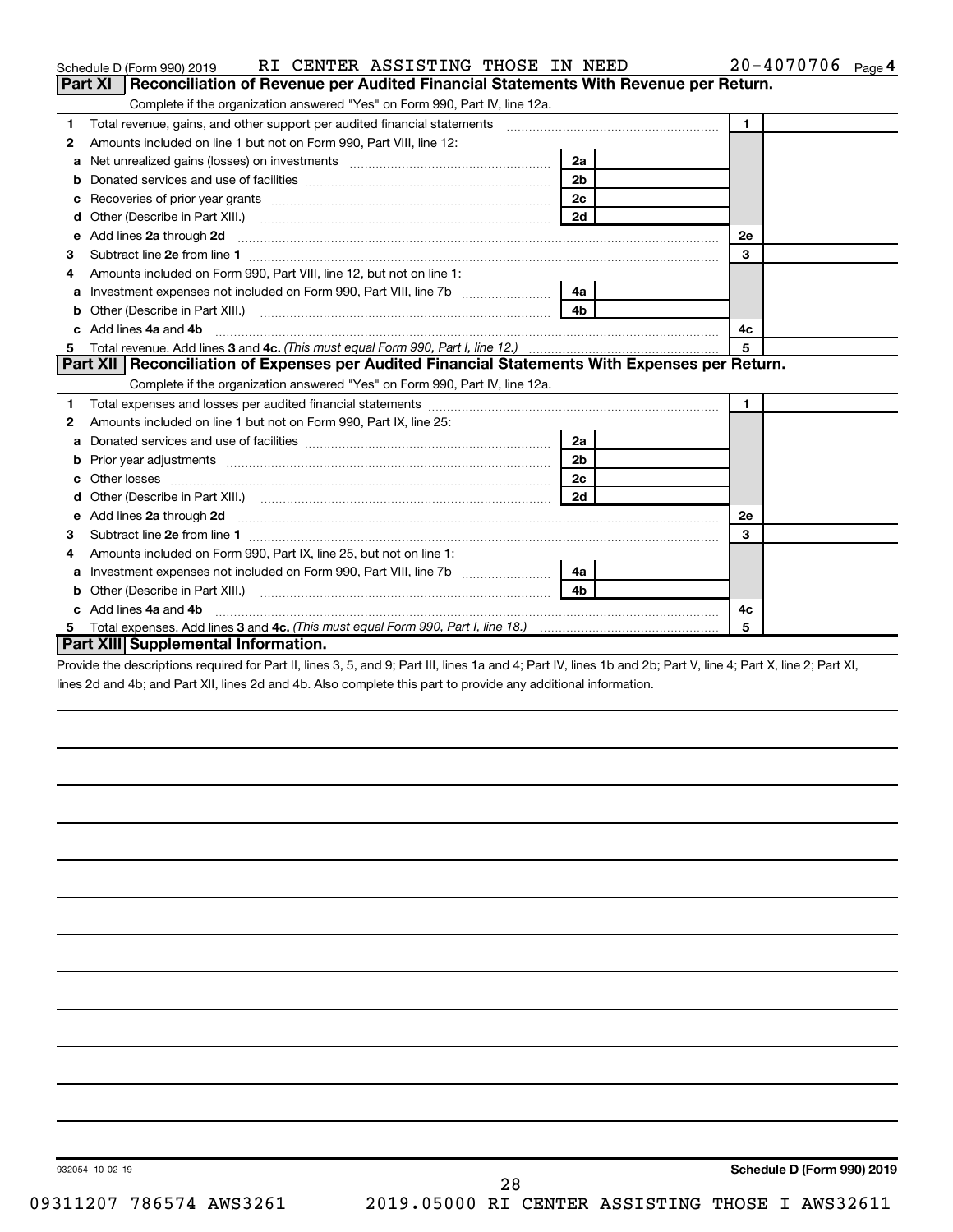| <b>SCHEDULE G</b>                                            |                                                                                                                                                                     | <b>Supplemental Information Regarding Fundraising or Gaming Activities</b>                                                                                                                                                                |                                                          |                |                                                                            |  |                                                                            | OMB No. 1545-0047                                       |
|--------------------------------------------------------------|---------------------------------------------------------------------------------------------------------------------------------------------------------------------|-------------------------------------------------------------------------------------------------------------------------------------------------------------------------------------------------------------------------------------------|----------------------------------------------------------|----------------|----------------------------------------------------------------------------|--|----------------------------------------------------------------------------|---------------------------------------------------------|
| (Form 990 or 990-EZ)                                         | Complete if the organization answered "Yes" on Form 990, Part IV, line 17, 18, or 19, or if the<br>organization entered more than \$15,000 on Form 990-EZ, line 6a. |                                                                                                                                                                                                                                           |                                                          |                |                                                                            |  |                                                                            |                                                         |
| Department of the Treasury                                   | Attach to Form 990 or Form 990-EZ.<br><b>Open to Public</b>                                                                                                         |                                                                                                                                                                                                                                           |                                                          |                |                                                                            |  |                                                                            |                                                         |
| Internal Revenue Service                                     |                                                                                                                                                                     | Go to www.irs.gov/Form990 for instructions and the latest information.                                                                                                                                                                    |                                                          |                |                                                                            |  |                                                                            | Inspection                                              |
| Name of the organization                                     |                                                                                                                                                                     | RI CENTER ASSISTING THOSE IN NEED                                                                                                                                                                                                         |                                                          |                |                                                                            |  | $20 - 4070706$                                                             | <b>Employer identification number</b>                   |
| <b>Part I</b>                                                |                                                                                                                                                                     | Fundraising Activities. Complete if the organization answered "Yes" on Form 990, Part IV, line 17. Form 990-EZ filers are not                                                                                                             |                                                          |                |                                                                            |  |                                                                            |                                                         |
| 1.                                                           | required to complete this part.                                                                                                                                     | Indicate whether the organization raised funds through any of the following activities. Check all that apply.                                                                                                                             |                                                          |                |                                                                            |  |                                                                            |                                                         |
| Mail solicitations<br>a<br>b<br>Phone solicitations<br>с     | Internet and email solicitations                                                                                                                                    | e<br>f<br>Special fundraising events<br>g                                                                                                                                                                                                 |                                                          |                | Solicitation of non-government grants<br>Solicitation of government grants |  |                                                                            |                                                         |
| In-person solicitations<br>d                                 |                                                                                                                                                                     |                                                                                                                                                                                                                                           |                                                          |                |                                                                            |  |                                                                            |                                                         |
|                                                              |                                                                                                                                                                     | 2 a Did the organization have a written or oral agreement with any individual (including officers, directors, trustees, or<br>key employees listed in Form 990, Part VII) or entity in connection with professional fundraising services? |                                                          |                |                                                                            |  | Yes                                                                        | <b>No</b>                                               |
|                                                              |                                                                                                                                                                     | b If "Yes," list the 10 highest paid individuals or entities (fundraisers) pursuant to agreements under which the fundraiser is to be                                                                                                     |                                                          |                |                                                                            |  |                                                                            |                                                         |
| compensated at least \$5,000 by the organization.            |                                                                                                                                                                     |                                                                                                                                                                                                                                           |                                                          |                |                                                                            |  |                                                                            |                                                         |
| (i) Name and address of individual<br>or entity (fundraiser) |                                                                                                                                                                     | (ii) Activity                                                                                                                                                                                                                             | (iii) Did<br>fundraiser<br>have custody<br>or control of | contributions? | (iv) Gross receipts<br>from activity                                       |  | (v) Amount paid<br>to (or retained by)<br>fundraiser<br>listed in col. (i) | (vi) Amount paid<br>to (or retained by)<br>organization |
|                                                              |                                                                                                                                                                     |                                                                                                                                                                                                                                           | Yes                                                      | No             |                                                                            |  |                                                                            |                                                         |
|                                                              |                                                                                                                                                                     |                                                                                                                                                                                                                                           |                                                          |                |                                                                            |  |                                                                            |                                                         |
|                                                              |                                                                                                                                                                     |                                                                                                                                                                                                                                           |                                                          |                |                                                                            |  |                                                                            |                                                         |
|                                                              |                                                                                                                                                                     |                                                                                                                                                                                                                                           |                                                          |                |                                                                            |  |                                                                            |                                                         |
|                                                              |                                                                                                                                                                     |                                                                                                                                                                                                                                           |                                                          |                |                                                                            |  |                                                                            |                                                         |
|                                                              |                                                                                                                                                                     |                                                                                                                                                                                                                                           |                                                          |                |                                                                            |  |                                                                            |                                                         |
|                                                              |                                                                                                                                                                     |                                                                                                                                                                                                                                           |                                                          |                |                                                                            |  |                                                                            |                                                         |
|                                                              |                                                                                                                                                                     |                                                                                                                                                                                                                                           |                                                          |                |                                                                            |  |                                                                            |                                                         |
|                                                              |                                                                                                                                                                     |                                                                                                                                                                                                                                           |                                                          |                |                                                                            |  |                                                                            |                                                         |
|                                                              |                                                                                                                                                                     |                                                                                                                                                                                                                                           |                                                          |                |                                                                            |  |                                                                            |                                                         |
|                                                              |                                                                                                                                                                     |                                                                                                                                                                                                                                           |                                                          |                |                                                                            |  |                                                                            |                                                         |
| Total                                                        |                                                                                                                                                                     |                                                                                                                                                                                                                                           |                                                          |                |                                                                            |  |                                                                            |                                                         |
| or licensing.                                                |                                                                                                                                                                     | 3 List all states in which the organization is registered or licensed to solicit contributions or has been notified it is exempt from registration                                                                                        |                                                          |                |                                                                            |  |                                                                            |                                                         |
|                                                              |                                                                                                                                                                     |                                                                                                                                                                                                                                           |                                                          |                |                                                                            |  |                                                                            |                                                         |
|                                                              |                                                                                                                                                                     |                                                                                                                                                                                                                                           |                                                          |                |                                                                            |  |                                                                            |                                                         |
|                                                              |                                                                                                                                                                     |                                                                                                                                                                                                                                           |                                                          |                |                                                                            |  |                                                                            |                                                         |
|                                                              |                                                                                                                                                                     |                                                                                                                                                                                                                                           |                                                          |                |                                                                            |  |                                                                            |                                                         |
|                                                              |                                                                                                                                                                     |                                                                                                                                                                                                                                           |                                                          |                |                                                                            |  |                                                                            |                                                         |
|                                                              |                                                                                                                                                                     |                                                                                                                                                                                                                                           |                                                          |                |                                                                            |  |                                                                            |                                                         |
|                                                              |                                                                                                                                                                     |                                                                                                                                                                                                                                           |                                                          |                |                                                                            |  |                                                                            |                                                         |
|                                                              |                                                                                                                                                                     |                                                                                                                                                                                                                                           |                                                          |                |                                                                            |  |                                                                            |                                                         |

**For Paperwork Reduction Act Notice, see the Instructions for Form 990 or 990-EZ. Schedule G (Form 990 or 990-EZ) 2019** LHA

932081 09-11-19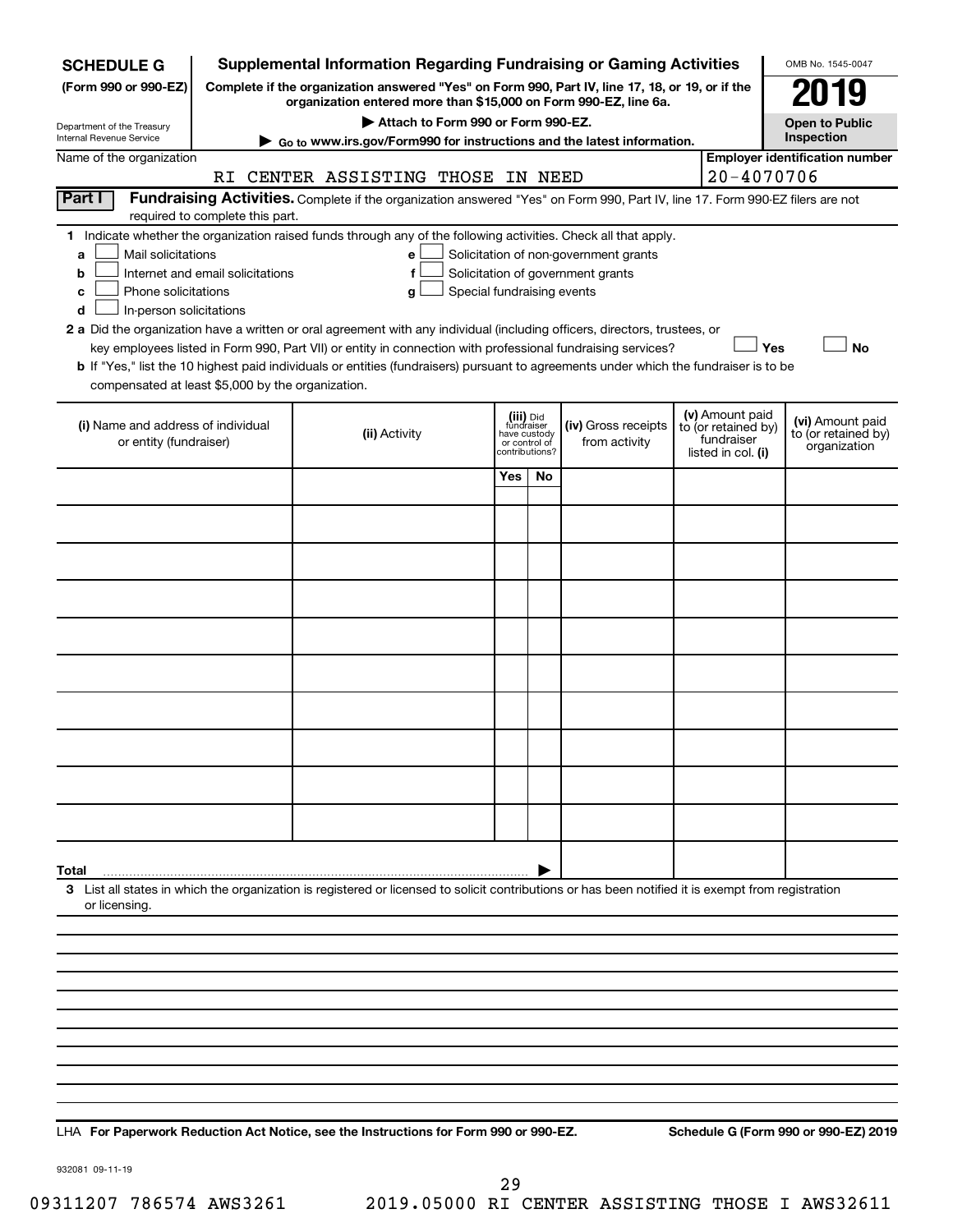Part II | Fundraising Events. Complete if the organization answered "Yes" on Form 990, Part IV, line 18, or reported more than \$15,000 of fundraising event contributions and gross income on Form 990-EZ, lines 1 and 6b. List events with gross receipts greater than \$5,000.

|                        |    | 01 Turidiaishiy event contributions and gross income on Form 990-EZ, illies T and OD. Elst events with gross receipts greater than \$0,000. |                |                         |                  |                                      |
|------------------------|----|---------------------------------------------------------------------------------------------------------------------------------------------|----------------|-------------------------|------------------|--------------------------------------|
|                        |    |                                                                                                                                             | (a) Event $#1$ | $(b)$ Event #2          | (c) Other events | (d) Total events                     |
|                        |    |                                                                                                                                             | GOLF           |                         | <b>NONE</b>      | (add col. (a) through                |
|                        |    |                                                                                                                                             | TOURNAMENT     | POLAR PLUNGE            |                  | col. (c)                             |
|                        |    |                                                                                                                                             | (event type)   | (event type)            | (total number)   |                                      |
| Revenue                | 1. |                                                                                                                                             | 22,506.        | 35,968.                 |                  | 58,474.                              |
|                        |    |                                                                                                                                             | 22,506.        | 35,968.                 |                  | 58,474.                              |
|                        |    |                                                                                                                                             |                |                         |                  |                                      |
|                        | 3  | Gross income (line 1 minus line 2)                                                                                                          |                |                         |                  |                                      |
|                        |    |                                                                                                                                             |                |                         |                  |                                      |
|                        |    |                                                                                                                                             |                |                         |                  |                                      |
|                        |    |                                                                                                                                             |                |                         |                  |                                      |
| Direct Expenses        |    |                                                                                                                                             |                |                         |                  |                                      |
|                        | 8  |                                                                                                                                             |                |                         |                  |                                      |
|                        | 9  |                                                                                                                                             | 3,410.         | 4,552.                  |                  | 7,962.                               |
|                        |    | 10 Direct expense summary. Add lines 4 through 9 in column (d)                                                                              |                |                         |                  | 7,962.                               |
|                        |    | 11 Net income summary. Subtract line 10 from line 3, column (d)                                                                             |                |                         |                  | $-7,962.$                            |
| Part III               |    | Gaming. Complete if the organization answered "Yes" on Form 990, Part IV, line 19, or reported more than                                    |                |                         |                  |                                      |
|                        |    | \$15,000 on Form 990-EZ, line 6a.                                                                                                           |                | (b) Pull tabs/instant   |                  | (d) Total gaming (add                |
| Revenue                |    |                                                                                                                                             | (a) Bingo      | bingo/progressive bingo | (c) Other gaming | col. (a) through col. (c))           |
|                        | 1  |                                                                                                                                             |                |                         |                  |                                      |
|                        |    |                                                                                                                                             |                |                         |                  |                                      |
|                        |    |                                                                                                                                             |                |                         |                  |                                      |
| <b>Direct Expenses</b> |    |                                                                                                                                             |                |                         |                  |                                      |
|                        |    |                                                                                                                                             |                |                         |                  |                                      |
|                        |    |                                                                                                                                             |                |                         |                  |                                      |
|                        |    |                                                                                                                                             | Yes<br>%       | Yes<br>%                | Yes<br>%         |                                      |
|                        |    | 6 Volunteer labor                                                                                                                           | No             | No                      | No               |                                      |
|                        | 7  | Direct expense summary. Add lines 2 through 5 in column (d)                                                                                 |                |                         |                  |                                      |
|                        | 8  |                                                                                                                                             |                |                         |                  |                                      |
|                        |    |                                                                                                                                             |                |                         |                  |                                      |
| 9                      |    | Enter the state(s) in which the organization conducts gaming activities:                                                                    |                |                         |                  |                                      |
|                        |    |                                                                                                                                             |                |                         |                  | Yes<br><b>No</b>                     |
|                        |    | <b>b</b> If "No," explain:                                                                                                                  |                |                         |                  |                                      |
|                        |    |                                                                                                                                             |                |                         |                  |                                      |
|                        |    |                                                                                                                                             |                |                         |                  |                                      |
|                        |    | 10a Were any of the organization's gaming licenses revoked, suspended, or terminated during the tax year?<br><b>b</b> If "Yes," explain:    |                |                         |                  | Yes<br>No                            |
|                        |    |                                                                                                                                             |                |                         |                  |                                      |
|                        |    |                                                                                                                                             |                |                         |                  |                                      |
|                        |    |                                                                                                                                             |                |                         |                  |                                      |
|                        |    | 932082 09-11-19                                                                                                                             |                |                         |                  | Schedule G (Form 990 or 990-EZ) 2019 |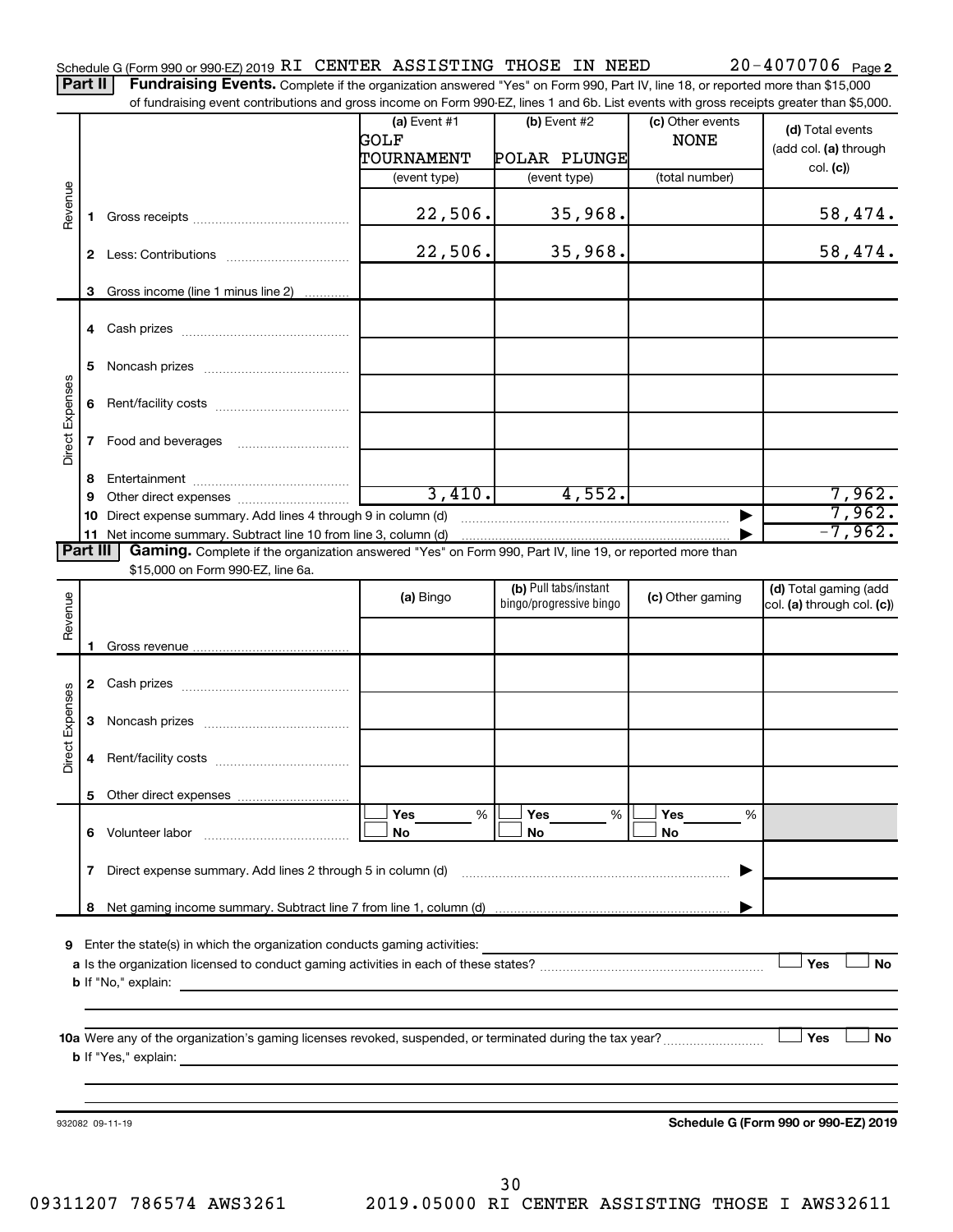| Schedule G (Form 990 or 990-EZ) 2019 RI CENTER ASSISTING THOSE IN NEED                                                                                                                                                                                       | $20 - 4070706$ Page 3 |           |
|--------------------------------------------------------------------------------------------------------------------------------------------------------------------------------------------------------------------------------------------------------------|-----------------------|-----------|
|                                                                                                                                                                                                                                                              | Yes                   | <b>No</b> |
| 12 Is the organization a grantor, beneficiary or trustee of a trust, or a member of a partnership or other entity formed                                                                                                                                     | │Yes                  | <b>No</b> |
| 13 Indicate the percentage of gaming activity conducted in:                                                                                                                                                                                                  |                       |           |
|                                                                                                                                                                                                                                                              |                       | %         |
|                                                                                                                                                                                                                                                              | 13 <sub>b</sub>       | $\%$      |
| 14 Enter the name and address of the person who prepares the organization's gaming/special events books and records:                                                                                                                                         |                       |           |
| Name $\blacktriangleright$<br><u> 1980 - John Stein, Amerikaansk politiker (* 1908)</u>                                                                                                                                                                      |                       |           |
|                                                                                                                                                                                                                                                              |                       |           |
|                                                                                                                                                                                                                                                              |                       | No        |
|                                                                                                                                                                                                                                                              |                       |           |
|                                                                                                                                                                                                                                                              |                       |           |
| c If "Yes," enter name and address of the third party:                                                                                                                                                                                                       |                       |           |
|                                                                                                                                                                                                                                                              |                       |           |
|                                                                                                                                                                                                                                                              |                       |           |
| <b>16</b> Gaming manager information:                                                                                                                                                                                                                        |                       |           |
|                                                                                                                                                                                                                                                              |                       |           |
| Gaming manager compensation > \$                                                                                                                                                                                                                             |                       |           |
|                                                                                                                                                                                                                                                              |                       |           |
|                                                                                                                                                                                                                                                              |                       |           |
|                                                                                                                                                                                                                                                              |                       |           |
| Director/officer<br>Employee<br>Independent contractor                                                                                                                                                                                                       |                       |           |
| <b>17</b> Mandatory distributions:                                                                                                                                                                                                                           |                       |           |
| a Is the organization required under state law to make charitable distributions from the gaming proceeds to                                                                                                                                                  |                       |           |
|                                                                                                                                                                                                                                                              | $\Box$ Yes $\Box$ No  |           |
| <b>b</b> Enter the amount of distributions required under state law to be distributed to other exempt organizations or spent in the                                                                                                                          |                       |           |
| organization's own exempt activities during the tax year $\triangleright$ \$                                                                                                                                                                                 |                       |           |
| Supplemental Information. Provide the explanations required by Part I, line 2b, columns (iii) and (v); and Part III, lines 9, 9b, 10b,<br><b>Part IV</b><br>15b, 15c, 16, and 17b, as applicable. Also provide any additional information. See instructions. |                       |           |
|                                                                                                                                                                                                                                                              |                       |           |
|                                                                                                                                                                                                                                                              |                       |           |
|                                                                                                                                                                                                                                                              |                       |           |
|                                                                                                                                                                                                                                                              |                       |           |
|                                                                                                                                                                                                                                                              |                       |           |
|                                                                                                                                                                                                                                                              |                       |           |
|                                                                                                                                                                                                                                                              |                       |           |
|                                                                                                                                                                                                                                                              |                       |           |
|                                                                                                                                                                                                                                                              |                       |           |
|                                                                                                                                                                                                                                                              |                       |           |
| Schedule G (Form 990 or 990-EZ) 2019<br>932083 09-11-19<br>31                                                                                                                                                                                                |                       |           |
|                                                                                                                                                                                                                                                              |                       |           |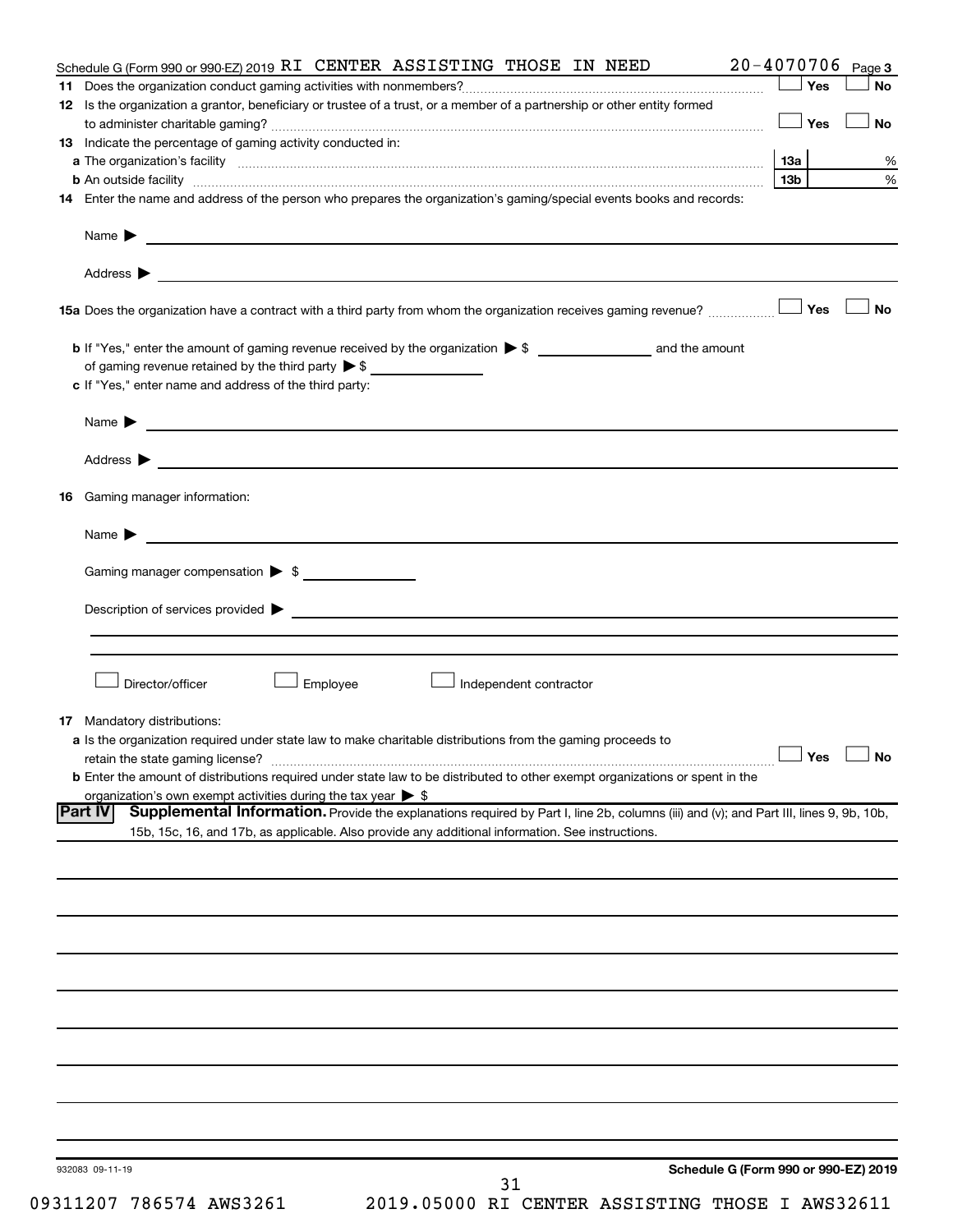| Part IV         | <b>Supplemental Information (continued)</b> |             |                                 |
|-----------------|---------------------------------------------|-------------|---------------------------------|
|                 |                                             |             |                                 |
|                 |                                             |             |                                 |
|                 |                                             |             |                                 |
|                 |                                             |             |                                 |
|                 |                                             |             |                                 |
|                 |                                             |             |                                 |
|                 |                                             |             |                                 |
|                 |                                             |             |                                 |
|                 |                                             |             |                                 |
|                 |                                             |             |                                 |
|                 |                                             |             |                                 |
|                 |                                             |             |                                 |
|                 |                                             |             |                                 |
|                 |                                             |             |                                 |
|                 |                                             |             |                                 |
|                 |                                             |             |                                 |
|                 |                                             |             |                                 |
|                 |                                             |             |                                 |
|                 |                                             |             |                                 |
|                 |                                             |             |                                 |
|                 |                                             |             |                                 |
|                 |                                             |             |                                 |
|                 |                                             |             |                                 |
|                 |                                             |             |                                 |
|                 |                                             |             |                                 |
|                 |                                             |             |                                 |
|                 |                                             |             |                                 |
|                 |                                             |             |                                 |
|                 |                                             |             |                                 |
|                 |                                             |             |                                 |
|                 |                                             |             |                                 |
|                 |                                             |             | Schedule G (Form 990 or 990-EZ) |
| 932084 04-01-19 |                                             | $3\sqrt{2}$ |                                 |

Schedule G (Form 990 or 990-EZ) RI CENTER ASSISTING THOSE IN NEED 20-4070706 page

**Part IV 1 Commental Information Control Information Control Information Control Information** 

20-4070706 Page 4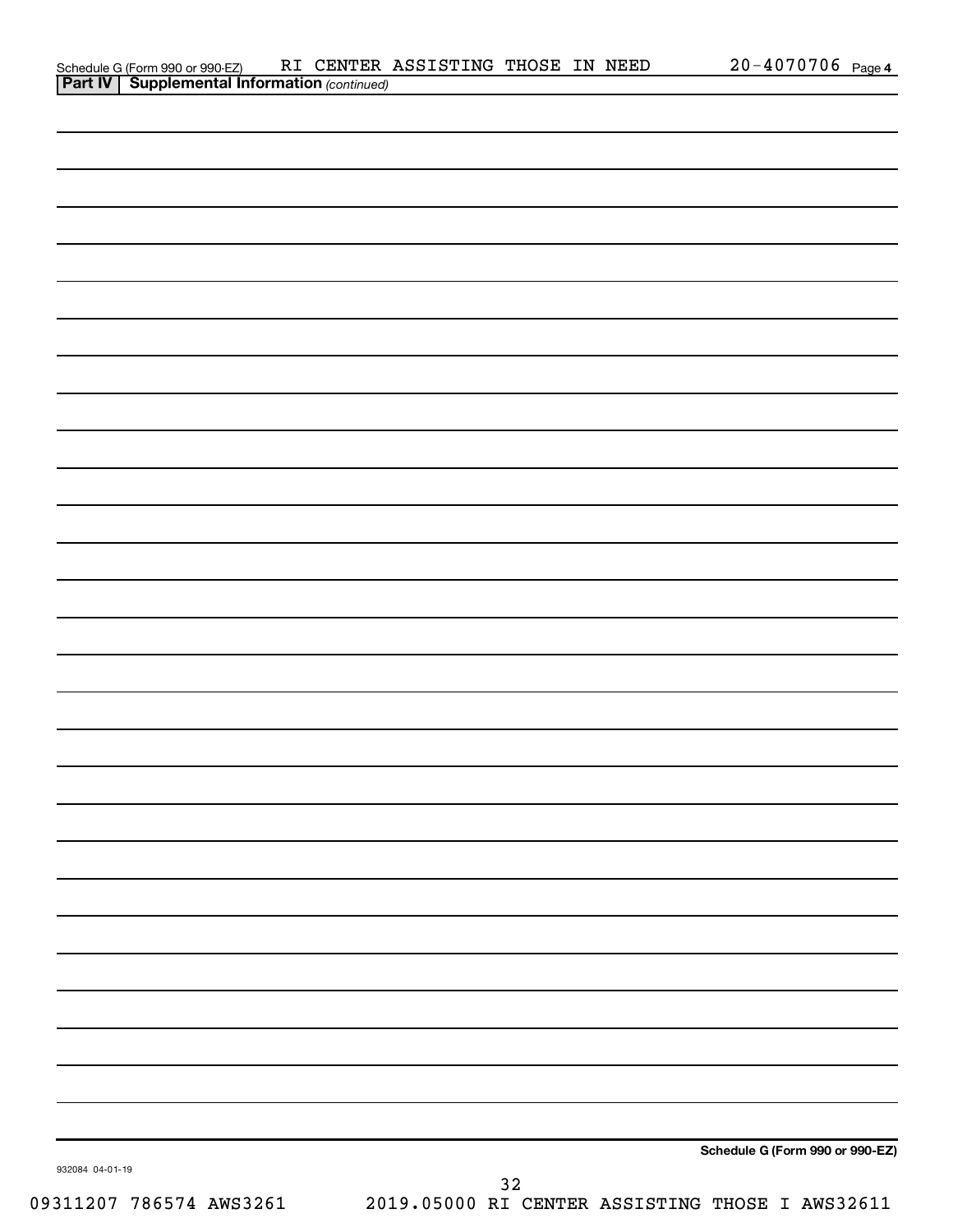| <b>SCHEDULE I</b><br>(Form 990)                                                                                                                                                                                                                                                                                                                 |                                                     | <b>Grants and Other Assistance to Organizations,</b><br>Governments, and Individuals in the United States |                                                                              |                                         |                                               |                                          | OMB No. 1545-0047<br>2019                           |  |  |  |  |  |  |
|-------------------------------------------------------------------------------------------------------------------------------------------------------------------------------------------------------------------------------------------------------------------------------------------------------------------------------------------------|-----------------------------------------------------|-----------------------------------------------------------------------------------------------------------|------------------------------------------------------------------------------|-----------------------------------------|-----------------------------------------------|------------------------------------------|-----------------------------------------------------|--|--|--|--|--|--|
|                                                                                                                                                                                                                                                                                                                                                 |                                                     | Complete if the organization answered "Yes" on Form 990, Part IV, line 21 or 22.                          |                                                                              |                                         |                                               |                                          |                                                     |  |  |  |  |  |  |
| Department of the Treasury<br><b>Internal Revenue Service</b>                                                                                                                                                                                                                                                                                   |                                                     |                                                                                                           | Attach to Form 990.<br>Go to www.irs.gov/Form990 for the latest information. |                                         |                                               |                                          | <b>Open to Public</b><br>Inspection                 |  |  |  |  |  |  |
| Name of the organization                                                                                                                                                                                                                                                                                                                        | RI CENTER ASSISTING THOSE IN NEED                   |                                                                                                           |                                                                              |                                         |                                               |                                          | <b>Employer identification number</b><br>20-4070706 |  |  |  |  |  |  |
| Part I                                                                                                                                                                                                                                                                                                                                          | <b>General Information on Grants and Assistance</b> |                                                                                                           |                                                                              |                                         |                                               |                                          |                                                     |  |  |  |  |  |  |
| Does the organization maintain records to substantiate the amount of the grants or assistance, the grantees' eligibility for the grants or assistance, and the selection<br>$\mathbf 1$<br>$\boxed{\text{X}}$ No<br><b>Yes</b><br>Describe in Part IV the organization's procedures for monitoring the use of grant funds in the United States. |                                                     |                                                                                                           |                                                                              |                                         |                                               |                                          |                                                     |  |  |  |  |  |  |
| $\mathbf{2}$                                                                                                                                                                                                                                                                                                                                    |                                                     |                                                                                                           |                                                                              |                                         |                                               |                                          |                                                     |  |  |  |  |  |  |
| Part II<br>Grants and Other Assistance to Domestic Organizations and Domestic Governments. Complete if the organization answered "Yes" on Form 990, Part IV, line 21, for any<br>recipient that received more than \$5,000. Part II can be duplicated if additional space is needed.                                                            |                                                     |                                                                                                           |                                                                              |                                         |                                               |                                          |                                                     |  |  |  |  |  |  |
|                                                                                                                                                                                                                                                                                                                                                 |                                                     |                                                                                                           |                                                                              |                                         | (f) Method of                                 |                                          |                                                     |  |  |  |  |  |  |
| 1 (a) Name and address of organization<br>or government                                                                                                                                                                                                                                                                                         | $(b)$ EIN                                           | (c) IRC section<br>(if applicable)                                                                        | (d) Amount of<br>cash grant                                                  | (e) Amount of<br>non-cash<br>assistance | valuation (book,<br>FMV, appraisal,<br>other) | (g) Description of<br>noncash assistance | (h) Purpose of grant<br>or assistance               |  |  |  |  |  |  |
|                                                                                                                                                                                                                                                                                                                                                 |                                                     |                                                                                                           |                                                                              |                                         |                                               |                                          |                                                     |  |  |  |  |  |  |
| $\mathbf{2}$<br>3                                                                                                                                                                                                                                                                                                                               |                                                     |                                                                                                           |                                                                              |                                         |                                               |                                          |                                                     |  |  |  |  |  |  |

**For Paperwork Reduction Act Notice, see the Instructions for Form 990. Schedule I (Form 990) (2019)** LHA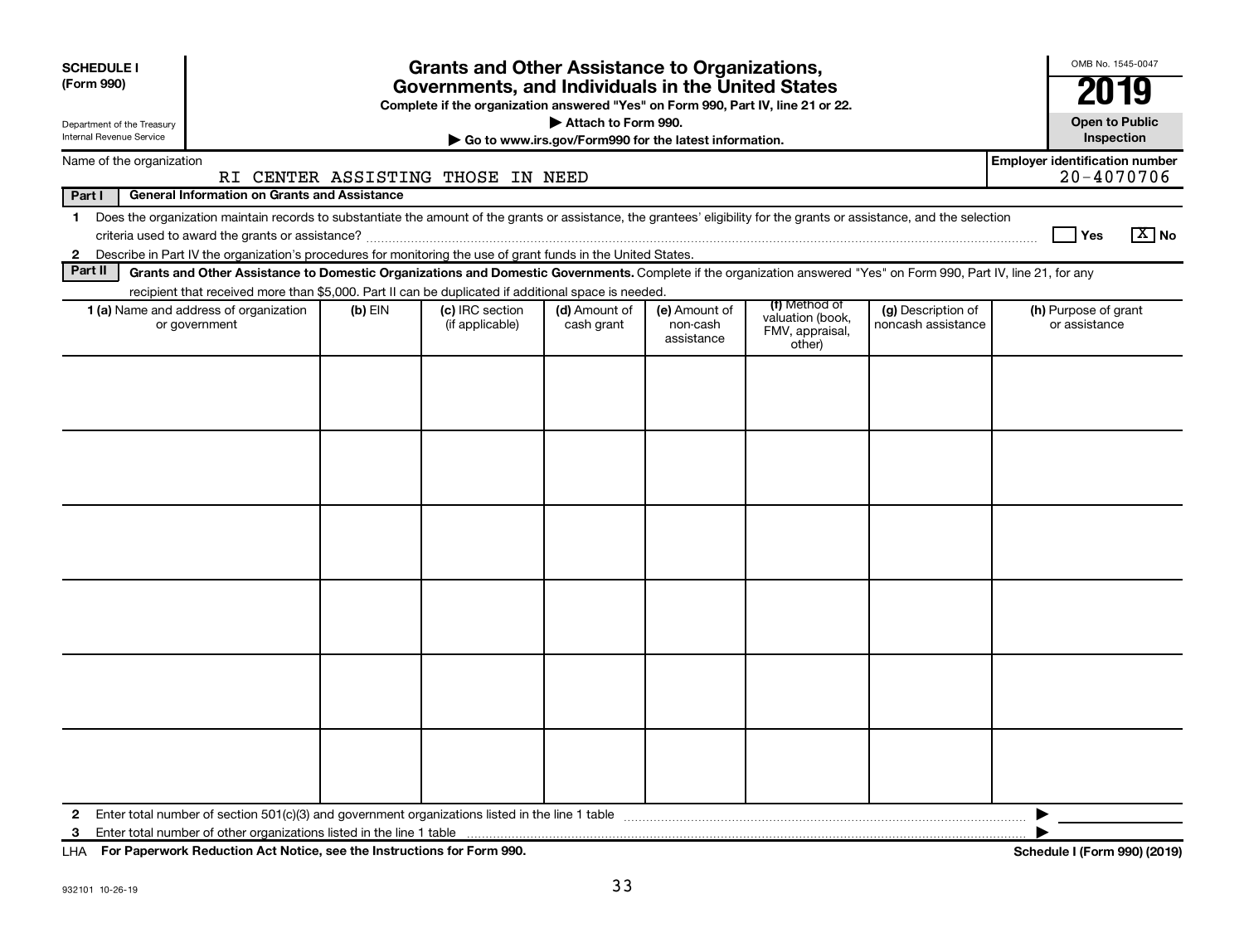#### Schedule I (Form 990) (2019) Page RI CENTER ASSISTING THOSE IN NEED 20-4070706 Page

**2**

Part III | Grants and Other Assistance to Domestic Individuals. Complete if the organization answered "Yes" on Form 990, Part IV, line 22. Part III can be duplicated if additional space is needed.

| (a) Type of grant or assistance                                                                                                                      | (b) Number of<br>recipients | (c) Amount of<br>cash grant | (d) Amount of non-<br>cash assistance | (e) Method of valuation<br>(book, FMV, appraisal, other) | (f) Description of noncash assistance |
|------------------------------------------------------------------------------------------------------------------------------------------------------|-----------------------------|-----------------------------|---------------------------------------|----------------------------------------------------------|---------------------------------------|
|                                                                                                                                                      |                             |                             |                                       |                                                          |                                       |
|                                                                                                                                                      |                             |                             |                                       |                                                          | RENT, UTILITY, AND PERSONAL           |
| BASIC NEEDS ASSISTANCE                                                                                                                               | 38                          | 1,400.                      | 1,580.FMV                             |                                                          | CARE PRODUCTS                         |
|                                                                                                                                                      |                             |                             |                                       |                                                          |                                       |
|                                                                                                                                                      |                             |                             |                                       |                                                          |                                       |
| FOOD ASSISTANCE                                                                                                                                      | 17951                       | $\mathfrak o$ .             |                                       | 533,444.\$1.67 PER POUND OF FOOD FOOD ITEMS              |                                       |
|                                                                                                                                                      |                             |                             |                                       |                                                          |                                       |
|                                                                                                                                                      |                             |                             |                                       |                                                          |                                       |
|                                                                                                                                                      |                             |                             |                                       |                                                          |                                       |
|                                                                                                                                                      |                             |                             |                                       |                                                          |                                       |
|                                                                                                                                                      |                             |                             |                                       |                                                          |                                       |
|                                                                                                                                                      |                             |                             |                                       |                                                          |                                       |
|                                                                                                                                                      |                             |                             |                                       |                                                          |                                       |
|                                                                                                                                                      |                             |                             |                                       |                                                          |                                       |
|                                                                                                                                                      |                             |                             |                                       |                                                          |                                       |
| Part IV<br>Supplemental Information. Provide the information required in Part I, line 2; Part III, column (b); and any other additional information. |                             |                             |                                       |                                                          |                                       |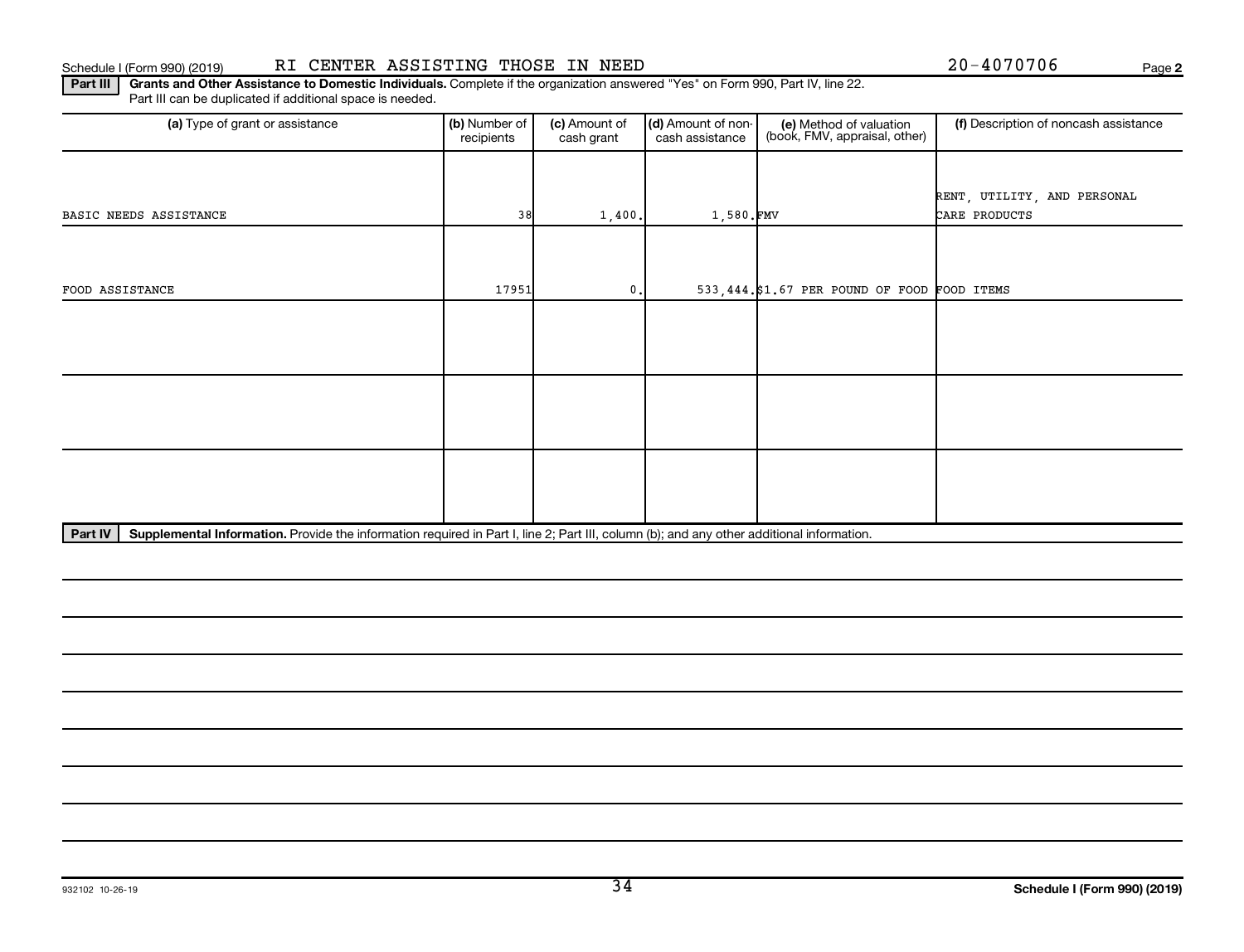#### **SCHEDULE M (Form 990)**

# **Noncash Contributions**

OMB No. 1545-0047

| Department of the Treasury |  |
|----------------------------|--|
| Internal Revenue Service   |  |

◆ Complete if the organizations answered "Yes" on Form 990, Part IV, lines 29 or 30.<br>▶ Complete if the organizations answered "Yes" on Form 990, Part IV, lines 29 or 30. **Attach to Form 990.**  $\blacktriangleright$ 

 $\blacktriangleright$ 

 **Go to www.irs.gov/Form990 for instructions and the latest information.**

**Inspection Employer identification number**

**Open to Public**

RI CENTER ASSISTING THOSE IN NEED  $\vert$  20-4070706

| <b>Part I</b> |                                         | <b>Types of Property</b>                                                                |                               |                                      |                                                                                                                                |                                                              |     |     |
|---------------|-----------------------------------------|-----------------------------------------------------------------------------------------|-------------------------------|--------------------------------------|--------------------------------------------------------------------------------------------------------------------------------|--------------------------------------------------------------|-----|-----|
|               |                                         |                                                                                         | (a)<br>Check if<br>applicable | (b)<br>Number of<br>contributions or | (c)<br>Noncash contribution<br>amounts reported on<br>items contributed Form 990, Part VIII, line 1g                           | (d)<br>Method of determining<br>noncash contribution amounts |     |     |
| 1.            |                                         |                                                                                         |                               |                                      |                                                                                                                                |                                                              |     |     |
| 2             |                                         | Art - Historical treasures                                                              |                               |                                      |                                                                                                                                |                                                              |     |     |
| 3             |                                         | Art - Fractional interests                                                              |                               |                                      |                                                                                                                                |                                                              |     |     |
| 4             |                                         | Books and publications                                                                  |                               |                                      |                                                                                                                                |                                                              |     |     |
| 5             |                                         | Clothing and household goods                                                            | $\overline{\text{x}}$         |                                      |                                                                                                                                | 12,385. FAIR MARKET VALUE                                    |     |     |
| 6             |                                         |                                                                                         |                               |                                      |                                                                                                                                |                                                              |     |     |
| 7             |                                         |                                                                                         |                               |                                      |                                                                                                                                |                                                              |     |     |
| 8             |                                         |                                                                                         |                               |                                      |                                                                                                                                |                                                              |     |     |
| 9             |                                         | Securities - Publicly traded                                                            |                               |                                      |                                                                                                                                |                                                              |     |     |
| 10            |                                         | Securities - Closely held stock                                                         |                               |                                      |                                                                                                                                |                                                              |     |     |
| 11            | Securities - Partnership, LLC, or       |                                                                                         |                               |                                      |                                                                                                                                |                                                              |     |     |
| 12            |                                         | Securities - Miscellaneous                                                              |                               |                                      |                                                                                                                                |                                                              |     |     |
| 13            | Qualified conservation contribution -   |                                                                                         |                               |                                      |                                                                                                                                |                                                              |     |     |
|               |                                         |                                                                                         |                               |                                      |                                                                                                                                |                                                              |     |     |
| 14            |                                         | Qualified conservation contribution - Other                                             |                               |                                      |                                                                                                                                |                                                              |     |     |
| 15            |                                         | Real estate - Residential                                                               |                               |                                      |                                                                                                                                |                                                              |     |     |
| 16            |                                         | Real estate - Commercial                                                                |                               |                                      |                                                                                                                                |                                                              |     |     |
| 17            |                                         |                                                                                         |                               |                                      |                                                                                                                                |                                                              |     |     |
| 18            |                                         |                                                                                         |                               |                                      |                                                                                                                                |                                                              |     |     |
| 19            |                                         |                                                                                         | $\overline{\text{x}}$         |                                      |                                                                                                                                | 533,444. \$1.67/LB PER INDUSTR                               |     |     |
| 20            |                                         | Drugs and medical supplies                                                              |                               |                                      |                                                                                                                                |                                                              |     |     |
| 21            |                                         |                                                                                         |                               |                                      |                                                                                                                                |                                                              |     |     |
| 22            |                                         |                                                                                         |                               |                                      |                                                                                                                                |                                                              |     |     |
| 23            |                                         |                                                                                         |                               |                                      |                                                                                                                                |                                                              |     |     |
| 24            |                                         |                                                                                         |                               |                                      |                                                                                                                                |                                                              |     |     |
| 25            | Other $\blacktriangleright$             |                                                                                         |                               |                                      |                                                                                                                                |                                                              |     |     |
| 26            | Other $\blacktriangleright$             | $\overline{\phantom{a}}$ )                                                              |                               |                                      |                                                                                                                                |                                                              |     |     |
| 27            | Other $\blacktriangleright$             |                                                                                         |                               |                                      |                                                                                                                                |                                                              |     |     |
| 28            | Other $\blacktriangleright$             |                                                                                         |                               |                                      |                                                                                                                                |                                                              |     |     |
| 29            |                                         | Number of Forms 8283 received by the organization during the tax year for contributions |                               |                                      |                                                                                                                                |                                                              |     |     |
|               |                                         | for which the organization completed Form 8283, Part IV, Donee Acknowledgement          |                               |                                      | 29                                                                                                                             |                                                              |     |     |
|               |                                         |                                                                                         |                               |                                      |                                                                                                                                |                                                              | Yes | No. |
|               |                                         |                                                                                         |                               |                                      | 30a During the year, did the organization receive by contribution any property reported in Part I, lines 1 through 28, that it |                                                              |     |     |
|               |                                         |                                                                                         |                               |                                      | must hold for at least three years from the date of the initial contribution, and which isn't required to be used for          |                                                              |     |     |
|               |                                         |                                                                                         |                               |                                      |                                                                                                                                |                                                              | 30a | х   |
|               |                                         | <b>b</b> If "Yes," describe the arrangement in Part II.                                 |                               |                                      |                                                                                                                                |                                                              |     | х   |
| 31            |                                         |                                                                                         |                               |                                      | Does the organization have a gift acceptance policy that requires the review of any nonstandard contributions?                 |                                                              | 31  |     |
|               | contributions?                          |                                                                                         |                               |                                      | 32a Does the organization hire or use third parties or related organizations to solicit, process, or sell noncash              |                                                              | 32a | x   |
|               | <b>b</b> If "Yes," describe in Part II. |                                                                                         |                               |                                      |                                                                                                                                |                                                              |     |     |
| 33            |                                         |                                                                                         |                               |                                      | If the organization didn't report an amount in column (c) for a type of property for which column (a) is checked,              |                                                              |     |     |
|               | describe in Part II.                    |                                                                                         |                               |                                      |                                                                                                                                |                                                              |     |     |

**For Paperwork Reduction Act Notice, see the Instructions for Form 990. Schedule M (Form 990) 2019** LHA

932141 09-27-19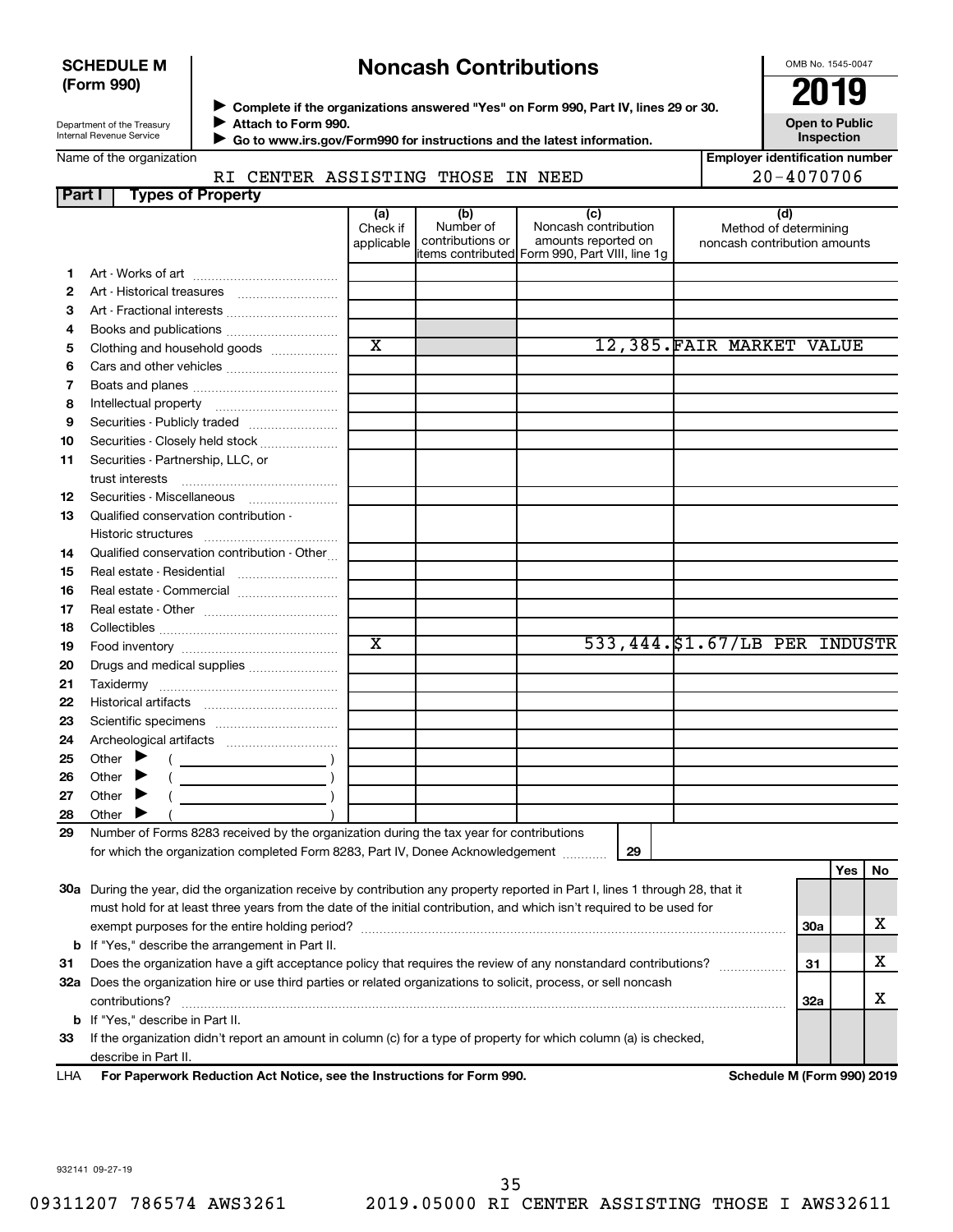Provide the information required by Part I, lines 30b, 32b, and 33, and whether the organization is reporting in Part I, column (b), the number of contributions, the number of items received, or a combination of both. Also complete this part for any additional information. **Part II Supplemental Information.** 

| 932142 09-27-19         | Schedule M (Form 990) 2019                      |
|-------------------------|-------------------------------------------------|
|                         |                                                 |
|                         | $36$                                            |
| 09311207 786574 AWS3261 | 2019.05000 RI CENTER ASSISTING THOSE I AWS32611 |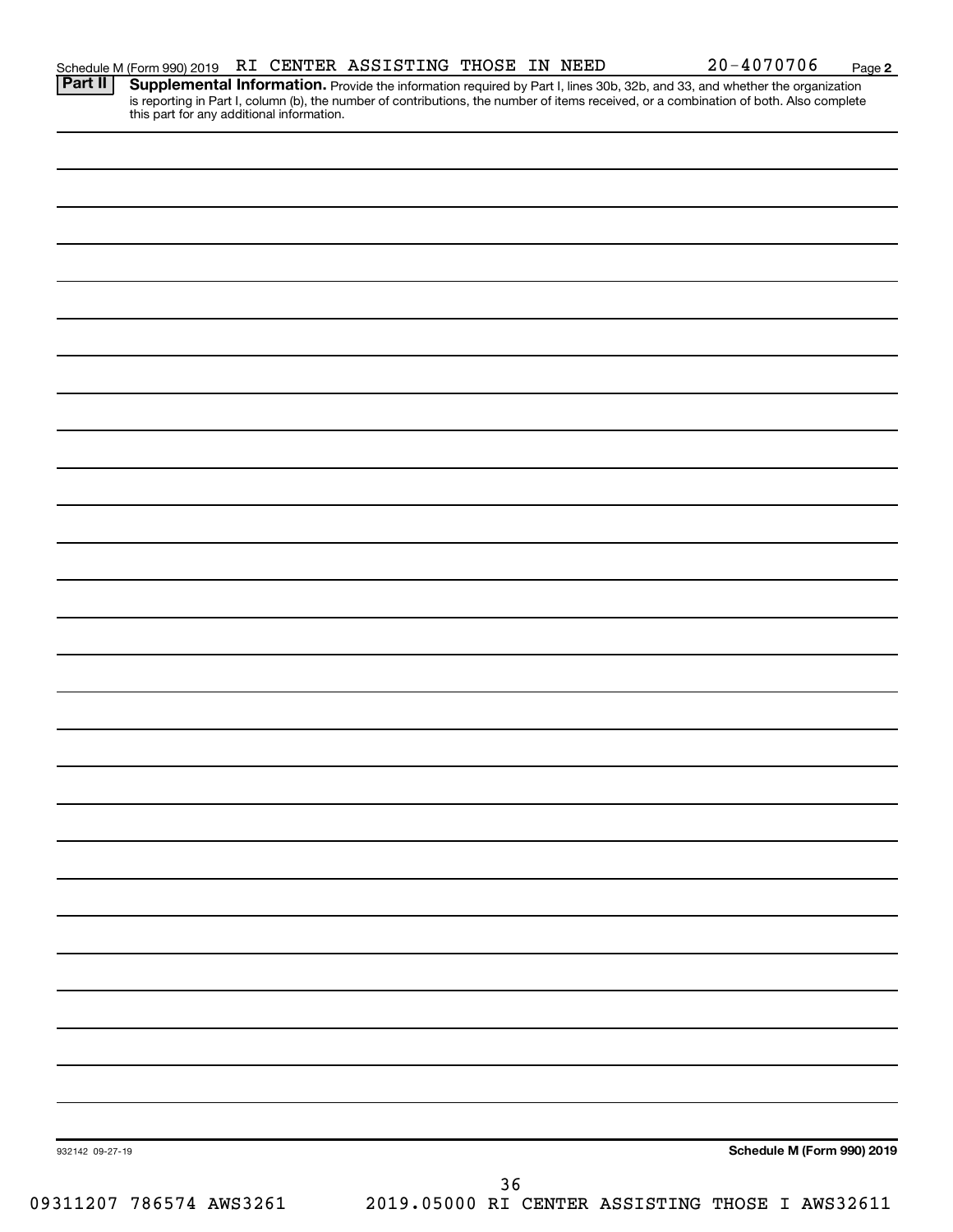Department of the Treasury **(Form 990 or 990-EZ)**

Internal Revenue Service

**Complete to provide information for responses to specific questions on SCHEDULE O Supplemental Information to Form 990 or 990-EZ 2019** 

**Form 990 or 990-EZ or to provide any additional information. | Attach to Form 990 or 990-EZ.**

**| Go to www.irs.gov/Form990 for the latest information.**

**Open to Public Inspection**

OMB No. 1545-0047

Name of the organization RI CENTER ASSISTING THOSE IN NEED **Employer identification number**

FORM 990, PART I, LINE 1, DESCRIPTION OF ORGANIZATION MISSION:

SOUTHERN RHODE ISLAND AND SURROUNDING COMMUNITIES.

FORM 990, PART VI, SECTION B, LINE 11B:

A DRAFT COPY WAS PROVIDED TO THE BOARD PRIOR TO FILING.

FORM 990, PART VI, SECTION C, LINE 19:

UPON REQUEST

LHA For Paperwork Reduction Act Notice, see the Instructions for Form 990 or 990-EZ. Schedule O (Form 990 or 990-EZ) (2019)

932211 09-06-19

09311207 786574 AWS3261 2019.05000 RI CENTER ASSISTING THOSE I AWS32611 37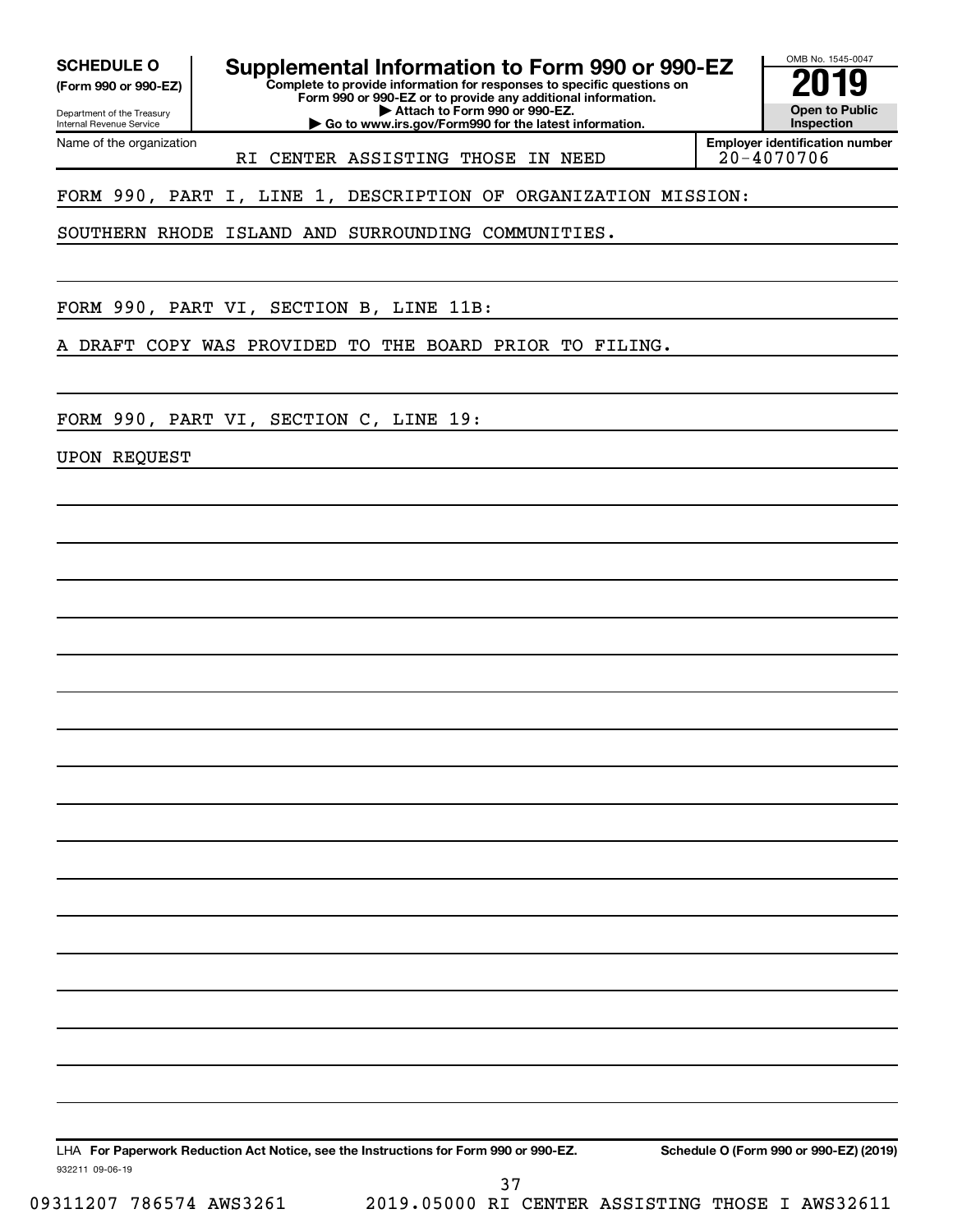| Form 990-T                                             |            | <b>Exempt Organization Business Income Tax Return</b>                                                                                                                                                                                                                                                                                                          |                |                        |                                                      |                       | OMB No. 1545-0047                                                                   |
|--------------------------------------------------------|------------|----------------------------------------------------------------------------------------------------------------------------------------------------------------------------------------------------------------------------------------------------------------------------------------------------------------------------------------------------------------|----------------|------------------------|------------------------------------------------------|-----------------------|-------------------------------------------------------------------------------------|
|                                                        |            | (and proxy tax under section 6033(e))                                                                                                                                                                                                                                                                                                                          |                |                        |                                                      |                       |                                                                                     |
|                                                        |            | For calendar year 2019 or other tax year beginning                                                                                                                                                                                                                                                                                                             |                | and ending, and ending |                                                      |                       | 2019                                                                                |
| Department of the Treasury<br>Internal Revenue Service |            | Go to www.irs.gov/Form990T for instructions and the latest information.<br>bo not enter SSN numbers on this form as it may be made public if your organization is a 501(c)(3).                                                                                                                                                                                 |                |                        |                                                      |                       | Open to Public Inspection for<br>501(c)(3) Organizations Only                       |
| Check box if<br>A<br>address changed                   |            | Name of organization ( $\Box$ Check box if name changed and see instructions.)                                                                                                                                                                                                                                                                                 |                |                        |                                                      |                       | <b>D</b> Employer identification number<br>(Employees' trust, see<br>instructions.) |
| <b>B</b> Exempt under section                          | Print      | RI CENTER ASSISTING THOSE IN NEED                                                                                                                                                                                                                                                                                                                              |                |                        |                                                      |                       | $20 - 4070706$                                                                      |
| $X$ 501(c)(3)                                          | or<br>Type | Number, street, and room or suite no. If a P.O. box, see instructions.                                                                                                                                                                                                                                                                                         |                |                        |                                                      |                       | E Unrelated business activity code<br>(See instructions.)                           |
| 220(e) <br>408(e)                                      |            | PO BOX 73                                                                                                                                                                                                                                                                                                                                                      |                |                        |                                                      |                       |                                                                                     |
| 408A<br>530(a)<br>529(a)                               |            | City or town, state or province, country, and ZIP or foreign postal code<br>CAROLINA, RI<br>02812                                                                                                                                                                                                                                                              |                |                        |                                                      |                       | 531110                                                                              |
| $\overline{C}$ Book value of all assets                |            | F Group exemption number (See instructions.)                                                                                                                                                                                                                                                                                                                   | ▶              |                        |                                                      |                       |                                                                                     |
|                                                        |            | 610, 595. G Check organization type $\triangleright$ $\boxed{X}$ 501(c) corporation                                                                                                                                                                                                                                                                            |                | $501(c)$ trust         | $401(a)$ trust                                       |                       | Other trust                                                                         |
|                                                        |            | $\mathsf H$ Enter the number of the organization's unrelated trades or businesses. $\blacktriangleright$                                                                                                                                                                                                                                                       | 1              |                        | Describe the only (or first) unrelated               |                       |                                                                                     |
|                                                        |            | trade or business here > RENTAL PROPERTY                                                                                                                                                                                                                                                                                                                       |                |                        | . If only one, complete Parts I-V. If more than one, |                       |                                                                                     |
|                                                        |            | describe the first in the blank space at the end of the previous sentence, complete Parts I and II, complete a Schedule M for each additional trade or                                                                                                                                                                                                         |                |                        |                                                      |                       |                                                                                     |
| business, then complete Parts III-V.                   |            |                                                                                                                                                                                                                                                                                                                                                                |                |                        |                                                      |                       |                                                                                     |
|                                                        |            | If "Yes," enter the name and identifying number of the parent corporation. $\blacktriangleright$                                                                                                                                                                                                                                                               |                |                        |                                                      | Yes                   | $X$ No                                                                              |
|                                                        |            | J The books are in care of THE ORGANIZATION                                                                                                                                                                                                                                                                                                                    |                |                        | Telephone number $\triangleright$ 401-364-9412       |                       |                                                                                     |
|                                                        |            | Part I   Unrelated Trade or Business Income                                                                                                                                                                                                                                                                                                                    |                | (A) Income             | (B) Expenses                                         |                       | (C) Net                                                                             |
| 1a Gross receipts or sales                             |            |                                                                                                                                                                                                                                                                                                                                                                |                |                        |                                                      |                       |                                                                                     |
| <b>b</b> Less returns and allowances                   |            | $c$ Balance $\qquad \qquad \blacktriangleright$                                                                                                                                                                                                                                                                                                                | 1c             |                        |                                                      |                       |                                                                                     |
| 2                                                      |            |                                                                                                                                                                                                                                                                                                                                                                | $\overline{2}$ |                        |                                                      |                       |                                                                                     |
| Gross profit. Subtract line 2 from line 1c<br>3        |            |                                                                                                                                                                                                                                                                                                                                                                | $\mathbf{3}$   |                        |                                                      |                       |                                                                                     |
|                                                        |            |                                                                                                                                                                                                                                                                                                                                                                | 4a             |                        |                                                      |                       |                                                                                     |
|                                                        |            | <b>b</b> Net gain (loss) (Form 4797, Part II, line 17) (attach Form 4797)                                                                                                                                                                                                                                                                                      | 4 <sub>b</sub> |                        |                                                      |                       |                                                                                     |
| C                                                      |            |                                                                                                                                                                                                                                                                                                                                                                | 4c             |                        |                                                      |                       |                                                                                     |
| 5                                                      |            | Income (loss) from a partnership or an S corporation (attach statement)                                                                                                                                                                                                                                                                                        | 5              |                        |                                                      |                       |                                                                                     |
| Rent income (Schedule C)<br>6                          |            |                                                                                                                                                                                                                                                                                                                                                                | 6              |                        |                                                      |                       |                                                                                     |
| 7                                                      |            |                                                                                                                                                                                                                                                                                                                                                                | $\overline{7}$ | 6,813.                 | 7,185.                                               |                       | $-372.$                                                                             |
| 8                                                      |            | Interest, annuities, royalties, and rents from a controlled organization (Schedule F)                                                                                                                                                                                                                                                                          | 8              |                        |                                                      |                       |                                                                                     |
| 9                                                      |            | Investment income of a section $501(c)(7)$ , (9), or (17) organization (Schedule G)                                                                                                                                                                                                                                                                            | 9              |                        |                                                      |                       |                                                                                     |
| 10                                                     |            |                                                                                                                                                                                                                                                                                                                                                                | 10             |                        |                                                      |                       |                                                                                     |
| 11                                                     |            |                                                                                                                                                                                                                                                                                                                                                                | 11<br>12       |                        |                                                      |                       |                                                                                     |
| Other income (See instructions; attach schedule)<br>12 |            |                                                                                                                                                                                                                                                                                                                                                                | 13             | 6, 813.                | 7,185.                                               |                       | $-372.$                                                                             |
| Part II                                                |            | <b>Deductions Not Taken Elsewhere</b> (See instructions for limitations on deductions.)                                                                                                                                                                                                                                                                        |                |                        |                                                      |                       |                                                                                     |
|                                                        |            | (Deductions must be directly connected with the unrelated business income.)                                                                                                                                                                                                                                                                                    |                |                        |                                                      |                       |                                                                                     |
| 14                                                     |            |                                                                                                                                                                                                                                                                                                                                                                |                |                        |                                                      | 14                    |                                                                                     |
| 15                                                     |            | Salaries and wages <b>construction and construction of the construction</b> and wages <b>construction and wages</b>                                                                                                                                                                                                                                            |                |                        |                                                      | 15                    |                                                                                     |
| 16                                                     |            | Repairs and maintenance <i>[1] [1] [1] [1] [1] [1] [1] [1] [1] [1]</i> [1] <b>[1]</b> [1] <b>[1]</b> [1] <b>[1] [1] [1] [1] [1] [1] [1] [1] [1] [1] [1] [1] [1] [1] [1] [1] [1] [1] [1] [1] [1] [1]</b>                                                                                                                                                        |                |                        |                                                      | 16                    |                                                                                     |
| 17                                                     |            |                                                                                                                                                                                                                                                                                                                                                                |                |                        |                                                      | 17                    |                                                                                     |
| 18                                                     |            | Interest (attach schedule) (see instructions) www.communications.communications are interest (attach schedule)                                                                                                                                                                                                                                                 |                |                        |                                                      | 18                    |                                                                                     |
| Taxes and licenses<br>19                               |            |                                                                                                                                                                                                                                                                                                                                                                |                |                        |                                                      | 19                    |                                                                                     |
| 20                                                     |            |                                                                                                                                                                                                                                                                                                                                                                |                |                        |                                                      |                       |                                                                                     |
| 21                                                     |            | Less depreciation claimed on Schedule A and elsewhere on return [1] [214]                                                                                                                                                                                                                                                                                      |                |                        |                                                      | 21 <sub>b</sub><br>22 |                                                                                     |
| 22<br>23                                               |            |                                                                                                                                                                                                                                                                                                                                                                |                |                        |                                                      | 23                    |                                                                                     |
| 24                                                     |            | Contributions to deferred compensation plans [11] manufactured and manufactured contributions to deferred compensation plans<br>Employee benefit programs in the continuum contract of the contract of the contract of the contract of the contract of the contract of the contract of the contract of the contract of the contract of the contract of the con |                |                        |                                                      | 24                    |                                                                                     |
| 25                                                     |            |                                                                                                                                                                                                                                                                                                                                                                |                |                        |                                                      | 25                    |                                                                                     |
| 26                                                     |            |                                                                                                                                                                                                                                                                                                                                                                |                |                        |                                                      | 26                    |                                                                                     |
| 27                                                     |            | Other deductions (attach schedule) manufactured and contract and contract and contract and contract and contract and contract and contract and contract and contract and contract and contract and contract and contract and c                                                                                                                                 |                |                        |                                                      | 27                    |                                                                                     |
| 28                                                     |            | Total deductions. Add lines 14 through 27 [11] Martin Martin Martin Martin Martin Martin Martin Martin Martin Martin Martin Martin Martin Martin Martin Martin Martin Martin Martin Martin Martin Martin Martin Martin Martin                                                                                                                                  |                |                        |                                                      | 28                    | $0$ .                                                                               |
| 29                                                     |            | Unrelated business taxable income before net operating loss deduction. Subtract line 28 from line 13 [111] [120] [120] [120] [120] [120] [120] [120] [120] [120] [120] [120] [120] [120] [120] [120] [120] [120] [120] [120] [                                                                                                                                 |                |                        |                                                      | 29                    | $-372.$                                                                             |
| 30                                                     |            | Deduction for net operating loss arising in tax years beginning on or after January 1, 2018                                                                                                                                                                                                                                                                    |                |                        |                                                      |                       |                                                                                     |
|                                                        |            |                                                                                                                                                                                                                                                                                                                                                                |                |                        |                                                      | 30                    | 0.                                                                                  |
| 31                                                     |            | Unrelated business taxable income. Subtract line 30 from line 29 [11] match match match and the income state in                                                                                                                                                                                                                                                |                |                        |                                                      | 31                    | $-372.$                                                                             |
|                                                        |            | 923701 01-27-20 LHA For Paperwork Reduction Act Notice, see instructions.                                                                                                                                                                                                                                                                                      |                |                        |                                                      |                       | Form 990-T (2019)                                                                   |
|                                                        |            |                                                                                                                                                                                                                                                                                                                                                                | 38             |                        |                                                      |                       |                                                                                     |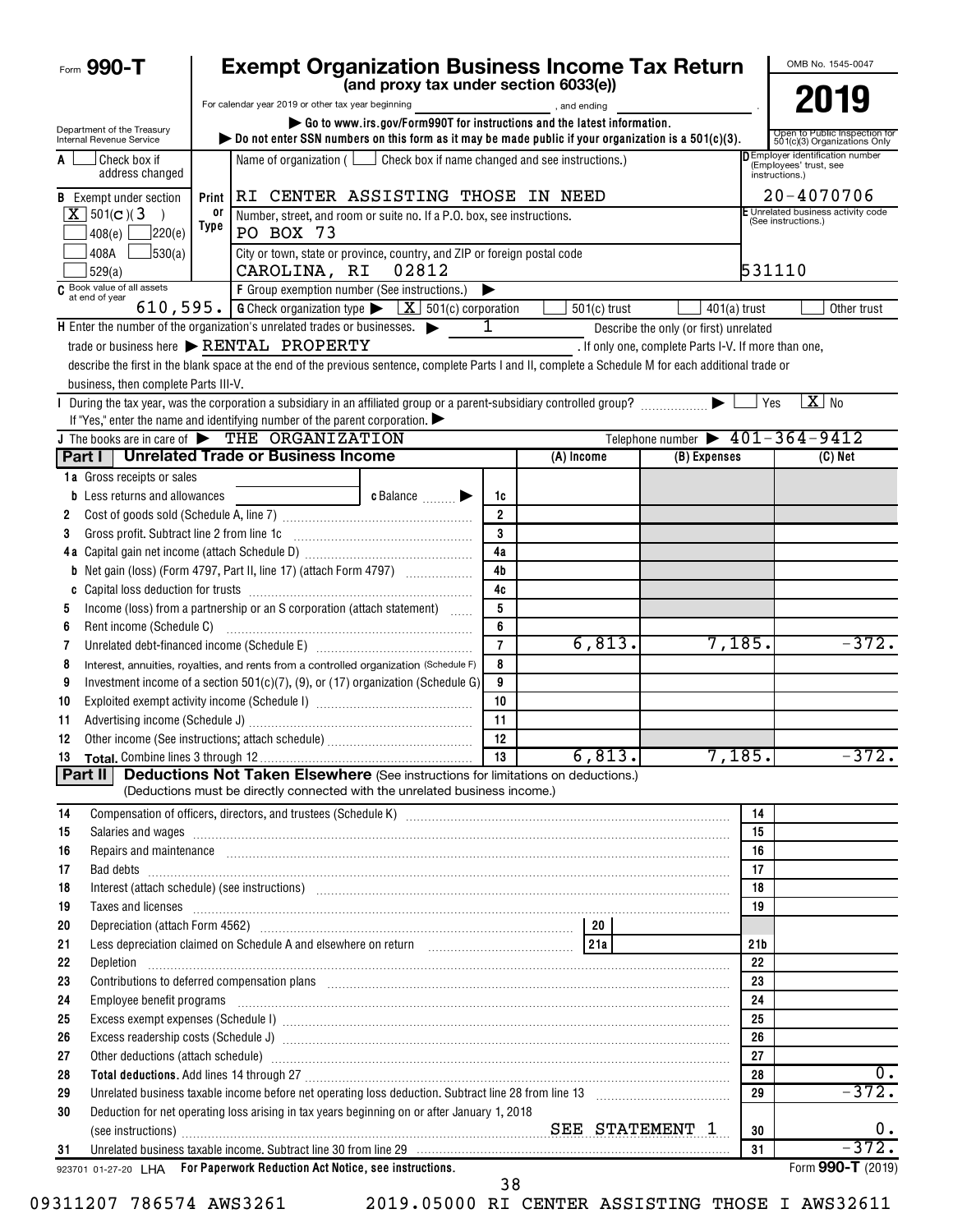#### Form 990-T (2019) Page RI CENTER ASSISTING THOSE IN NEED 20-4070706

| Part III             |                 | <b>Total Unrelated Business Taxable Income</b>                                                                                                                                                                                                   |                                      |      |               |            |                                               |
|----------------------|-----------------|--------------------------------------------------------------------------------------------------------------------------------------------------------------------------------------------------------------------------------------------------|--------------------------------------|------|---------------|------------|-----------------------------------------------|
| 32                   |                 |                                                                                                                                                                                                                                                  |                                      |      |               | 32         | $-372.$                                       |
| 33                   |                 | Amounts paid for disallowed fringes [11] Amount of the contract of the state of the state of the state of the state of the state of the state of the state of the state of the state of the state of the state of the state of                   |                                      |      |               | 33         |                                               |
| 34                   |                 | Charitable contributions (see instructions for limitation rules) [11] manufacture in the contributions (see instructions for limitation rules) [11] manufacture in the contributions (see instructions for limitation rules) [                   |                                      |      |               | 34         | $\overline{0}$ .                              |
| 35                   |                 | Total unrelated business taxable income before pre-2018 NOLs and specific deduction. Subtract line 34 from the sum of lines 32 and 33                                                                                                            |                                      |      |               | 35         | $-372.$                                       |
| 36                   |                 |                                                                                                                                                                                                                                                  |                                      |      |               | 36         |                                               |
| 37                   |                 |                                                                                                                                                                                                                                                  |                                      |      |               | 37         | $-372.$                                       |
| 38                   |                 |                                                                                                                                                                                                                                                  |                                      |      |               | 38         | 1,000.                                        |
| 39                   |                 | Unrelated business taxable income. Subtract line 38 from line 37. If line 38 is greater than line 37,                                                                                                                                            |                                      |      |               |            |                                               |
|                      |                 | enter the smaller of zero or line 37                                                                                                                                                                                                             |                                      |      |               | 39         | $-372.$                                       |
|                      |                 | <b>Part IV Tax Computation</b>                                                                                                                                                                                                                   |                                      |      |               |            |                                               |
| 40                   |                 |                                                                                                                                                                                                                                                  |                                      |      | ▶             | 40         | $\overline{0}$ .                              |
| 41                   |                 | Trusts Taxable at Trust Rates. See instructions for tax computation. Income tax on the amount on line 39 from:                                                                                                                                   |                                      |      |               |            |                                               |
|                      |                 |                                                                                                                                                                                                                                                  |                                      |      |               | 41         |                                               |
| 42                   |                 | Proxy tax. See instructions information and contact the contract of the contract of the contract of the contract of the contract of the contract of the contract of the contract of the contract of the contract of the contra                   |                                      |      |               | 42         |                                               |
| 43                   |                 |                                                                                                                                                                                                                                                  |                                      |      |               | 43         |                                               |
| 44                   |                 | Tax on Noncompliant Facility Income. See instructions [11] The manufacture in the contract on Noncompliant Facility Income. See instructions [11] The manufacture income of the set of the set of the set of the set of the se                   |                                      |      |               | 44         |                                               |
| 45                   |                 |                                                                                                                                                                                                                                                  |                                      |      |               | 45         | $\overline{0}$ .                              |
|                      |                 | <b>Part V</b>   Tax and Payments                                                                                                                                                                                                                 |                                      |      |               |            |                                               |
|                      |                 | 46a Foreign tax credit (corporations attach Form 1118; trusts attach Form 1116)                                                                                                                                                                  |                                      | 46a  |               |            |                                               |
|                      |                 | <b>b</b> Other credits (see instructions)                                                                                                                                                                                                        |                                      | 46b  |               |            |                                               |
| C                    |                 |                                                                                                                                                                                                                                                  |                                      | 46с  |               |            |                                               |
|                      |                 |                                                                                                                                                                                                                                                  |                                      | 46d  |               |            |                                               |
|                      |                 | e Total credits. Add lines 46a through 46d [111] [12] The Total Manuscription of the Total credits. Add lines 46a through 46d                                                                                                                    |                                      |      |               | 46e        |                                               |
| 47                   |                 | Subtract line 46e from line 45 <b>with the contract of the contract of the 45</b> contract line 46e from line 45                                                                                                                                 |                                      |      |               | 47         | 0.                                            |
| 48                   |                 | Other taxes. Check if from: Form 4255 Form 8611 Form 8697 Form 8866 Other (attach schedule)                                                                                                                                                      |                                      |      |               | 48         |                                               |
| 49                   |                 |                                                                                                                                                                                                                                                  |                                      |      |               | 49         | $0$ .                                         |
| 50                   |                 |                                                                                                                                                                                                                                                  |                                      |      |               | 50         | $\overline{0}$ .                              |
|                      |                 |                                                                                                                                                                                                                                                  |                                      | 51a  |               |            |                                               |
|                      |                 |                                                                                                                                                                                                                                                  |                                      | 51b  |               |            |                                               |
|                      |                 |                                                                                                                                                                                                                                                  |                                      | 51c  |               |            |                                               |
|                      |                 | d Foreign organizations: Tax paid or withheld at source (see instructions) [                                                                                                                                                                     |                                      | 51d  |               |            |                                               |
|                      |                 |                                                                                                                                                                                                                                                  |                                      | 51e  |               |            |                                               |
|                      |                 |                                                                                                                                                                                                                                                  |                                      | 51f  |               |            |                                               |
|                      |                 | <b>g</b> Other credits, adjustments, and payments: $\Box$ Form 2439                                                                                                                                                                              |                                      |      |               |            |                                               |
|                      |                 | Form 4136                                                                                                                                                                                                                                        | Total $\blacktriangleright$<br>Other | 51q  |               |            |                                               |
| 52                   |                 |                                                                                                                                                                                                                                                  |                                      |      |               | 52         |                                               |
| 53                   |                 | Estimated tax penalty (see instructions). Check if Form 2220 is attached $\triangleright$                                                                                                                                                        |                                      |      |               | 53         |                                               |
| 54                   |                 | Tax due. If line 52 is less than the total of lines 49, 50, and 53, enter amount owed                                                                                                                                                            |                                      |      |               | 54         |                                               |
| 55                   |                 |                                                                                                                                                                                                                                                  |                                      |      |               | 55         |                                               |
| 56<br><b>Part VI</b> |                 | Enter the amount of line 55 you want: Credited to 2020 estimated tax<br><b>Statements Regarding Certain Activities and Other Information (see instructions)</b>                                                                                  | ▶                                    |      | Refunded      | 56         |                                               |
|                      |                 |                                                                                                                                                                                                                                                  |                                      |      |               |            |                                               |
| 57                   |                 | At any time during the 2019 calendar year, did the organization have an interest in or a signature or other authority<br>over a financial account (bank, securities, or other) in a foreign country? If "Yes," the organization may have to file |                                      |      |               |            | Yes<br>No                                     |
|                      |                 | FinCEN Form 114, Report of Foreign Bank and Financial Accounts. If "Yes," enter the name of the foreign country                                                                                                                                  |                                      |      |               |            |                                               |
|                      | here            |                                                                                                                                                                                                                                                  |                                      |      |               |            | х                                             |
| 58                   |                 | During the tax year, did the organization receive a distribution from, or was it the grantor of, or transferor to, a foreign trust?                                                                                                              |                                      |      |               |            | $\overline{\text{x}}$                         |
|                      |                 | If "Yes," see instructions for other forms the organization may have to file.                                                                                                                                                                    |                                      |      |               |            |                                               |
| 59                   |                 | Enter the amount of tax-exempt interest received or accrued during the tax year $\triangleright$ \$                                                                                                                                              |                                      |      |               |            |                                               |
|                      |                 | Under penalties of perjury, I declare that I have examined this return, including accompanying schedules and statements, and to the best of my knowledge and belief, it is true,                                                                 |                                      |      |               |            |                                               |
| Sign                 |                 | correct, and complete. Declaration of preparer (other than taxpayer) is based on all information of which preparer has any knowledge.                                                                                                            |                                      |      |               |            | May the IRS discuss this return with          |
| <b>Here</b>          |                 |                                                                                                                                                                                                                                                  | TREASURER                            |      |               |            | the preparer shown below (see                 |
|                      |                 | Signature of officer                                                                                                                                                                                                                             | Title<br>Date                        |      |               |            | instructions)? $\boxed{\mathbf{X}}$ Yes<br>No |
|                      |                 | Print/Type preparer's name                                                                                                                                                                                                                       | Preparer's signature                 | Date | Check         | PTIN<br>if |                                               |
| Paid                 |                 |                                                                                                                                                                                                                                                  |                                      |      | self-employed |            |                                               |
|                      | Preparer        | ANTHONY W. SCORPIO                                                                                                                                                                                                                               | ANTHONY W. SCORPIO 12/07/20          |      |               |            | P01360145                                     |
|                      | <b>Use Only</b> | Firm's name $\blacktriangleright$ MULLEN,                                                                                                                                                                                                        | <b>SCORPIO &amp; CERILLI</b>         |      | Firm's EIN    |            | 05-0392605                                    |
|                      |                 | <b>67 CEDAR STREET</b>                                                                                                                                                                                                                           |                                      |      |               |            |                                               |
|                      |                 | Firm's address > PROVIDENCE, RI 02903                                                                                                                                                                                                            |                                      |      | Phone no.     |            | $(401)751-3860$                               |
| 923711 01-27-20      |                 |                                                                                                                                                                                                                                                  |                                      |      |               |            | Form 990-T (2019)                             |
|                      |                 |                                                                                                                                                                                                                                                  | 39                                   |      |               |            |                                               |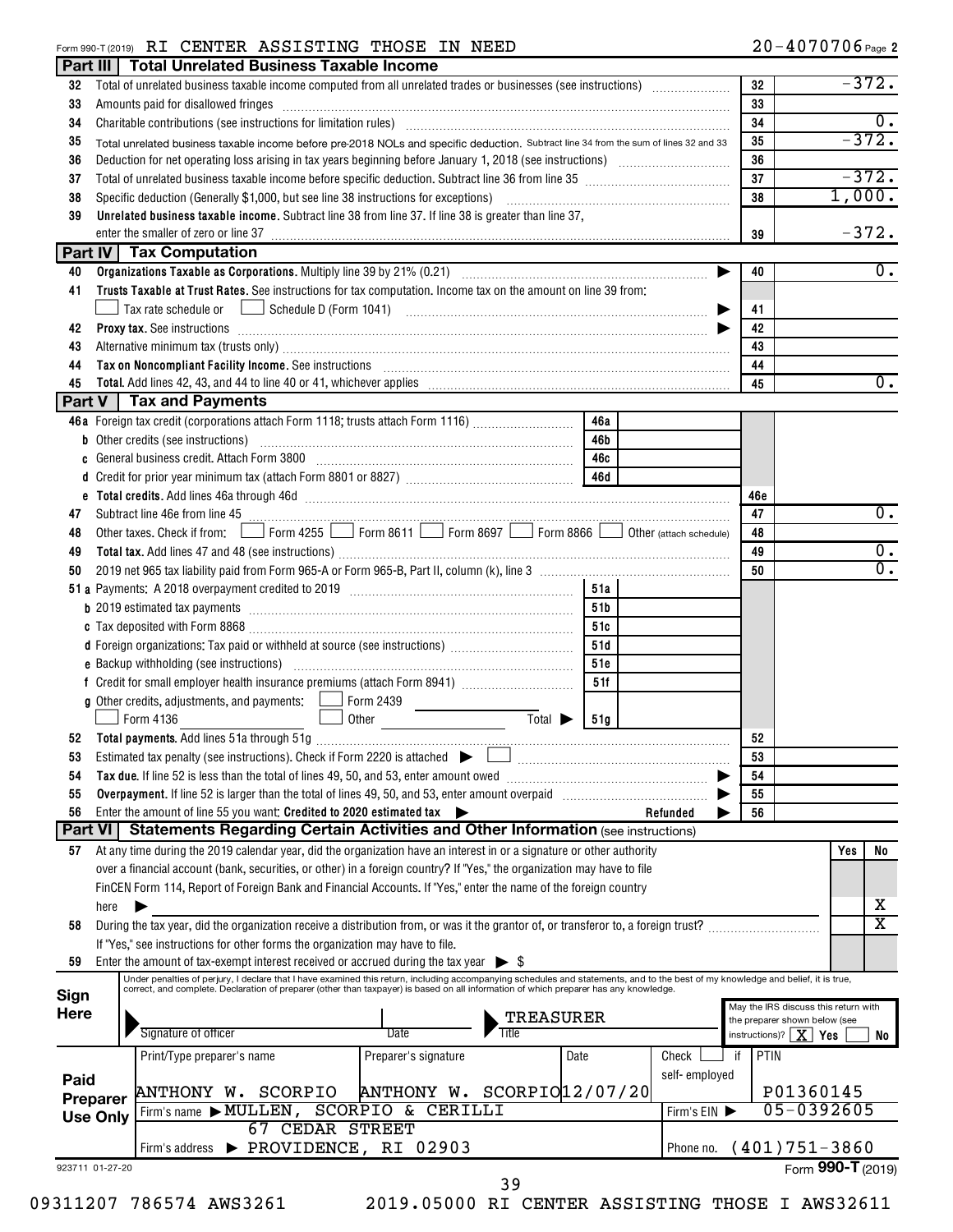#### <code>Form</code> 990-T (2019) <code>RI CENTER ASSISTING THOSE IN NEED</code>  $20-4070706$   $_{\text{Page}}$

| Schedule A - Cost of Goods Sold. Enter method of inventory valuation $\triangleright$ N/A                                 |                             |                                                                                                        |                                        |                                                                                                                                                       |    |                                                                                  |                |                                                                           |  |          |
|---------------------------------------------------------------------------------------------------------------------------|-----------------------------|--------------------------------------------------------------------------------------------------------|----------------------------------------|-------------------------------------------------------------------------------------------------------------------------------------------------------|----|----------------------------------------------------------------------------------|----------------|---------------------------------------------------------------------------|--|----------|
| Inventory at beginning of year<br>1                                                                                       | $\mathbf{1}$                |                                                                                                        |                                        |                                                                                                                                                       |    |                                                                                  | 6              |                                                                           |  |          |
| 2                                                                                                                         | $\overline{2}$              |                                                                                                        |                                        | 7 Cost of goods sold. Subtract line 6                                                                                                                 |    |                                                                                  |                |                                                                           |  |          |
| 3                                                                                                                         | 3                           |                                                                                                        | from line 5. Enter here and in Part I, |                                                                                                                                                       |    |                                                                                  |                |                                                                           |  |          |
| 4a Additional section 263A costs                                                                                          |                             |                                                                                                        |                                        |                                                                                                                                                       |    |                                                                                  | $\overline{7}$ |                                                                           |  |          |
|                                                                                                                           | 4a                          |                                                                                                        |                                        | 8 Do the rules of section 263A (with respect to                                                                                                       |    |                                                                                  | Yes            | No                                                                        |  |          |
| <b>b</b> Other costs (attach schedule)                                                                                    | 4b                          |                                                                                                        |                                        | property produced or acquired for resale) apply to                                                                                                    |    |                                                                                  |                |                                                                           |  |          |
| <b>5</b> Total. Add lines 1 through 4b                                                                                    | $\overline{5}$              |                                                                                                        |                                        |                                                                                                                                                       |    |                                                                                  |                |                                                                           |  |          |
| Schedule C - Rent Income (From Real Property and Personal Property Leased With Real Property)<br>(see instructions)       |                             |                                                                                                        |                                        |                                                                                                                                                       |    |                                                                                  |                |                                                                           |  |          |
| 1. Description of property                                                                                                |                             |                                                                                                        |                                        |                                                                                                                                                       |    |                                                                                  |                |                                                                           |  |          |
| (1)                                                                                                                       |                             |                                                                                                        |                                        |                                                                                                                                                       |    |                                                                                  |                |                                                                           |  |          |
| (2)                                                                                                                       |                             |                                                                                                        |                                        |                                                                                                                                                       |    |                                                                                  |                |                                                                           |  |          |
| (3)                                                                                                                       |                             |                                                                                                        |                                        |                                                                                                                                                       |    |                                                                                  |                |                                                                           |  |          |
| (4)                                                                                                                       |                             |                                                                                                        |                                        |                                                                                                                                                       |    |                                                                                  |                |                                                                           |  |          |
|                                                                                                                           | 2. Rent received or accrued |                                                                                                        |                                        |                                                                                                                                                       |    |                                                                                  |                |                                                                           |  |          |
| (a) From personal property (if the percentage of<br>rent for personal property is more than<br>10% but not more than 50%) |                             |                                                                                                        |                                        | $(b)$ From real and personal property (if the percentage<br>of rent for personal property exceeds 50% or if<br>the rent is based on profit or income) |    | 3(a) Deductions directly connected with the income in                            |                | columns 2(a) and 2(b) (attach schedule)                                   |  |          |
| (1)                                                                                                                       |                             |                                                                                                        |                                        |                                                                                                                                                       |    |                                                                                  |                |                                                                           |  |          |
| (2)                                                                                                                       |                             |                                                                                                        |                                        |                                                                                                                                                       |    |                                                                                  |                |                                                                           |  |          |
| (3)                                                                                                                       |                             |                                                                                                        |                                        |                                                                                                                                                       |    |                                                                                  |                |                                                                           |  |          |
| (4)                                                                                                                       |                             |                                                                                                        |                                        |                                                                                                                                                       |    |                                                                                  |                |                                                                           |  |          |
| Total                                                                                                                     | 0.                          | Total                                                                                                  |                                        |                                                                                                                                                       | О. |                                                                                  |                |                                                                           |  |          |
| (c) Total income. Add totals of columns 2(a) and 2(b). Enter                                                              |                             |                                                                                                        |                                        |                                                                                                                                                       | 0. | (b) Total deductions.<br>Enter here and on page 1,<br>Part I, line 6, column (B) |                |                                                                           |  | 0.       |
| <b>Schedule E - Unrelated Debt-Financed Income (see instructions)</b>                                                     |                             |                                                                                                        |                                        |                                                                                                                                                       |    |                                                                                  |                |                                                                           |  |          |
|                                                                                                                           |                             |                                                                                                        |                                        | 2. Gross income from                                                                                                                                  |    | 3. Deductions directly connected with or allocable<br>to debt-financed property  |                |                                                                           |  |          |
| 1. Description of debt-financed property                                                                                  |                             |                                                                                                        |                                        | or allocable to debt-<br>financed property                                                                                                            |    | (a) Straight line depreciation<br>(attach schedule)                              |                | (b) Other deductions<br>(attach schedule)<br>STATEMENT 2                  |  |          |
| (1) RENTAL PROPERTY                                                                                                       |                             |                                                                                                        |                                        | 14,570.                                                                                                                                               |    |                                                                                  |                |                                                                           |  | 15, 365. |
| (2)                                                                                                                       |                             |                                                                                                        |                                        |                                                                                                                                                       |    |                                                                                  |                |                                                                           |  |          |
| (3)                                                                                                                       |                             |                                                                                                        |                                        |                                                                                                                                                       |    |                                                                                  |                |                                                                           |  |          |
| (4)                                                                                                                       |                             |                                                                                                        |                                        |                                                                                                                                                       |    |                                                                                  |                |                                                                           |  |          |
| 4. Amount of average acquisition<br>debt on or allocable to debt-financed<br>property (attach schedule)<br>STATEMENT 3    |                             | 5. Average adjusted basis<br>of or allocable to<br>debt-financed property<br>STATEMENT <sup>e)</sup> 4 |                                        | 6. Column 4 divided<br>by column 5                                                                                                                    |    | 7. Gross income<br>reportable (column<br>2 x column 6)                           |                | 8. Allocable deductions<br>(column 6 x total of columns<br>3(a) and 3(b)) |  |          |
| 99,042.                                                                                                                   |                             | 211,819.                                                                                               |                                        | 46.76%                                                                                                                                                |    | 6,813.                                                                           |                |                                                                           |  | 7,185.   |
| $rac{(1)}{(2)}$<br>(3)<br>(4)                                                                                             |                             |                                                                                                        |                                        | $\%$                                                                                                                                                  |    |                                                                                  |                |                                                                           |  |          |
|                                                                                                                           |                             |                                                                                                        |                                        | $\frac{0}{0}$                                                                                                                                         |    |                                                                                  |                |                                                                           |  |          |
|                                                                                                                           |                             |                                                                                                        |                                        | $\frac{0}{0}$                                                                                                                                         |    |                                                                                  |                |                                                                           |  |          |
|                                                                                                                           |                             |                                                                                                        |                                        |                                                                                                                                                       |    | Enter here and on page 1,<br>Part I, line 7, column (A).                         |                | Enter here and on page 1,<br>Part I, line 7, column (B).                  |  |          |
| Totals                                                                                                                    |                             |                                                                                                        |                                        |                                                                                                                                                       |    | 6,813.                                                                           |                |                                                                           |  | 7,185.   |
| Total dividends-received deductions included in column 8                                                                  |                             |                                                                                                        |                                        |                                                                                                                                                       |    |                                                                                  |                |                                                                           |  | 0.       |
|                                                                                                                           |                             |                                                                                                        |                                        |                                                                                                                                                       |    |                                                                                  |                |                                                                           |  |          |

**990-T**  Form (2019)

923721 01-27-20

20-4070706 Page 3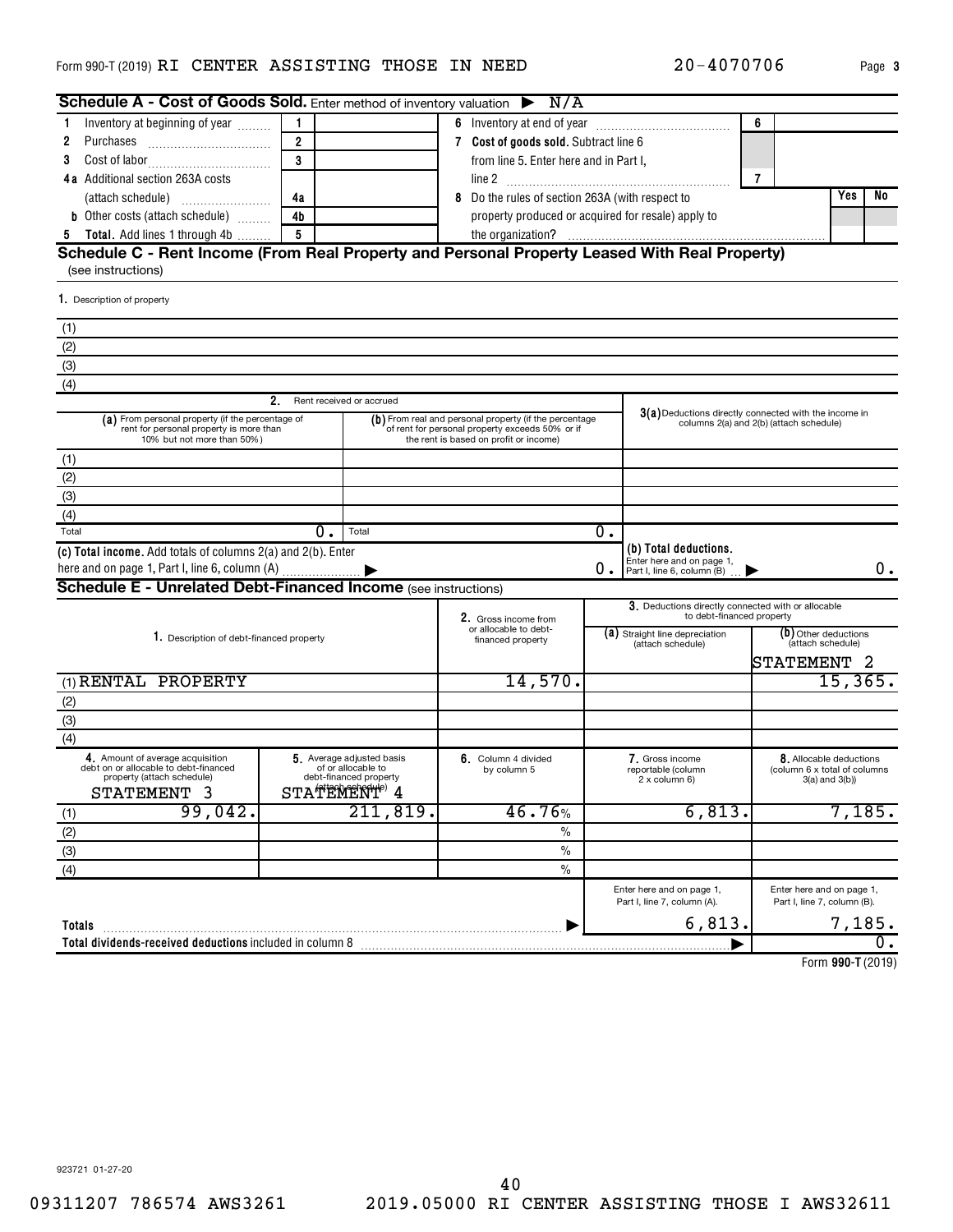| Cohodulo E Interest Annuities Develties and Dents Even Centrelled Organizations (ed. 1986) |      |
|--------------------------------------------------------------------------------------------|------|
| $20 - 4070706$<br>Form 990-T (2019) RI CENTER ASSISTING THOSE IN NEED                      | Page |

| Schedule F - Interest, Annuities, Royalties, and Rents From Controlled Organizations (see instructions) |                                                                    |                                                      |                                                                                         |                                                                                                                                       |    |                                                                              |                                                                                            |                                            |                                                                                              |
|---------------------------------------------------------------------------------------------------------|--------------------------------------------------------------------|------------------------------------------------------|-----------------------------------------------------------------------------------------|---------------------------------------------------------------------------------------------------------------------------------------|----|------------------------------------------------------------------------------|--------------------------------------------------------------------------------------------|--------------------------------------------|----------------------------------------------------------------------------------------------|
|                                                                                                         |                                                                    |                                                      |                                                                                         | <b>Exempt Controlled Organizations</b>                                                                                                |    |                                                                              |                                                                                            |                                            |                                                                                              |
| 1. Name of controlled organization                                                                      |                                                                    | 2. Employer<br>identification<br>number              |                                                                                         | 3. Net unrelated income<br>(loss) (see instructions)                                                                                  |    | 4. Total of specified<br>payments made                                       | 5. Part of column 4 that is<br>included in the controlling<br>organization's gross income  |                                            | 6. Deductions directly<br>connected with income<br>in column 5                               |
| (1)                                                                                                     |                                                                    |                                                      |                                                                                         |                                                                                                                                       |    |                                                                              |                                                                                            |                                            |                                                                                              |
| (2)                                                                                                     |                                                                    |                                                      |                                                                                         |                                                                                                                                       |    |                                                                              |                                                                                            |                                            |                                                                                              |
| (3)                                                                                                     |                                                                    |                                                      |                                                                                         |                                                                                                                                       |    |                                                                              |                                                                                            |                                            |                                                                                              |
| (4)                                                                                                     |                                                                    |                                                      |                                                                                         |                                                                                                                                       |    |                                                                              |                                                                                            |                                            |                                                                                              |
| Nonexempt Controlled Organizations                                                                      |                                                                    |                                                      |                                                                                         |                                                                                                                                       |    |                                                                              |                                                                                            |                                            |                                                                                              |
| 7. Taxable Income                                                                                       |                                                                    | 8. Net unrelated income (loss)<br>(see instructions) |                                                                                         | 9. Total of specified payments<br>made                                                                                                |    |                                                                              | 10. Part of column 9 that is included<br>in the controlling organization's<br>gross income |                                            | 11. Deductions directly connected<br>with income in column 10                                |
| (1)                                                                                                     |                                                                    |                                                      |                                                                                         |                                                                                                                                       |    |                                                                              |                                                                                            |                                            |                                                                                              |
| (2)                                                                                                     |                                                                    |                                                      |                                                                                         |                                                                                                                                       |    |                                                                              |                                                                                            |                                            |                                                                                              |
| (3)                                                                                                     |                                                                    |                                                      |                                                                                         |                                                                                                                                       |    |                                                                              |                                                                                            |                                            |                                                                                              |
| (4)                                                                                                     |                                                                    |                                                      |                                                                                         |                                                                                                                                       |    |                                                                              |                                                                                            |                                            |                                                                                              |
|                                                                                                         |                                                                    |                                                      |                                                                                         |                                                                                                                                       |    |                                                                              | Add columns 5 and 10.<br>Enter here and on page 1, Part I,<br>line 8, column (A).          |                                            | Add columns 6 and 11.<br>Enter here and on page 1, Part I,<br>line 8, column (B).            |
| Totals                                                                                                  |                                                                    |                                                      |                                                                                         |                                                                                                                                       |    |                                                                              | Ο.                                                                                         |                                            | $0$ .                                                                                        |
| Schedule G - Investment Income of a Section 501(c)(7), (9), or (17) Organization                        |                                                                    |                                                      |                                                                                         |                                                                                                                                       |    |                                                                              |                                                                                            |                                            |                                                                                              |
|                                                                                                         | (see instructions)                                                 |                                                      |                                                                                         |                                                                                                                                       |    |                                                                              |                                                                                            |                                            |                                                                                              |
|                                                                                                         | 1. Description of income                                           |                                                      |                                                                                         | 2. Amount of income                                                                                                                   |    | 3. Deductions<br>directly connected<br>(attach schedule)                     |                                                                                            | 4. Set-asides<br>(attach schedule)         | 5. Total deductions<br>and set-asides<br>(col. 3 plus col. 4)                                |
| (1)                                                                                                     |                                                                    |                                                      |                                                                                         |                                                                                                                                       |    |                                                                              |                                                                                            |                                            |                                                                                              |
| $\overline{2}$                                                                                          |                                                                    |                                                      |                                                                                         |                                                                                                                                       |    |                                                                              |                                                                                            |                                            |                                                                                              |
| $\overline{3}$                                                                                          |                                                                    |                                                      |                                                                                         |                                                                                                                                       |    |                                                                              |                                                                                            |                                            |                                                                                              |
| (4)                                                                                                     |                                                                    |                                                      |                                                                                         |                                                                                                                                       |    |                                                                              |                                                                                            |                                            |                                                                                              |
|                                                                                                         |                                                                    |                                                      |                                                                                         | Enter here and on page 1<br>Part I, line 9, column (A).                                                                               |    |                                                                              |                                                                                            |                                            | Enter here and on page 1,<br>Part I, line 9, column (B).                                     |
| Totals                                                                                                  |                                                                    |                                                      |                                                                                         |                                                                                                                                       | О. |                                                                              |                                                                                            |                                            | $0$ .                                                                                        |
| Schedule I - Exploited Exempt Activity Income, Other Than Advertising Income<br>(see instructions)      |                                                                    |                                                      |                                                                                         |                                                                                                                                       |    |                                                                              |                                                                                            |                                            |                                                                                              |
| 1. Description of<br>exploited activity                                                                 | 2. Gross<br>unrelated business<br>income from<br>trade or business |                                                      | 3. Expenses<br>directly connected<br>with production<br>of unrelated<br>business income | 4. Net income (loss)<br>from unrelated trade or<br>business (column 2<br>minus column 3). If a<br>gain, compute cols. 5<br>through 7. |    | 5. Gross income<br>from activity that<br>is not unrelated<br>business income |                                                                                            | 6. Expenses<br>attributable to<br>column 5 | 7. Excess exempt<br>expenses (column<br>6 minus column 5,<br>but not more than<br>column 4). |
|                                                                                                         |                                                                    |                                                      |                                                                                         |                                                                                                                                       |    |                                                                              |                                                                                            |                                            |                                                                                              |
| $rac{(1)}{(2)}$<br>(3)                                                                                  |                                                                    |                                                      |                                                                                         |                                                                                                                                       |    |                                                                              |                                                                                            |                                            |                                                                                              |
|                                                                                                         |                                                                    |                                                      |                                                                                         |                                                                                                                                       |    |                                                                              |                                                                                            |                                            |                                                                                              |
| $\overline{(4)}$                                                                                        |                                                                    |                                                      |                                                                                         |                                                                                                                                       |    |                                                                              |                                                                                            |                                            |                                                                                              |
|                                                                                                         | Enter here and on<br>page 1, Part I,<br>line 10, col. (A).         |                                                      | Enter here and on<br>page 1, Part I,<br>line 10, col. (B).                              |                                                                                                                                       |    |                                                                              |                                                                                            |                                            | Enter here and<br>on page 1,<br>Part II, line 25.                                            |

(see instructions) **Schedule J - Advertising Income** 9 **Part I Income From Periodicals Reported on a Consolidated Basis**

| 1. Name of periodical                  | 2. Gross<br>advertising<br>income | $3.$ Direct<br>advertising costs | 4. Advertising gain<br>or (loss) (col. 2 minus<br>col. 3). If a gain, compute<br>cols. 5 through 7. | 5. Circulation<br>income | $\boldsymbol{6}.$ Readership<br>costs | 7. Excess readership<br>costs (column 6 minus<br>column 5, but not more<br>than column 4). |
|----------------------------------------|-----------------------------------|----------------------------------|-----------------------------------------------------------------------------------------------------|--------------------------|---------------------------------------|--------------------------------------------------------------------------------------------|
| (1)                                    |                                   |                                  |                                                                                                     |                          |                                       |                                                                                            |
| (2)                                    |                                   |                                  |                                                                                                     |                          |                                       |                                                                                            |
| (3)                                    |                                   |                                  |                                                                                                     |                          |                                       |                                                                                            |
| (4)                                    |                                   |                                  |                                                                                                     |                          |                                       |                                                                                            |
|                                        |                                   |                                  |                                                                                                     |                          |                                       |                                                                                            |
| Totals (carry to Part II, line $(5)$ ) | о.                                |                                  |                                                                                                     |                          |                                       | $\sim$ $\sim$                                                                              |

Form (2019) **990-T**

**4**

923731 01-27-20

**Totals**

 $\begin{array}{ccccccc} 0. & \hspace{1.5cm} & 0. & \hspace{1.5cm} & \hspace{1.5cm} & \hspace{1.5cm} & \hspace{1.5cm} & \hspace{1.5cm} & \hspace{1.5cm} & \hspace{1.5cm} & \hspace{1.5cm} & \hspace{1.5cm} & \hspace{1.5cm} & \hspace{1.5cm} \end{array}$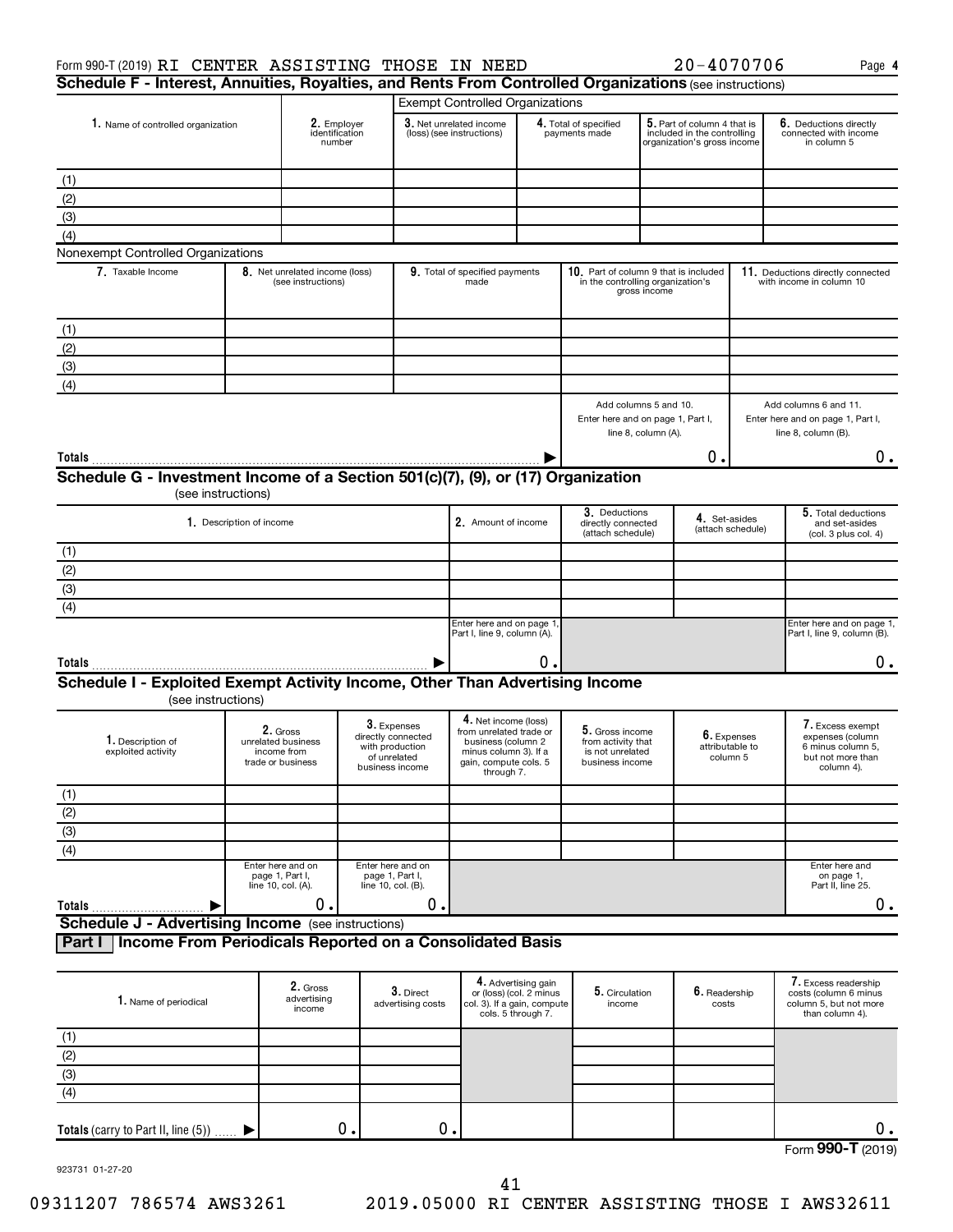#### Form 990-T (2019) RI CENTER ASSISTING THOSE IN NEED  $20-4070706$  Page

Part II | Income From Periodicals Reported on a Separate Basis (For each periodical listed in Part II, fill in columns 2 through 7 on a line-by-line basis.)

| 1. Name of periodical                                                             | 2. Gross<br>advertising<br>income                          |  | 3. Direct<br>advertising costs                             | 4. Advertising gain<br>or (loss) (col. 2 minus<br>col. 3). If a gain, compute<br>cols. 5 through 7. |  | 5. Circulation<br>income                     |               | 6. Readership<br>costs | 7. Excess readership<br>costs (column 6 minus<br>column 5, but not more<br>than column 4). |  |
|-----------------------------------------------------------------------------------|------------------------------------------------------------|--|------------------------------------------------------------|-----------------------------------------------------------------------------------------------------|--|----------------------------------------------|---------------|------------------------|--------------------------------------------------------------------------------------------|--|
| (1)                                                                               |                                                            |  |                                                            |                                                                                                     |  |                                              |               |                        |                                                                                            |  |
| (2)                                                                               |                                                            |  |                                                            |                                                                                                     |  |                                              |               |                        |                                                                                            |  |
| (3)                                                                               |                                                            |  |                                                            |                                                                                                     |  |                                              |               |                        |                                                                                            |  |
| (4)                                                                               |                                                            |  |                                                            |                                                                                                     |  |                                              |               |                        |                                                                                            |  |
| <b>Totals from Part I</b>                                                         | 0.                                                         |  | $\Omega$                                                   |                                                                                                     |  |                                              |               |                        | 0.                                                                                         |  |
|                                                                                   | Enter here and on<br>page 1, Part I,<br>line 11, col. (A). |  | Enter here and on<br>page 1, Part I,<br>line 11, col. (B). |                                                                                                     |  |                                              |               |                        | Enter here and<br>on page 1,<br>Part II, line 26.                                          |  |
| Totals, Part II (lines 1-5)  ▶                                                    | 0.                                                         |  | 0                                                          |                                                                                                     |  |                                              |               |                        | 0.                                                                                         |  |
| Schedule K - Compensation of Officers, Directors, and Trustees (see instructions) |                                                            |  |                                                            |                                                                                                     |  |                                              |               |                        |                                                                                            |  |
| 1. Name                                                                           |                                                            |  | 2. Title                                                   |                                                                                                     |  | 3. Percent of<br>time devoted to<br>business |               |                        | 4. Compensation attributable<br>to unrelated business                                      |  |
| (1)                                                                               |                                                            |  |                                                            |                                                                                                     |  |                                              | $\frac{9}{6}$ |                        |                                                                                            |  |
| (2)                                                                               |                                                            |  |                                                            |                                                                                                     |  |                                              | $\%$          |                        |                                                                                            |  |
| (3)                                                                               |                                                            |  |                                                            |                                                                                                     |  |                                              | $\frac{0}{0}$ |                        |                                                                                            |  |
| (4)                                                                               |                                                            |  |                                                            |                                                                                                     |  |                                              | $\frac{0}{0}$ |                        |                                                                                            |  |
| Total. Enter here and on page 1, Part II, line 14                                 |                                                            |  |                                                            |                                                                                                     |  |                                              |               |                        | 0.                                                                                         |  |

**990-T**  Form (2019)

**5**

923732 01-27-20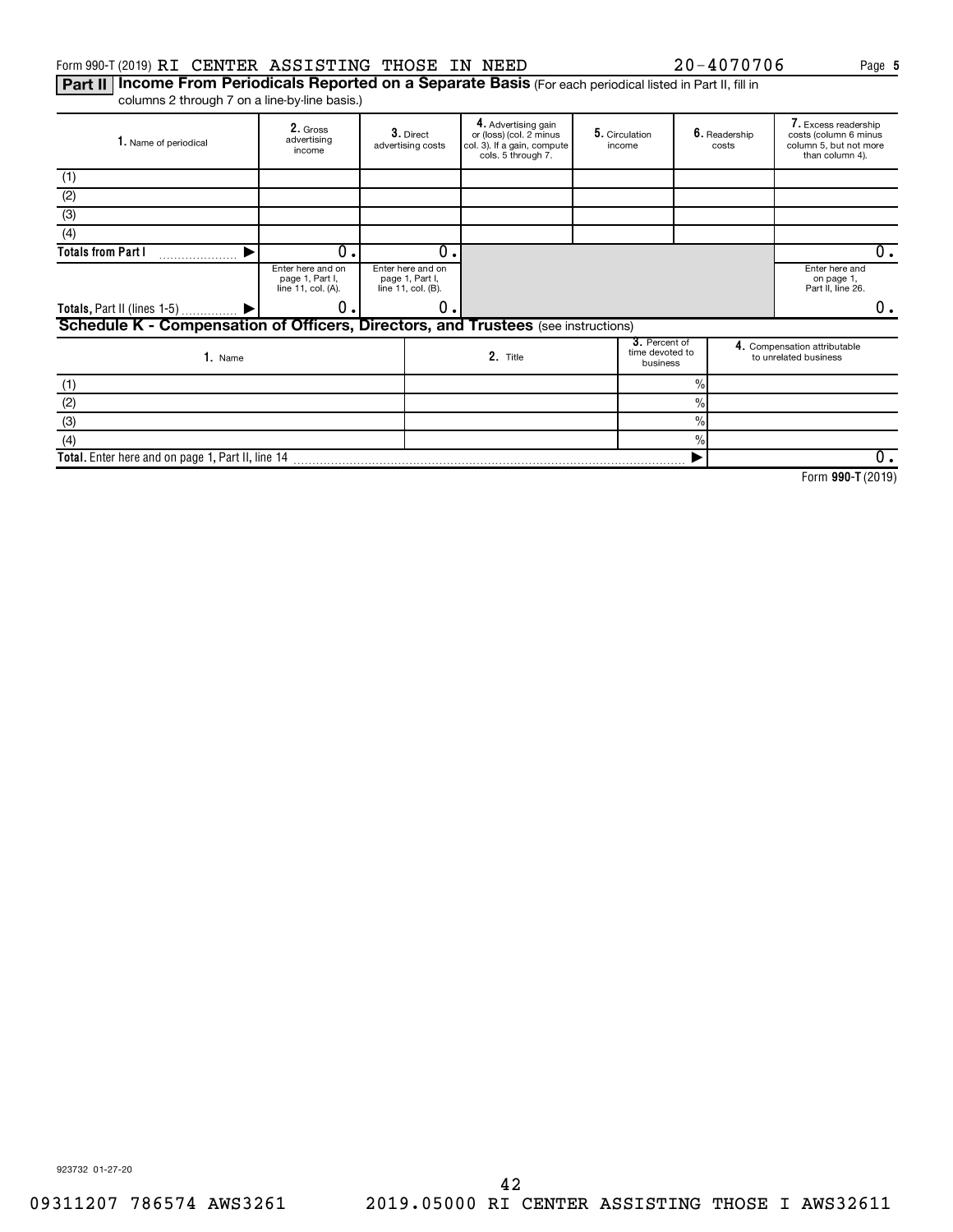| FORM $990-T$                                                                                                |  | NET OPERATING LOSS DEDUCTION                                          |                                  |                          |                                                | <b>STATEMENT</b>              | $\mathbf{1}$ |  |
|-------------------------------------------------------------------------------------------------------------|--|-----------------------------------------------------------------------|----------------------------------|--------------------------|------------------------------------------------|-------------------------------|--------------|--|
| TAX YEAR<br>LOSS SUSTAINED                                                                                  |  | LOSS<br>PREVIOUSLY<br><b>APPLIED</b>                                  |                                  | LOSS<br><b>REMAINING</b> |                                                | <b>AVAILABLE</b><br>THIS YEAR |              |  |
| 12/31/18<br>1,206.                                                                                          |  |                                                                       | 0.                               |                          | 1,206.                                         | 1,206.                        |              |  |
| NOL CARRYOVER AVAILABLE THIS YEAR                                                                           |  |                                                                       |                                  |                          | 1,206.                                         | 1,206.                        |              |  |
| <b>FORM 990-T</b>                                                                                           |  | SCHEDULE E - OTHER DEDUCTIONS                                         |                                  |                          |                                                | <b>STATEMENT</b>              | 2            |  |
| DESCRIPTION                                                                                                 |  |                                                                       | <b>ACTIVITY</b><br><b>NUMBER</b> |                          | <b>AMOUNT</b>                                  | TOTAL                         |              |  |
| MORTGAGE INTEREST<br>REPAIRS AND MAINTENANCE<br><b>OCCUPANCY</b><br><b>DEPRECIATION</b><br><b>INSURANCE</b> |  |                                                                       |                                  |                          | 1,436.<br>2,215.<br>5,844.<br>2,182.<br>3,688. |                               |              |  |
|                                                                                                             |  | - SUBTOTAL -                                                          |                                  | $\mathbf{1}$             |                                                | 15, 365.                      |              |  |
| TOTAL OF FORM 990-T, SCHEDULE E, COLUMN 3(B)                                                                |  |                                                                       |                                  |                          |                                                | 15,365.                       |              |  |
| <b>FORM 990-T</b>                                                                                           |  | AVERAGE ACQUISITION DEBT ON OR<br>ALLOCABLE TO DEBT-FINANCED PROPERTY |                                  |                          |                                                | <b>STATEMENT</b>              | 3            |  |
| DESCRIPTION                                                                                                 |  |                                                                       | <b>ACTIVITY</b><br><b>NUMBER</b> |                          | <b>AMOUNT</b>                                  | <b>TOTAL</b>                  |              |  |
| <b>AVERAGE DEBT BALANCE</b>                                                                                 |  | - SUBTOTAL -                                                          |                                  | $\mathbf{1}$             | 99,042.                                        | 99,042.                       |              |  |
| TOTAL OF FORM 990-T, SCHEDULE E, COLUMN 4                                                                   |  |                                                                       |                                  |                          |                                                | 99,042.                       |              |  |
|                                                                                                             |  |                                                                       |                                  |                          |                                                |                               |              |  |

}}}}}}}}}}}}}}}}}}}}}}}}}}}}}}}}} }}}}}}}}}}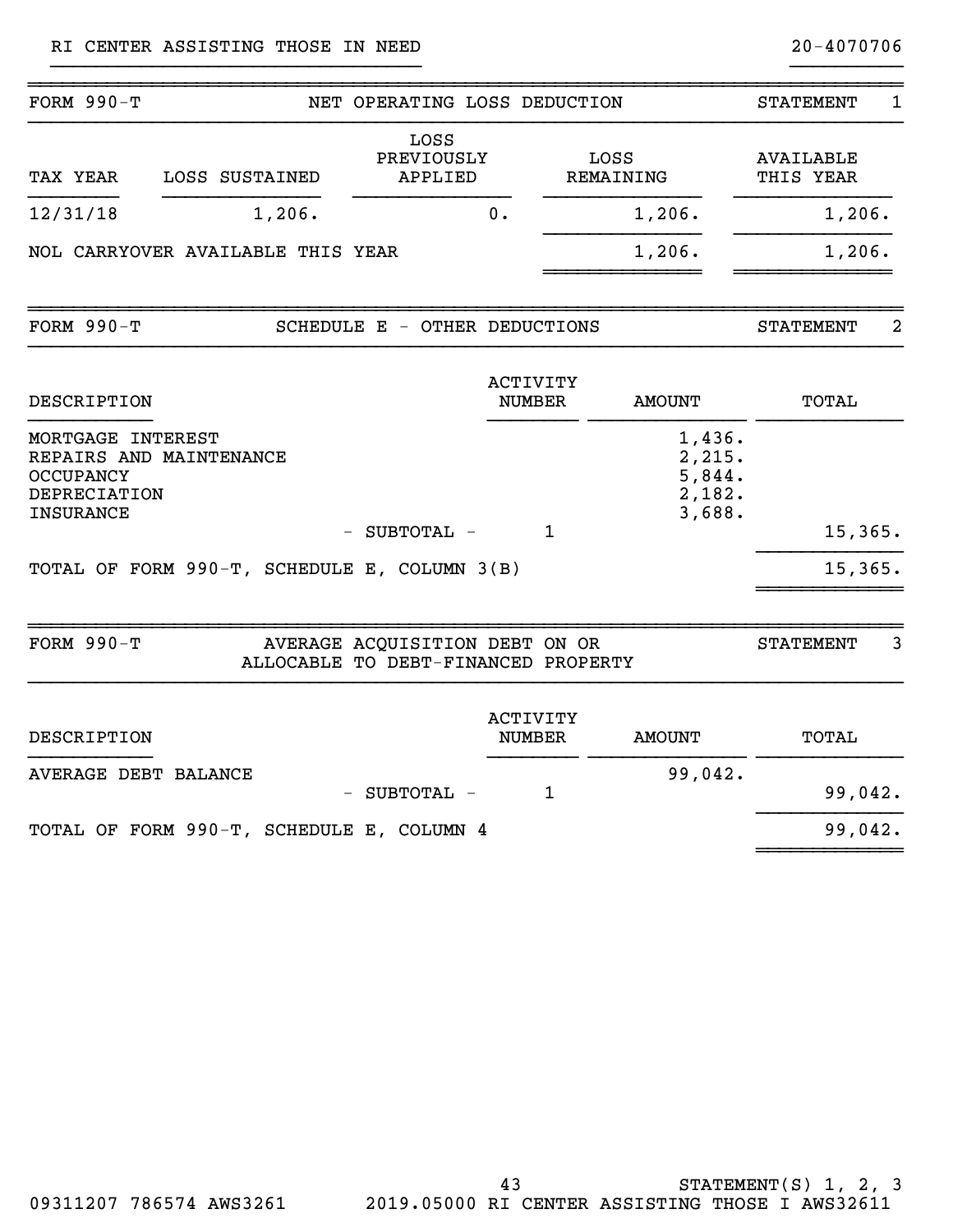| FORM $990-T$<br>AVERAGE ADJUSTED BASIS OF OR<br>ALLOCABLE TO DEBT-FINANCED PROPERTY | <b>STATEMENT</b>          | 4             |          |  |
|-------------------------------------------------------------------------------------|---------------------------|---------------|----------|--|
| DESCRIPTION                                                                         | ACTIVITY<br><b>NUMBER</b> | <b>AMOUNT</b> | TOTAL    |  |
| AVERAGE ADJUSTED BASIS<br>$-$ SUBTOTAL $-$                                          |                           | 211,819.      | 211,819. |  |
| TOTAL OF FORM 990-T, SCHEDULE E, COLUMN 5                                           |                           |               | 211,819. |  |

~~~~~~~~~~~~~~~~~~~~~~~~~~~~~~~~~~~~~~~~~~~~~~~~~~~~~~~~~~~~~~~~~~~~~~~~~~~~~~

}}}}}}}}}}}}}}}}}}}}}}}}}}}}}}}}} }}}}}}}}}}